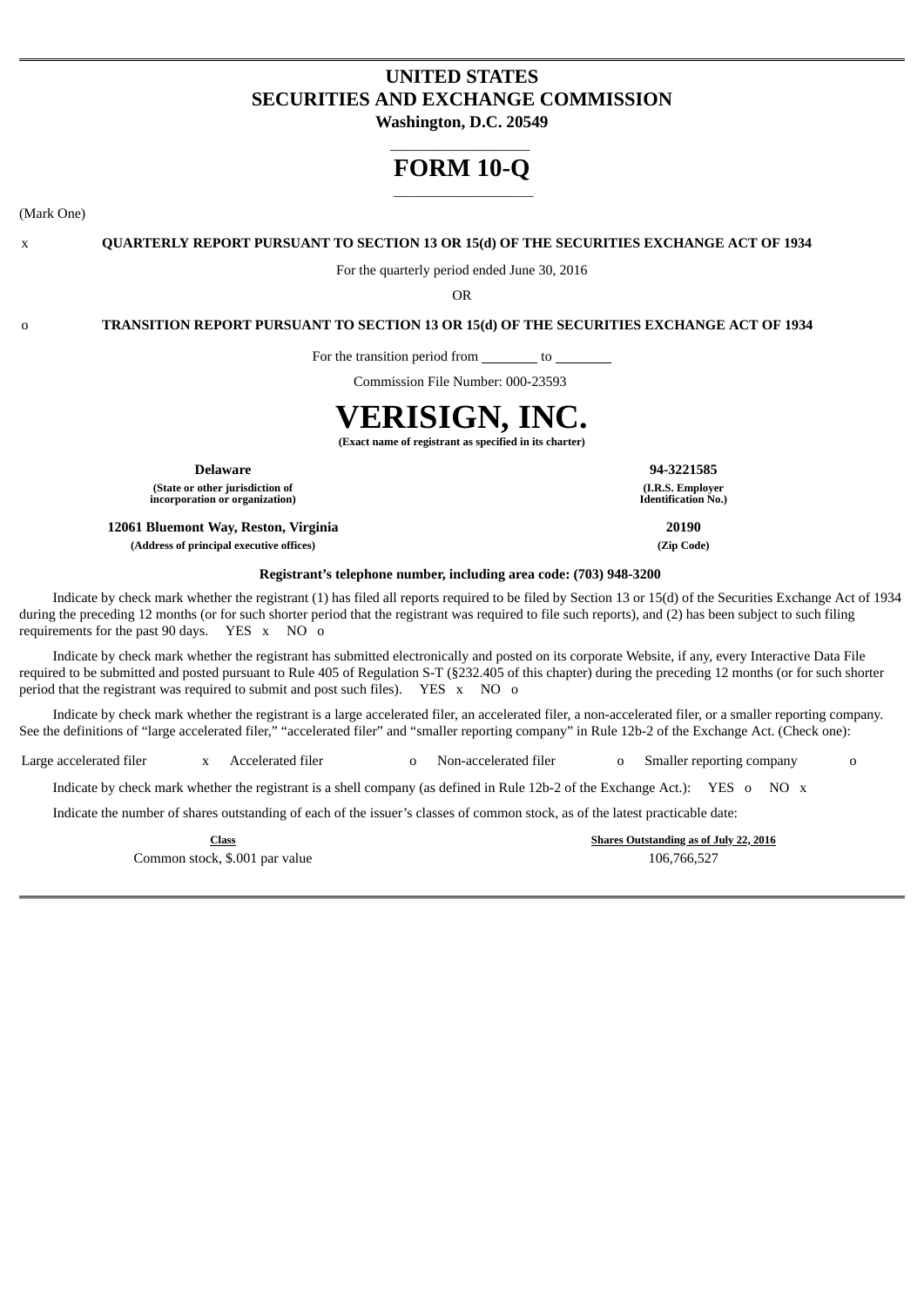## **TABLE OF CONTENTS**

<span id="page-1-0"></span>

|                   |                                                                                              | Page           |
|-------------------|----------------------------------------------------------------------------------------------|----------------|
|                   | <b>PART I-FINANCIAL INFORMATION</b>                                                          |                |
| Item 1.           | <b>Financial Statements</b>                                                                  | $\overline{3}$ |
| Item 2.           | <b>Management's Discussion and Analysis of Financial Condition and Results of Operations</b> | <u>14</u>      |
| Item 3.           | <b>Quantitative and Qualitative Disclosures About Market Risk</b>                            | 22             |
| Item 4.           | <b>Controls and Procedures</b>                                                               | 22             |
|                   | <b>PART II-OTHER INFORMATION</b>                                                             |                |
| Item 1.           | <b>Legal Proceedings</b>                                                                     | 23             |
| Item 1A.          | <b>Risk Factors</b>                                                                          | <u>23</u>      |
| Item 2.           | <b>Unregistered Sales of Equity Securities and Use of Proceeds</b>                           | <u>35</u>      |
| Item 5.           | <b>Other Information</b>                                                                     | <u>36</u>      |
| Item 6.           | <b>Exhibits</b>                                                                              | <u>37</u>      |
| <b>Signatures</b> |                                                                                              | <u>38</u>      |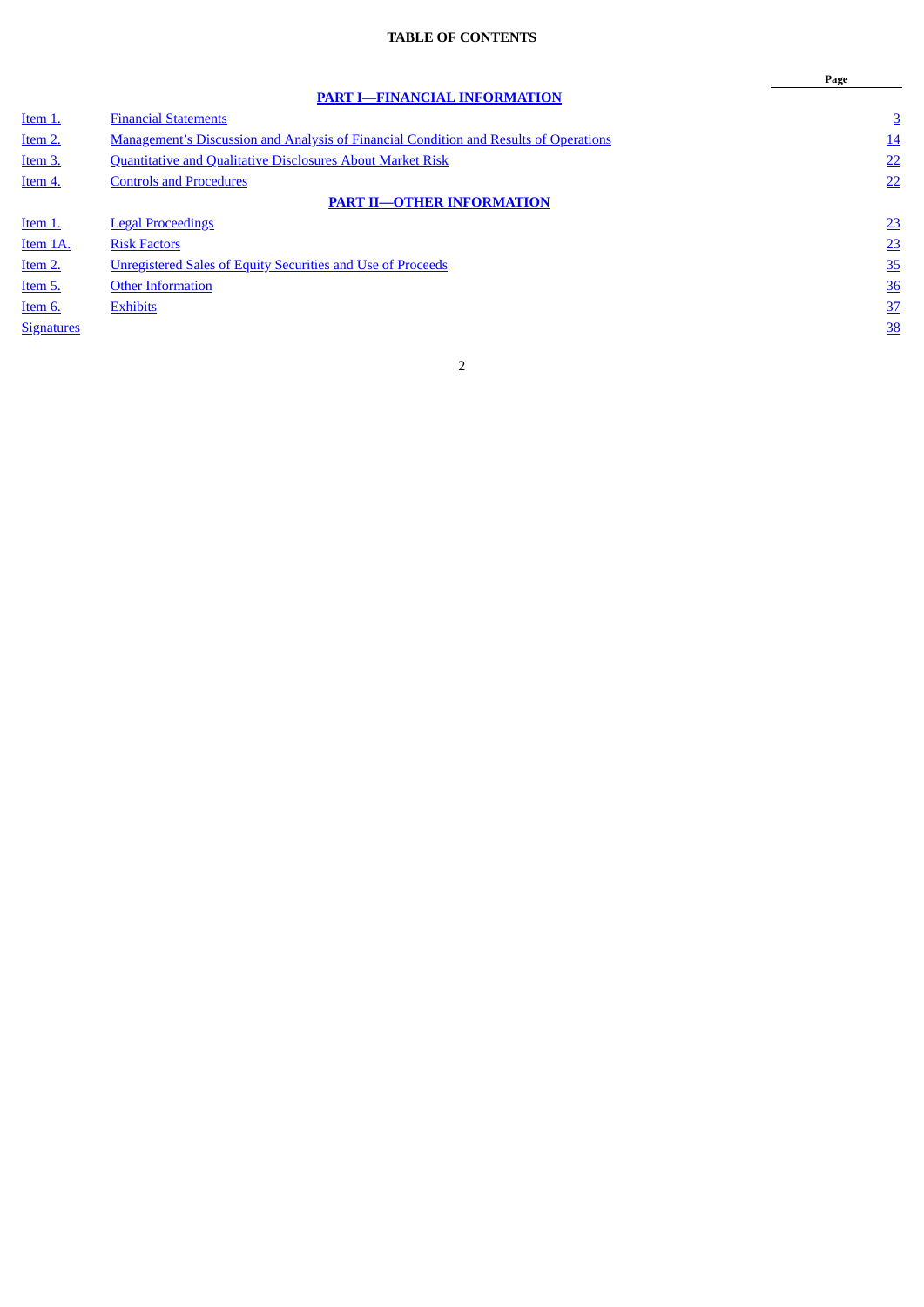## **PART I—FINANCIAL INFORMATION**

## <span id="page-2-1"></span><span id="page-2-0"></span>**ITEM 1. FINANCIAL STATEMENTS**

As required under Item 1—Financial Statements included in this section are as follows:

| <b>Financial Statement Description</b>                                                                              | Page |
|---------------------------------------------------------------------------------------------------------------------|------|
| Condensed Consolidated Balance Sheets as of June 30, 2016 and December 31, 2015                                     |      |
| Condensed Consolidated Statements of Comprehensive Income for the Three and Six Months Ended June 30, 2016 and 2015 |      |
| Condensed Consolidated Statements of Cash Flows for the Six Months Ended June 30, 2016 and 2015                     | -6   |
| <b>Notes to Condensed Consolidated Financial Statements</b>                                                         |      |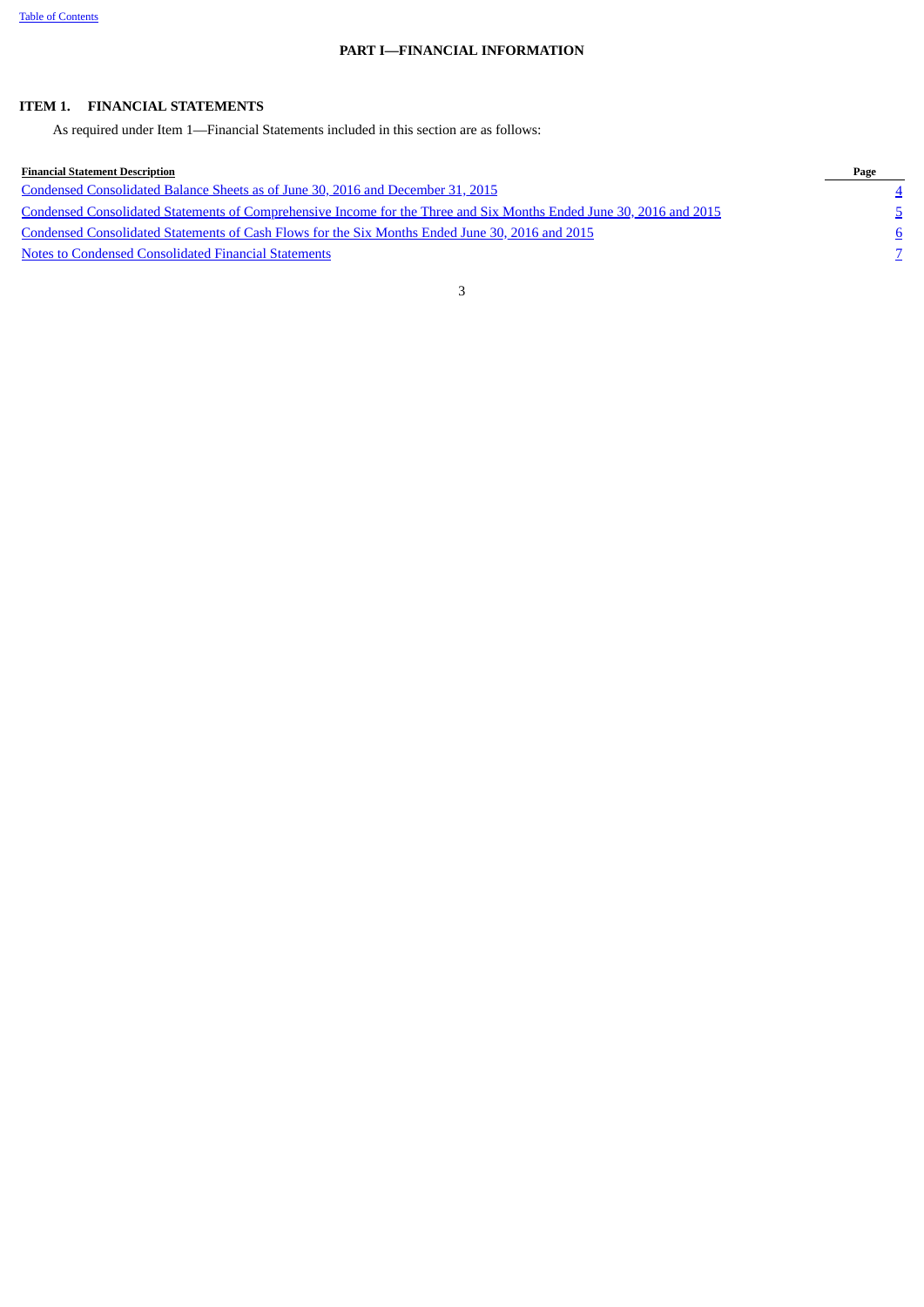## **VERISIGN, INC. CONDENSED CONSOLIDATED BALANCE SHEETS (In thousands, except par value) (Unaudited)**

<span id="page-3-0"></span>

|                                                                                                                                                                                                                                     |                | <b>June 30,</b><br>2016 |               | December 31,<br>2015 |
|-------------------------------------------------------------------------------------------------------------------------------------------------------------------------------------------------------------------------------------|----------------|-------------------------|---------------|----------------------|
| <b>ASSETS</b>                                                                                                                                                                                                                       |                |                         |               |                      |
| Current assets:                                                                                                                                                                                                                     |                |                         |               |                      |
| Cash and cash equivalents                                                                                                                                                                                                           | $\mathbb{S}$   | 170,966                 | <sup>\$</sup> | 228,659              |
| Marketable securities                                                                                                                                                                                                               |                | 1,736,030               |               | 1,686,771            |
| Accounts receivable, net                                                                                                                                                                                                            |                | 15,086                  |               | 12,638               |
| Other current assets                                                                                                                                                                                                                |                | 22,573                  |               | 39,856               |
| Total current assets                                                                                                                                                                                                                |                | 1,944,655               |               | 1,967,924            |
| Property and equipment, net                                                                                                                                                                                                         |                | 277,942                 |               | 295,570              |
| Goodwill                                                                                                                                                                                                                            |                | 52,527                  |               | 52,527               |
| Deferred tax assets                                                                                                                                                                                                                 |                | 13,205                  |               | 17,361               |
| Other long-term assets                                                                                                                                                                                                              |                | 25,844                  |               | 24,355               |
| Total long-term assets                                                                                                                                                                                                              |                | 369,518                 |               | 389,813              |
| Total assets                                                                                                                                                                                                                        | $\mathfrak{s}$ | 2,314,173               | \$            | 2,357,737            |
| <b>LIABILITIES AND STOCKHOLDERS' DEFICIT</b>                                                                                                                                                                                        |                |                         |               |                      |
| Current liabilities:                                                                                                                                                                                                                |                |                         |               |                      |
| Accounts payable and accrued liabilities                                                                                                                                                                                            | \$             | 144,361                 | \$            | 188,171              |
| Deferred revenues                                                                                                                                                                                                                   |                | 699,456                 |               | 680,483              |
| Subordinated convertible debentures, including contingent interest derivative                                                                                                                                                       |                | 632,308                 |               | 634,326              |
| Total current liabilities                                                                                                                                                                                                           |                | 1,476,125               |               | 1,502,980            |
| Long-term deferred revenues                                                                                                                                                                                                         |                | 288,232                 |               | 280,859              |
| Senior notes                                                                                                                                                                                                                        |                | 1,236,272               |               | 1,235,354            |
| Deferred tax liabilities                                                                                                                                                                                                            |                | 326,112                 |               | 294,194              |
| Other long-term tax liabilities                                                                                                                                                                                                     |                | 114,762                 |               | 114,797              |
| Total long-term liabilities                                                                                                                                                                                                         |                | 1,965,378               |               | 1,925,204            |
| <b>Total liabilities</b>                                                                                                                                                                                                            |                | 3,441,503               |               | 3,428,184            |
| Commitments and contingencies                                                                                                                                                                                                       |                |                         |               |                      |
| Stockholders' deficit:                                                                                                                                                                                                              |                |                         |               |                      |
| Preferred stock—par value \$.001 per share; Authorized shares: 5,000; Issued and outstanding shares: none                                                                                                                           |                |                         |               |                      |
| Common stock—par value \$.001 per share; Authorized shares: 1,000,000; Issued shares: 323,941 at June 30,<br>2016 and 322,990 at December 31, 2015; Outstanding shares:107,180 at June 30, 2016 and 110,072 at<br>December 31, 2015 |                | 324                     |               | 323                  |
| Additional paid-in capital                                                                                                                                                                                                          |                | 17,279,468              |               | 17,558,822           |
| Accumulated deficit                                                                                                                                                                                                                 |                | (18, 404, 933)          |               | (18, 625, 599)       |
| Accumulated other comprehensive loss                                                                                                                                                                                                |                | (2, 189)                |               | (3,993)              |
| Total stockholders' deficit                                                                                                                                                                                                         |                |                         |               |                      |
|                                                                                                                                                                                                                                     |                | (1, 127, 330)           |               | (1,070,447)          |
| Total liabilities and stockholders' deficit                                                                                                                                                                                         | \$             | 2,314,173               | \$            | 2,357,737            |

See accompanying Notes to Condensed Consolidated Financial Statements.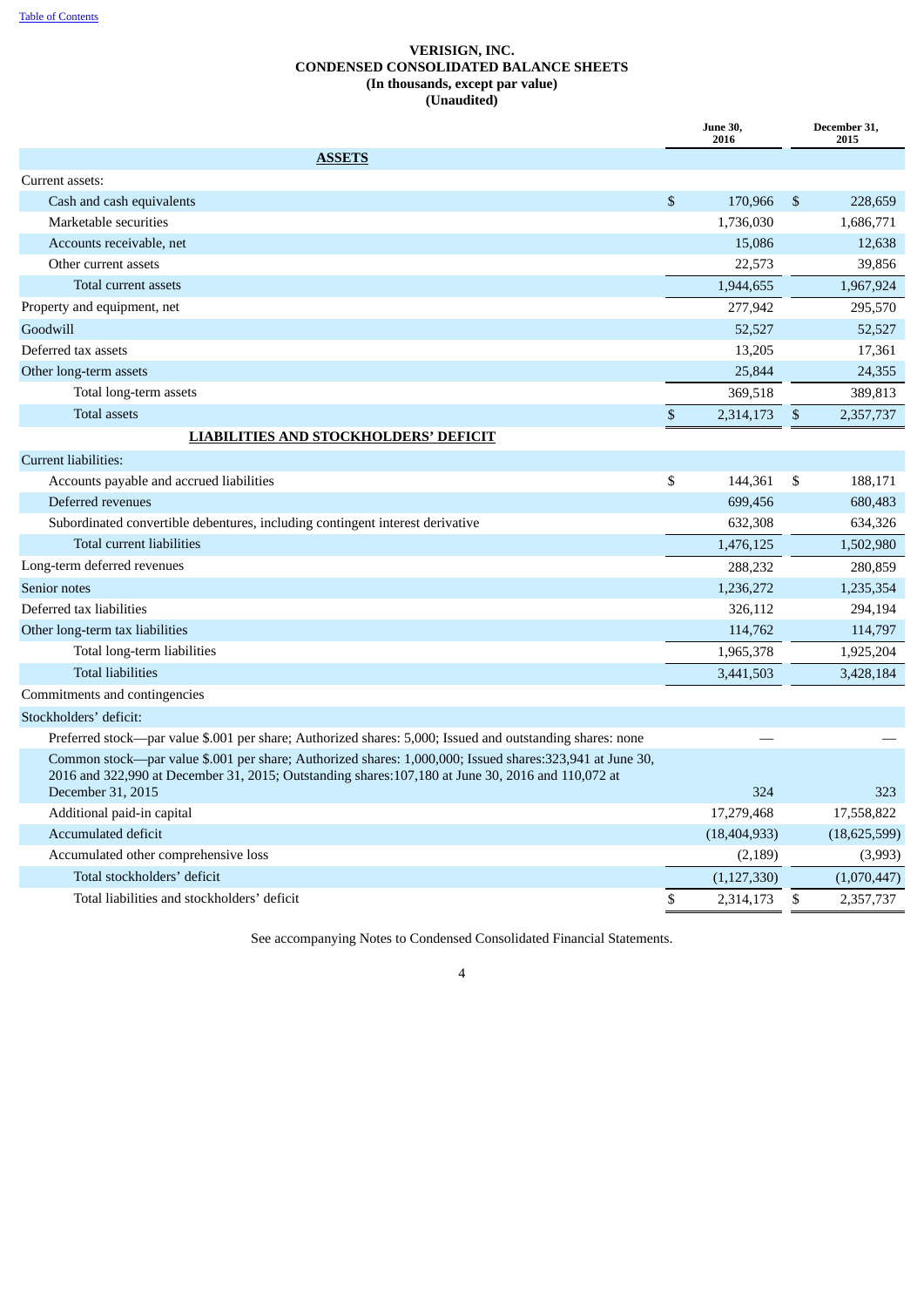## **VERISIGN, INC. CONDENSED CONSOLIDATED STATEMENTS OF COMPREHENSIVE INCOME (In thousands, except per share data) (Unaudited)**

<span id="page-4-0"></span>

|                                                                           | Three Months Ended June 30, |           |      | <b>Six Months Ended June 30,</b> |                |           |    |           |
|---------------------------------------------------------------------------|-----------------------------|-----------|------|----------------------------------|----------------|-----------|----|-----------|
|                                                                           | 2016<br>2015                |           | 2016 |                                  | 2015           |           |    |           |
| Revenues                                                                  | \$                          | 286,466   | \$   | 262,539                          | $\mathfrak{S}$ | 568,342   | \$ | 520,961   |
| Costs and expenses:                                                       |                             |           |      |                                  |                |           |    |           |
| Cost of revenues                                                          |                             | 48,753    |      | 48,221                           |                | 99,335    |    | 96,574    |
| Sales and marketing                                                       |                             | 19,757    |      | 24,329                           |                | 39,784    |    | 46,711    |
| Research and development                                                  |                             | 14,288    |      | 16,347                           |                | 31,031    |    | 33,499    |
| General and administrative                                                |                             | 27,401    |      | 24,677                           |                | 55,158    |    | 50,975    |
| Total costs and expenses                                                  |                             | 110,199   |      | 113,574                          |                | 225,308   |    | 227,759   |
| Operating income                                                          |                             | 176,267   |      | 148,965                          |                | 343,034   |    | 293,202   |
| Interest expense                                                          |                             | (28, 859) |      | (28, 503)                        |                | (57, 663) |    | (50, 520) |
| Non-operating income (loss), net                                          |                             | 1,709     |      | 3,201                            |                | 4,830     |    | (2, 354)  |
| Income before income taxes                                                |                             | 149,117   |      | 123,663                          |                | 290,201   |    | 240,328   |
| Income tax expense                                                        |                             | (35, 907) |      | (30, 652)                        |                | (69, 535) |    | (59,079)  |
| Net income                                                                |                             | 113,210   |      | 93,011                           |                | 220,666   |    | 181,249   |
| Realized foreign currency translation adjustments, included in net income |                             | 85        |      | (291)                            |                | 85        |    | (291)     |
| Unrealized gain on investments                                            |                             | 851       |      | 147                              |                | 1,786     |    | 234       |
| Realized gain on investments, included in net income                      |                             | (1)       |      | (69)                             |                | (67)      |    | (73)      |
| Other comprehensive income (loss)                                         |                             | 935       |      | (213)                            |                | 1,804     |    | (130)     |
| Comprehensive income                                                      | \$                          | 114,145   | \$   | 92,798                           | \$             | 222,470   | \$ | 181,119   |
|                                                                           |                             |           |      |                                  |                |           |    |           |
| Earnings per share:                                                       |                             |           |      |                                  |                |           |    |           |
| <b>Basic</b>                                                              | \$                          | 1.05      | \$   | 0.80                             | \$             | 2.03      | \$ | 1.56      |
| <b>Diluted</b>                                                            | \$                          | 0.87      | \$   | 0.70                             | \$             | 1.68      | \$ | 1.36      |
| Shares used to compute earnings per share                                 |                             |           |      |                                  |                |           |    |           |
| <b>Basic</b>                                                              |                             | 108,067   |      | 115,656                          |                | 108,829   |    | 116,394   |
| Diluted                                                                   |                             | 130,588   |      | 133,251                          |                | 131,084   |    | 133,546   |

See accompanying Notes to Condensed Consolidated Financial Statements.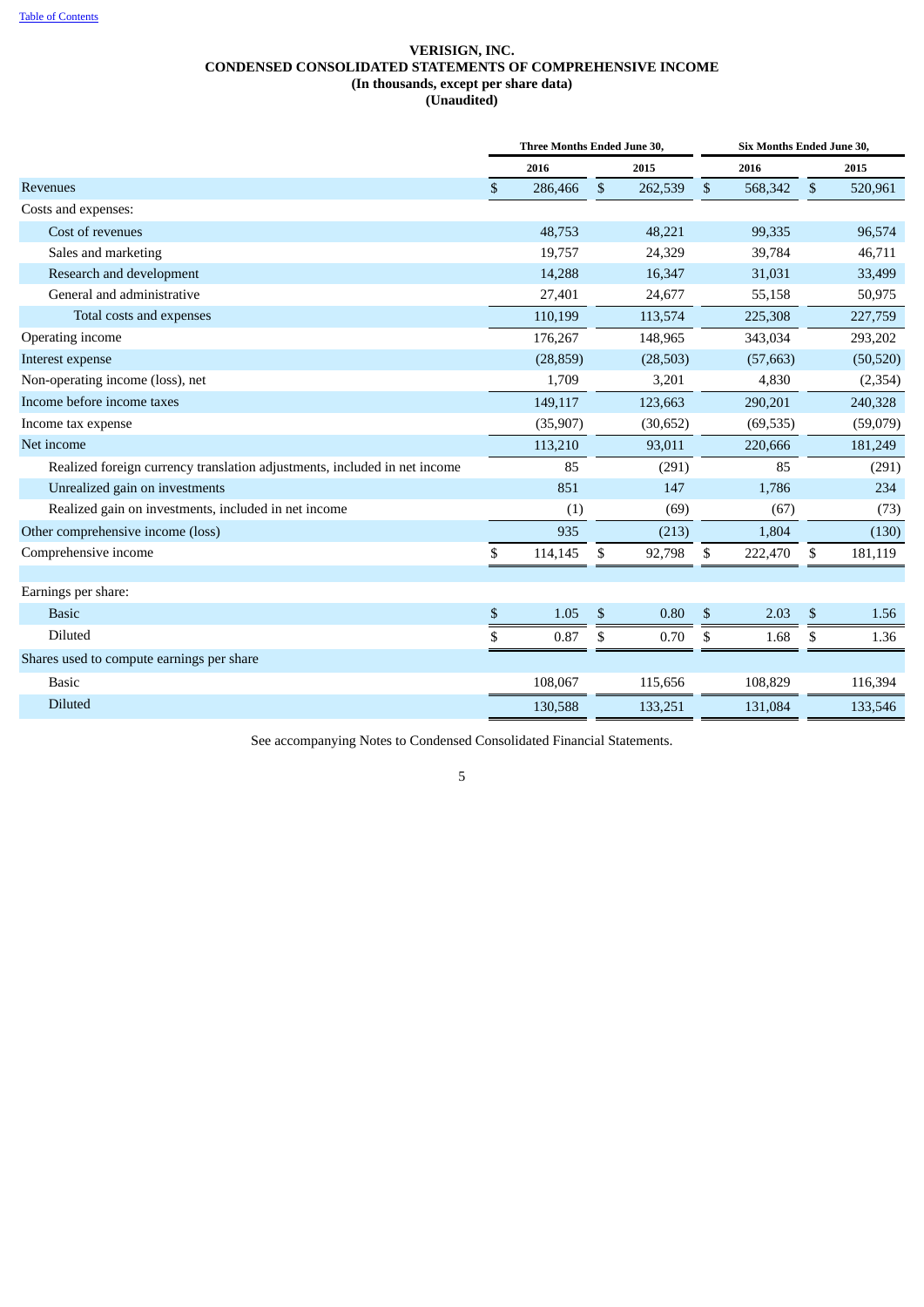## **VERISIGN, INC. CONDENSED CONSOLIDATED STATEMENTS OF CASH FLOWS (In thousands) (Unaudited)**

<span id="page-5-0"></span>

|                                                                                                 | <b>Six Months Ended June 30,</b> |             |      |             |
|-------------------------------------------------------------------------------------------------|----------------------------------|-------------|------|-------------|
|                                                                                                 |                                  | 2016        |      | 2015        |
| Cash flows from operating activities:                                                           |                                  |             |      |             |
| Net income                                                                                      | \$                               | 220,666     | \$   | 181,249     |
| Adjustments to reconcile net income to net cash provided by operating activities:               |                                  |             |      |             |
| Depreciation of property and equipment                                                          |                                  | 29,417      |      | 31,620      |
| Stock-based compensation                                                                        |                                  | 22,891      |      | 22,129      |
| Excess tax benefit associated with stock-based compensation                                     |                                  | (12,708)    |      | (11, 366)   |
| Unrealized (gain) loss on contingent interest derivative on Subordinated Convertible Debentures |                                  | (971)       |      | 4,311       |
| Payment of contingent interest                                                                  |                                  | (6, 544)    |      | (5,225)     |
| Amortization of debt discount and issuance costs                                                |                                  | 6,590       |      | 5,941       |
| Other, net                                                                                      |                                  | (1, 414)    |      | (1,099)     |
| Changes in operating assets and liabilities                                                     |                                  |             |      |             |
| Accounts receivable                                                                             |                                  | (2,798)     |      | (1,018)     |
| Prepaid expenses and other assets                                                               |                                  | 15,430      |      | 7,369       |
| Accounts payable and accrued liabilities                                                        |                                  | (28, 653)   |      | (4,778)     |
| Deferred revenues                                                                               |                                  | 26,346      |      | 41,247      |
| Net deferred income taxes and other long-term tax liabilities                                   |                                  | 36,039      |      | 37,245      |
| Net cash provided by operating activities                                                       |                                  | 304,291     |      | 307,625     |
| Cash flows from investing activities:                                                           |                                  |             |      |             |
| Proceeds from maturities and sales of marketable securities                                     |                                  | 2,056,607   |      | 1,283,367   |
| Purchases of marketable securities                                                              |                                  | (2,101,863) |      | (1,747,025) |
| Purchases of property and equipment                                                             |                                  | (13, 458)   |      | (21, 891)   |
| Other investing activities                                                                      |                                  | 206         |      | (3,736)     |
| Net cash used in investing activities                                                           |                                  | (58, 508)   |      | (489, 285)  |
| Cash flows from financing activities:                                                           |                                  |             |      |             |
| Proceeds from issuance of common stock from option exercises and employee stock purchase plans  |                                  | 8,084       |      | 9,014       |
| Repurchases of common stock                                                                     |                                  | (324, 235)  |      | (335, 885)  |
| Proceeds from borrowings, net of issuance costs                                                 |                                  |             |      | 492,237     |
| Excess tax benefit associated with stock-based compensation                                     |                                  | 12,708      |      | 11,366      |
| Net cash (used in) provided by financing activities                                             |                                  | (303, 443)  |      | 176,732     |
| Effect of exchange rate changes on cash and cash equivalents                                    |                                  | (33)        |      | 606         |
| Net decrease in cash and cash equivalents                                                       |                                  | (57, 693)   |      | (4,322)     |
| Cash and cash equivalents at beginning of period                                                |                                  | 228,659     |      | 191,608     |
| Cash and cash equivalents at end of period                                                      | $\$$                             | 170,966     | $\$$ | 187,286     |
| Supplemental cash flow disclosures:                                                             |                                  |             |      |             |
| Cash paid for interest                                                                          | \$                               | 57.636      | \$   | 42.839      |
| Cash paid for income taxes, net of refunds received                                             | \$                               | 13,994      | \$   | 14,342      |
|                                                                                                 |                                  |             |      |             |

See accompanying Notes to Condensed Consolidated Financial Statements.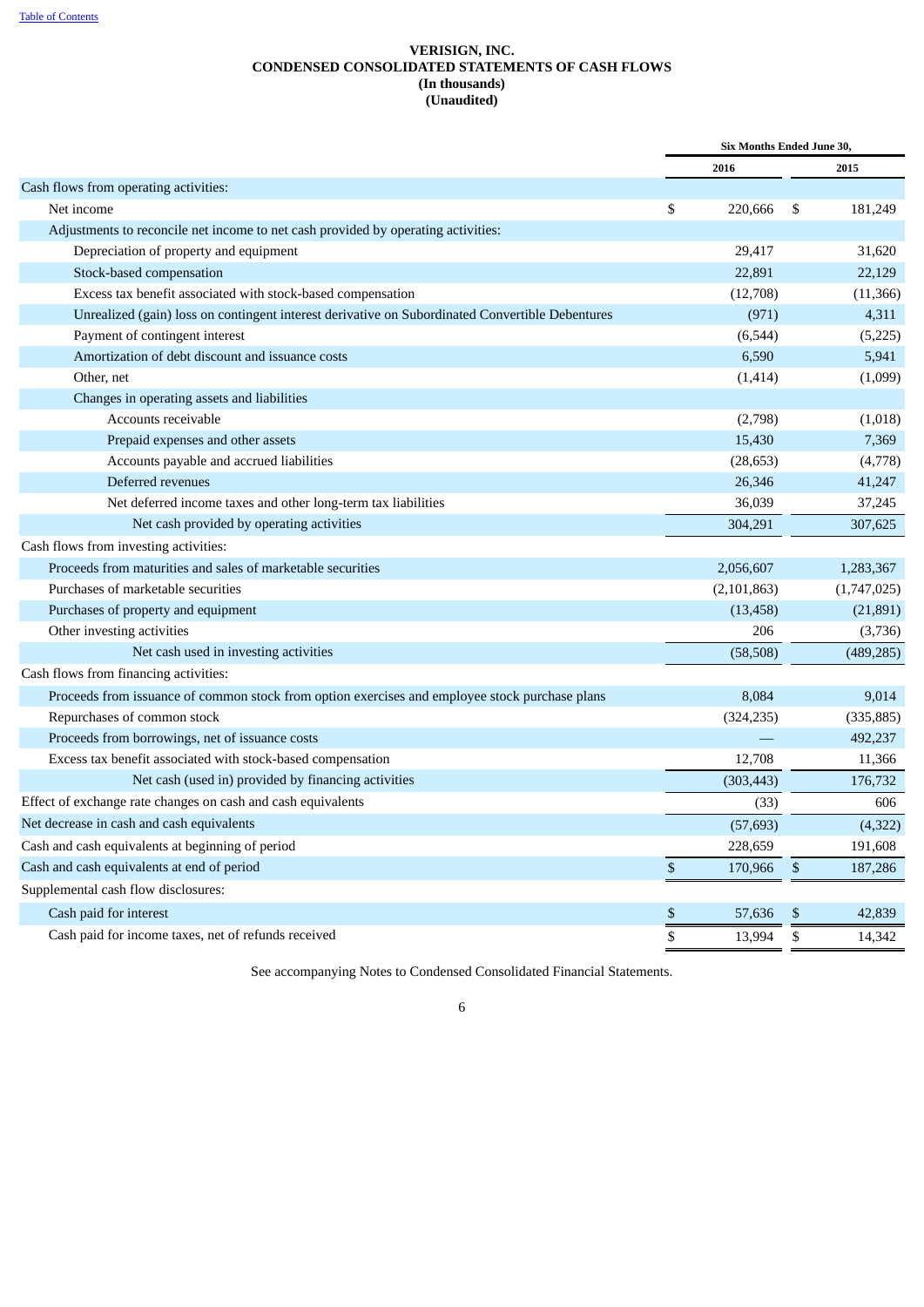#### **VERISIGN, INC. NOTES TO CONDENSED CONSOLIDATED FINANCIAL STATEMENTS (Unaudited)**

#### <span id="page-6-0"></span>**Note 1. Basis of Presentation**

#### *Interim Financial Statements*

The accompanying unaudited Condensed Consolidated Financial Statements have been prepared by VeriSign, Inc. ("Verisign" or the "Company") in accordance with the instructions to Form 10-Q pursuant to the rules and regulations of the Securities and Exchange Commission ("SEC") and, therefore, do not include all information and notes normally provided in audited financial statements. In the opinion of management, all adjustments (consisting of normal recurring accruals and other adjustments) considered necessary for a fair presentation have been included. The results of operations for any interim period are not necessarily indicative of, nor comparable to, the results of operations for any other interim period or for a full fiscal year. These unaudited Condensed Consolidated Financial Statements should be read in conjunction with the Consolidated Financial Statements and related notes contained in Verisign's fiscal 2015 Annual Report on Form 10-K (the "2015 Form 10-K") filed with the SEC on February 19, 2016.

#### *Recent Accounting Pronouncements*

In May 2014, the Financial Accounting Standards Board ("FASB") issued Accounting Standards Update ("ASU") No. 2014-09, *Revenue from Contracts with Customers*, which requires an entity to recognize the amount of revenue to which it expects to be entitled for the transfer of promised goods or services to customers. The ASU will replace most existing revenue recognition guidance in U.S. GAAP when it becomes effective. The new standard will become effective for the Company on January 1, 2018. The standard permits the use of either the retrospective or cumulative effect transition method. The Company is evaluating the effect that ASU 2014-09 will have on its consolidated financial statements and related disclosures. The Company has not yet selected a transition method nor has it determined the effect of the standard on its ongoing financial reporting.

In February 2016, the FASB issued ASU No. 2016-02, *Leases*. The guidance introduces a lessee model that requires most leases to be reported on the balance sheet. This ASU will become effective for the Company on January 1, 2019 and requires the modified retrospective transition method. The Company is currently evaluating the impact of this ASU on its consolidated financial statements and related disclosures.

In March 2016, the FASB issued ASU No. 2016-09, *Improvements to Employee Share-Based Payment Accounting*, which simplifies several aspects of the accounting for share-based payment award transactions, including income tax consequences, classification of awards as either equity or liabilities, and classification on the statement of cash flows. The ASU requires that excess tax benefits and tax deficiencies (the difference between the deduction for tax purposes and the compensation cost recognized for financial reporting purposes) be recognized as income tax expense or benefit in the Consolidated Statement of Comprehensive Income. This change may lead to increased volatility in the provision for income taxes. There are different transition methods for different aspects of the standard. The new standard will be effective for the Company on January 1, 2017 with early adoption permitted. The Company is evaluating the timing of adoption, transition methods and the effect that this ASU will have on its consolidated financial statements and related disclosures.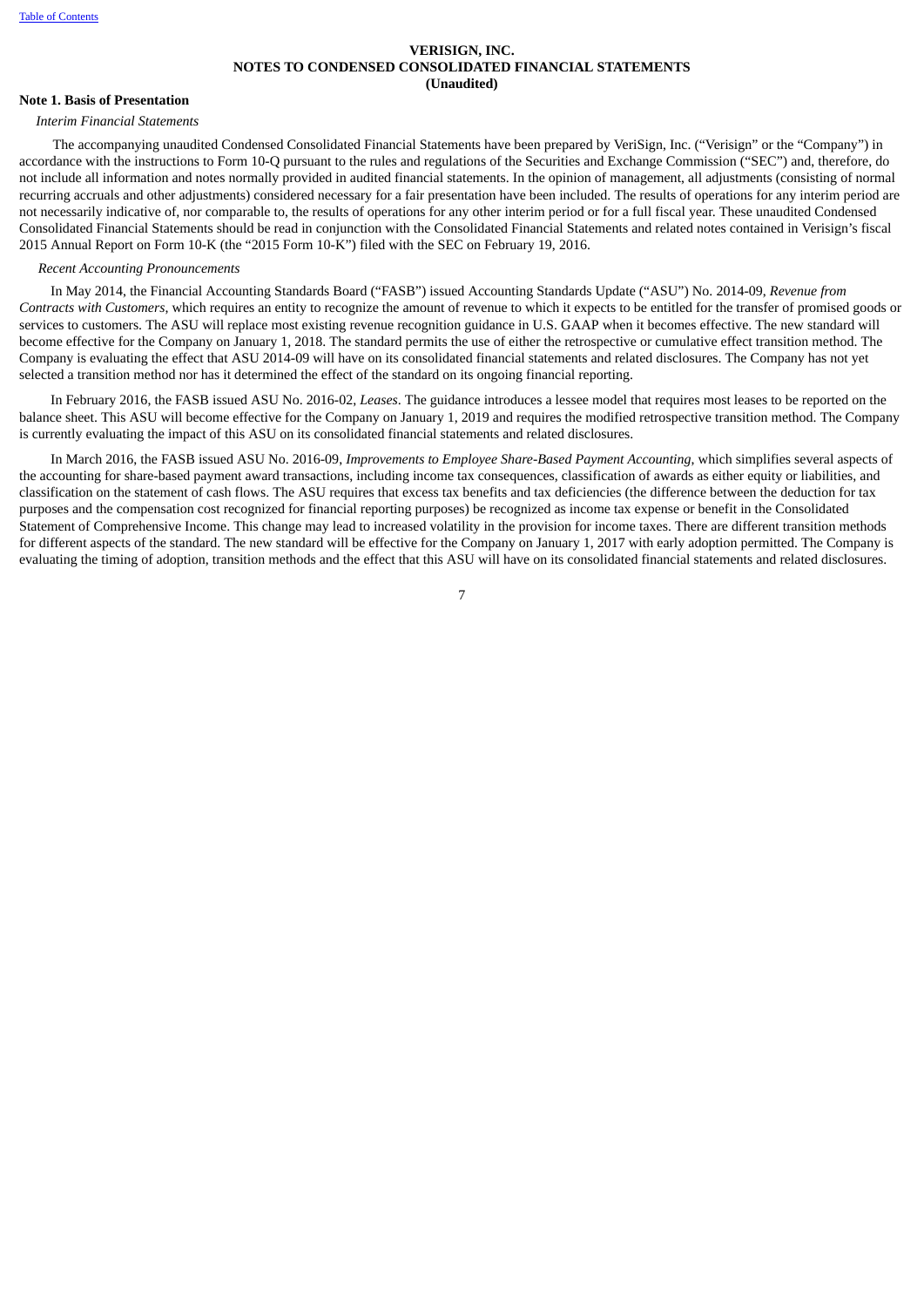## **Note 2. Cash, Cash Equivalents, and Marketable Securities**

The following table summarizes the Company's cash, cash equivalents, and marketable securities:

|                                                      | <b>June 30,</b> |      | December 31, |
|------------------------------------------------------|-----------------|------|--------------|
|                                                      | 2016            |      | 2015         |
|                                                      | (In thousands)  |      |              |
| Cash                                                 | \$<br>37,588    | - \$ | 99,027       |
| Money market funds                                   | 141,209         |      | 137,593      |
| Time deposits                                        | 3,932           |      | 4,007        |
| Debt securities issued by the U.S. Treasury          | 1,733,258       |      | 1,685,882    |
| Equity securities of public companies                | 2,772           |      | 890          |
| Total                                                | 1,918,759       | S.   | 1,927,399    |
|                                                      |                 |      |              |
| Included in Cash and cash equivalents                | \$<br>170.966   | -S   | 228,659      |
| Included in Marketable securities                    | \$<br>1,736,030 | \$.  | 1,686,771    |
| Included in Other long-term assets (Restricted cash) | \$<br>11,763    | -S   | 11,969       |

The fair value of the debt securities held as of June 30, 2016 was \$1.7 billion, including less than \$0.6 million of gross and net unrealized gains. All of the debt securities held as of June 30, 2016 are scheduled to mature in less than one year.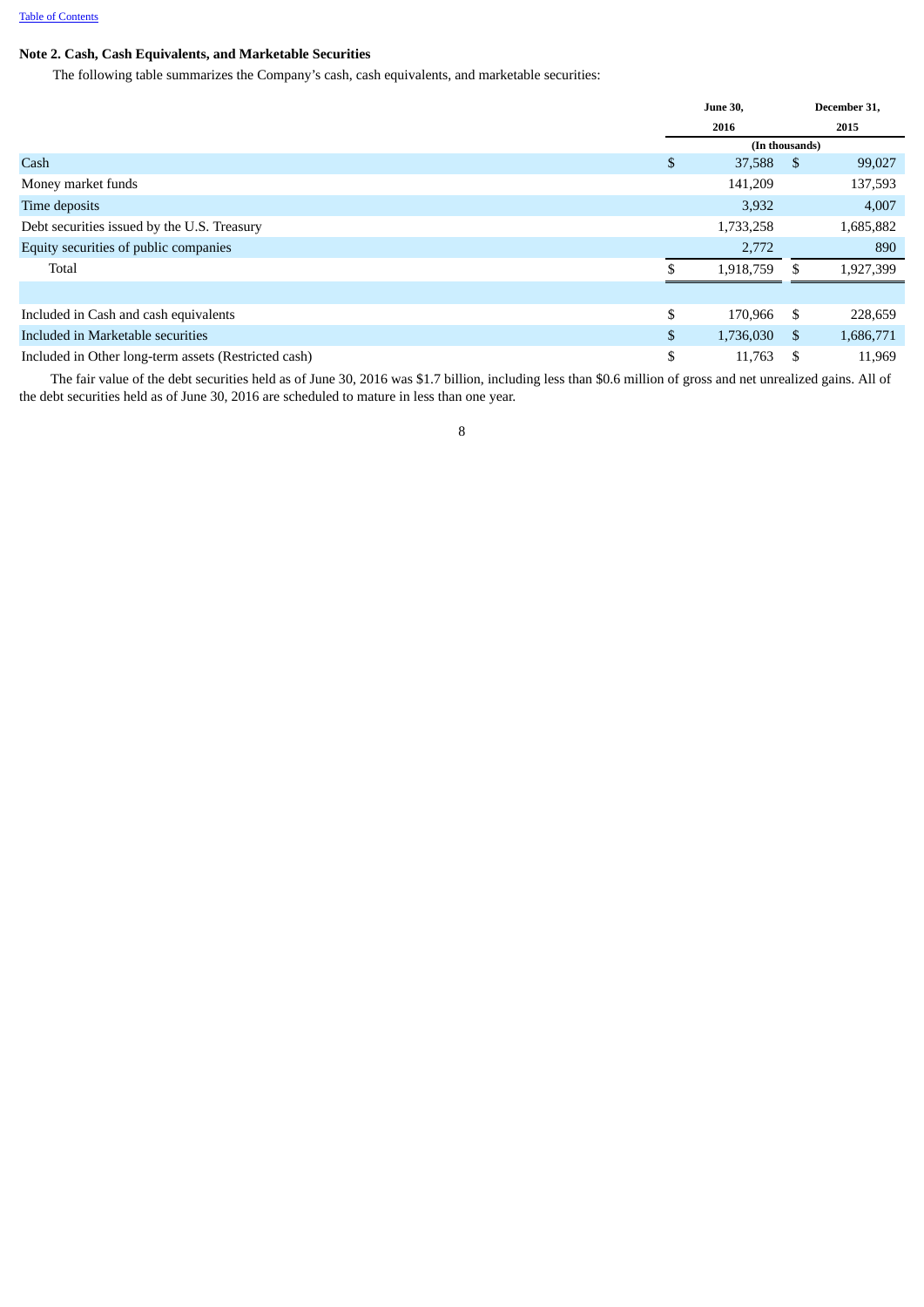## **Note 3. Fair Value of Financial Instruments**

*Assets and Liabilities Measured at Fair Value on a Recurring Basis*

The following table summarizes the Company's financial assets and liabilities measured at fair value on a recurring basis as of June 30, 2016 and December 31, 2015:

|                                                                                     |                         |                |                | <b>Fair Value Measurement Using</b> |           |      |           |
|-------------------------------------------------------------------------------------|-------------------------|----------------|----------------|-------------------------------------|-----------|------|-----------|
|                                                                                     | <b>Total Fair Value</b> |                | (Level 1)      |                                     | (Level 2) |      | (Level 3) |
|                                                                                     |                         |                | (In thousands) |                                     |           |      |           |
| As of June 30, 2016:                                                                |                         |                |                |                                     |           |      |           |
| Assets:                                                                             |                         |                |                |                                     |           |      |           |
| Investments in money market funds                                                   | \$<br>141,209           | $\mathbb{S}$   | 141,209        | $\mathfrak{S}$                      |           | \$   |           |
| Debt securities issued by the U.S. Treasury                                         | 1,733,258               |                | 1,733,258      |                                     |           |      |           |
| Equity securities of public companies                                               | \$<br>2,772             | $\mathbb{S}$   | 2,772          | \$                                  |           | \$   |           |
| Foreign currency forward contracts (1)                                              | 563                     |                |                |                                     | 563       |      |           |
| Total                                                                               | \$<br>1,877,802         | $\mathfrak{S}$ | 1,877,239      | \$                                  | 563       | \$   |           |
| Liabilities:                                                                        |                         |                |                |                                     |           |      |           |
| Contingent interest derivative on the Subordinated<br><b>Convertible Debentures</b> | \$<br>22,611            | \$             |                | \$                                  |           | \$   | 22,611    |
| Foreign currency forward contracts (2)                                              | 65                      |                |                |                                     | 65        |      |           |
| <b>Total</b>                                                                        | \$<br>22,676            | \$             |                | \$                                  | 65        | $\$$ | 22,611    |
| As of December 31, 2015:                                                            |                         |                |                |                                     |           |      |           |
| Assets:                                                                             |                         |                |                |                                     |           |      |           |
| Investments in money market funds                                                   | \$<br>137,593           | \$             | 137,593        | \$                                  |           | \$   |           |
| Debt securities issued by the U.S. Treasury                                         | 1,685,882               |                | 1,685,882      |                                     |           |      |           |
| Equity securities of public companies                                               | 890                     |                | 890            |                                     |           |      |           |
| Foreign currency forward contracts (1)                                              | 230                     |                |                |                                     | 230       |      |           |
| Total                                                                               | \$<br>1,824,595         | \$             | 1,824,365      | \$                                  | 230       | \$   |           |
| Liabilities:                                                                        |                         |                |                |                                     |           |      |           |
| Contingent interest derivative on the Subordinated<br><b>Convertible Debentures</b> | \$<br>30,126            | S.             |                | \$                                  |           | \$   | 30,126    |
| Foreign currency forward contracts (2)                                              | 164                     |                |                |                                     | 164       |      |           |
| Total                                                                               | \$<br>30,290            | \$             |                | \$                                  | 164       | \$   | 30,126    |

(1) Included in Other current assets

(2) Included in Accounts payable and accrued liabilities

The fair value of the Company's investments in money market funds approximates their face value. Such instruments are classified as Level 1 and are included in Cash and cash equivalents. The fair value of the debt securities consisting of U.S. Treasury bills is based on their quoted market prices and are classified as Level 1. Debt securities purchased with original maturities in excess of three months are included in Marketable securities. The fair value of the equity securities of public companies is based on quoted market prices and are classified as Level 1. Investments in equity securities of public companies are included in Marketable securities. The fair value of the Company's foreign currency forward contracts is based on foreign currency rates quoted by banks or foreign currency dealers and other public data sources.

The Company utilizes a valuation model to estimate the fair value of the contingent interest derivative on the subordinated convertible debentures due 2037 ("the Subordinated Convertible Debentures"). The inputs to the model include stock price, bond price, risk free interest rates, volatility, and credit spread observations. As several significant inputs are not observable, the overall fair value measurement of the derivative is classified as Level 3. The volatility and credit spread assumptions used in the calculation are the most significant unobservable inputs. As of June 30, 2016, the valuation of the contingent interest derivative assumed a volatility rate of approximately 26% and a credit spread of approximately 6%. The fair value of the contingent interest derivative would not have significantly changed using a volatility rate of either 21% or 31%, or a credit spread of either 5% or 7%.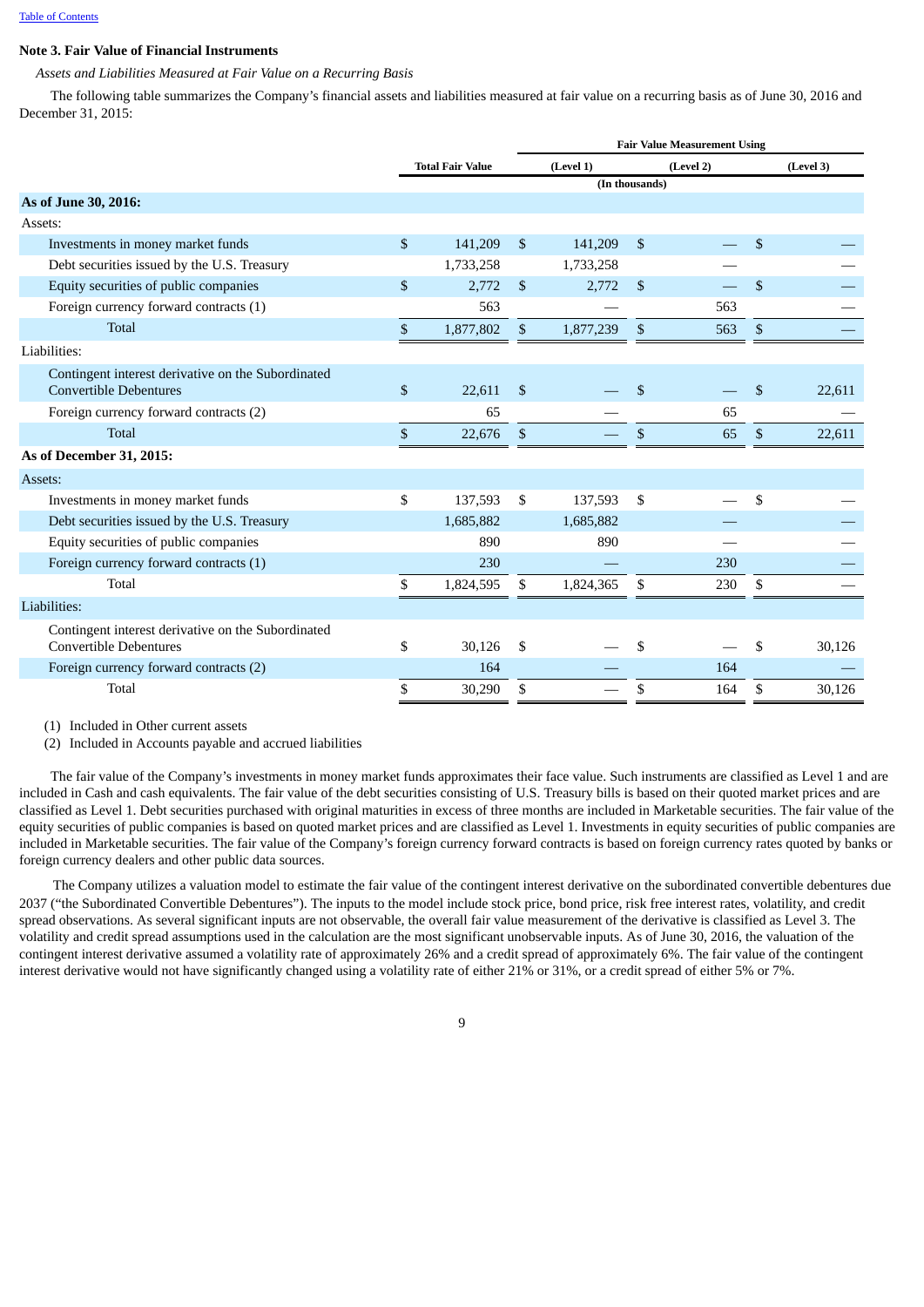The following table summarizes the change in the fair value of the Company's contingent interest derivative on the Subordinated Convertible Debentures during the three and six months ended June 30, 2016 and 2015:

|                                |                | Three Months Ended June 30, |  |         | Six Months Ended June 30, |         |  |         |
|--------------------------------|----------------|-----------------------------|--|---------|---------------------------|---------|--|---------|
|                                |                | 2016                        |  | 2015    |                           | 2016    |  | 2015    |
|                                | (In thousands) |                             |  |         |                           |         |  |         |
| Beginning balance              |                | 22,517                      |  | 28,549  | $\mathbf{s}$              | 30,126  |  | 26,755  |
| Payment of contingent interest |                |                             |  |         |                           | (6,544) |  | (5,225) |
| Unrealized loss (gain)         |                | 94                          |  | (2,708) |                           | (971)   |  | 4,311   |
| Ending balance                 | J              | 22,611                      |  | 25,841  | \$                        | 22,611  |  | 25,841  |

On February 15, 2016, the Company paid contingent interest of \$6.5 million in addition to the normal coupon interest to holders of record of the Subordinated Convertible Debentures as of February 1, 2016. In February 2016, the upside trigger on the Subordinated Convertible Debentures was met for the six month interest period ending in August 2016. On August 15, 2016, the Company will pay contingent interest of \$6.8 million in addition to the normal coupon interest to holders of record of the Subordinated Convertible Debentures as of August 1, 2016. The \$6.8 million contingent interest payable in August 2016 is included in the balance of the contingent interest derivative on the Subordinated Convertible Debentures as of June 30, 2016.

The Company's other financial instruments include cash, accounts receivable, restricted cash, and accounts payable. As of June 30, 2016, the carrying value of these financial instruments approximated their fair value. The fair value of the Company's Subordinated Convertible Debentures was \$3.1 billion as of June 30, 2016. The fair values of the senior notes due 2023 (the "2023 Senior Notes") and the senior notes due 2025 (the "2025 Senior Notes") were \$761.3 million and \$512.8 million, respectively, as of June 30, 2016. The fair values of these debt instruments are based on available market information from public data sources and are classified as Level 2.

#### **Note 4. Other Balance Sheet Items**

*Other Current Assets*

Other current assets consist of the following:

|                            |               | <b>June 30,</b> |          | December 31, |
|----------------------------|---------------|-----------------|----------|--------------|
|                            |               | 2016            |          | 2015         |
|                            |               | (In thousands)  |          |              |
| Prepaid expenses           | <sup>\$</sup> | 18,194          | <b>S</b> | 14,823       |
| Income tax receivables     |               | 2,104           |          | 23,098       |
| Other                      |               | 2,275           |          | 1,935        |
| Total other current assets |               | 22,573          |          | 39,856       |

The Income tax receivables as of December 31, 2015 primarily consists of the remaining U.S. federal income tax overpayment from prior years. As of June 30, 2016, substantially all of the remaining overpayment has been used to offset current year income taxes.

#### *Accounts Payable and Accrued Liabilities*

Accounts payable and accrued liabilities consist of the following:

|                                                | <b>June 30,</b> |                | December 31, |
|------------------------------------------------|-----------------|----------------|--------------|
|                                                | 2016            |                | 2015         |
|                                                |                 | (In thousands) |              |
| Accounts payable                               | \$<br>17,661    | - \$           | 23,298       |
| Accrued employee compensation                  | 40,118          |                | 51,851       |
| Customer deposits, net                         | 39,558          |                | 48,307       |
| Interest Payable                               | 27,701          |                | 27,701       |
| Income taxes payable and other tax liabilities | 4,485           |                | 16,943       |
| Other accrued liabilities                      | 14,838          |                | 20,071       |
| Total accounts payable and accrued liabilities | 144,361         | - \$           | 188,171      |
|                                                |                 |                |              |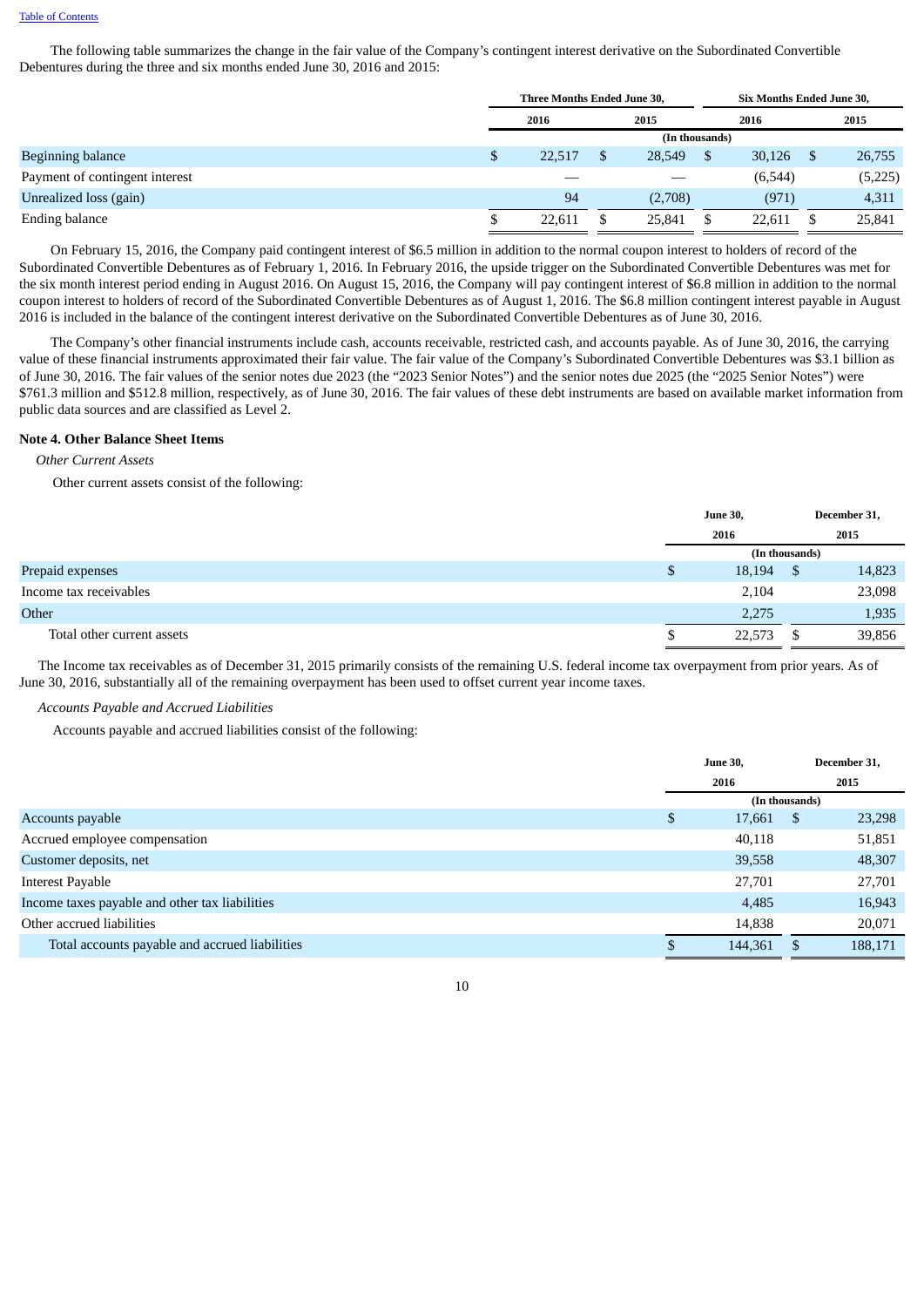Accrued employee compensation primarily consists of liabilities for employee leave, salaries, payroll taxes, employee contributions to the employee stock purchase plan, and incentive compensation. Accrued employee incentive compensation as of December 31, 2015, was paid during the six months ended June 30, 2016. Income taxes payable and other tax liabilities decreased in the six months ended June 30, 2016 as a result of payments made for income taxes in certain non-U.S. jurisdictions. Interest payable includes coupon interest on the Subordinated Convertible Debentures, the 2023 Senior Notes and the 2025 Senior Notes.

#### **Note 5. Stockholders' Deficit**

On February 11, 2016, the Company's Board of Directors authorized the repurchase of approximately \$611.2 million of its common stock, in addition to the \$388.8 million remaining available for repurchase under the previous share repurchase program for a total repurchase authorization of up to \$1.0 billion of its common stock. The share repurchase program has no expiration date. Purchases made under the program could be effected through open market transactions, block purchases, accelerated share repurchase agreements or other negotiated transactions. During the three and six months ended June 30, 2016 the Company repurchased 1.7 million and 3.5 million shares of its common stock, respectively, at an average stock price of \$86.46 and \$84.63, respectively. The aggregate cost of the repurchases in the three and six months ended June 30, 2016 was \$149.9 million and \$299.8 million, respectively. As of June 30, 2016, \$765.9 million remained available for further repurchases under the share repurchase program.

During the six months ended June 30, 2016, the Company placed 0.3 million shares, at an average stock price of \$80.92, and for an aggregate cost of \$24.4 million, into treasury stock for purposes related to tax withholding upon vesting of Restricted Stock Units ("RSUs").

Since inception the Company has repurchased 216.8 million shares of its common stock for an aggregate cost of \$7.8 billion, which is presented as a reduction of Additional paid-in capital.

#### **Note 6. Calculation of Earnings per Share**

The following table presents the computation of weighted-average shares used in the calculation of basic and diluted earnings per share:

|                                                                | Three Months Ended June 30, |         | Six Months Ended June 30, |         |  |  |  |
|----------------------------------------------------------------|-----------------------------|---------|---------------------------|---------|--|--|--|
|                                                                | 2015<br>2016                |         | 2016                      | 2015    |  |  |  |
|                                                                | (In thousands)              |         |                           |         |  |  |  |
| Weighted-average shares of common stock outstanding            | 108,067                     | 115,656 | 108,829                   | 116,394 |  |  |  |
| Weighted-average potential shares of common stock outstanding: |                             |         |                           |         |  |  |  |
| Conversion spread related to Convertible Debentures            | 21,872                      | 16.973  | 21,472                    | 16,392  |  |  |  |
| Unvested RSUs, stock options, and ESPP                         | 649                         | 622     | 783                       | 760     |  |  |  |
| Shares used to compute diluted earnings per share              | 130,588                     | 133.251 | 131,084                   | 133,546 |  |  |  |

The calculation of diluted weighted average shares outstanding, excludes potentially dilutive securities, the effect of which would have been antidilutive, as well as performance based RSUs granted by the Company for which the relevant performance criteria have not been achieved. The number of potential shares excluded from the calculation was not significant in any period presented.

#### **Note 7. Stock-based Compensation**

Stock-based compensation is classified in the Condensed Consolidated Statements of Comprehensive Income in the same expense line items as cash compensation. The following table presents the classification of stock-based compensation:

|                                        |                | Three Months Ended June 30, |      |        | Six Months Ended June 30, |        |    |        |
|----------------------------------------|----------------|-----------------------------|------|--------|---------------------------|--------|----|--------|
|                                        | 2016           |                             | 2015 |        | 2016                      |        |    | 2015   |
|                                        |                |                             |      |        | (In thousands)            |        |    |        |
| Cost of revenues                       | $\mathfrak{S}$ | 1.747                       | -S   | 1,741  | -S                        | 3,588  | \$ | 3,480  |
| Sales and marketing                    |                | 1,457                       |      | 1,818  |                           | 3,090  |    | 3,117  |
| Research and development               |                | 1,587                       |      | 1,691  |                           | 3,290  |    | 3,412  |
| General and administrative             |                | 6.341                       |      | 6.751  |                           | 12.923 |    | 12,120 |
| Total stock-based compensation expense | \$             | 11,132                      | .S   | 12,001 | \$.                       | 22,891 |    | 22,129 |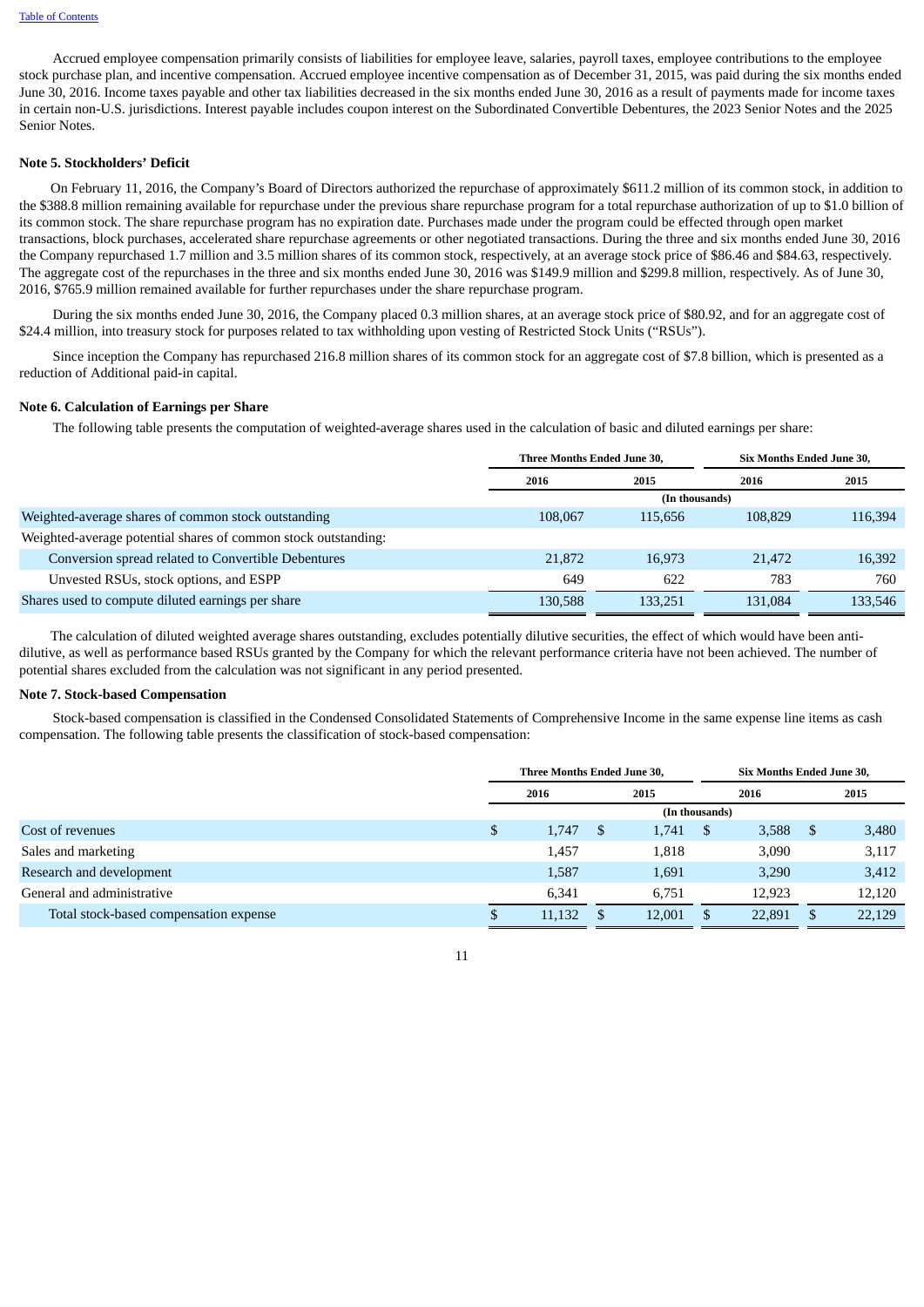The following table presents the nature of the Company's total stock-based compensation:

|                                                          | Three Months Ended June 30, |        |  |        |    | Six Months Ended June 30, |     |          |  |
|----------------------------------------------------------|-----------------------------|--------|--|--------|----|---------------------------|-----|----------|--|
|                                                          |                             | 2016   |  | 2015   |    | 2016                      |     | 2015     |  |
|                                                          |                             |        |  |        |    |                           |     |          |  |
| <b>RSUs</b>                                              | \$                          | 8,625  |  | 9,210  | \$ | 17,758                    | \$. | 17,504   |  |
| Performance-based RSUs                                   |                             | 2,285  |  | 2,385  |    | 4,662                     |     | 3,838    |  |
| <b>ESPP</b>                                              |                             | 822    |  | 1,113  |    | 1,670                     |     | 2,194    |  |
| Capitalization (Included in Property and equipment, net) |                             | (600)  |  | (707)  |    | (1, 199)                  |     | (1, 407) |  |
| Total stock-based compensation expense                   | Ъ.                          | 11,132 |  | 12.001 | \$ | 22,891                    |     | 22,129   |  |

## **Note 8. Debt and Interest Expense**

The following table presents the components of the Company's interest expense:

|                                                                          | Three Months Ended June 30, |  |        | <b>Six Months Ended June 30.</b> |        |  |        |  |
|--------------------------------------------------------------------------|-----------------------------|--|--------|----------------------------------|--------|--|--------|--|
|                                                                          | 2016                        |  | 2015   |                                  | 2016   |  | 2015   |  |
|                                                                          |                             |  |        | (In thousands)                   |        |  |        |  |
| Contractual interest on Subordinated Convertible Debentures              | \$<br>10,156                |  | 10,156 | S                                | 20,312 |  | 20,312 |  |
| Contractual interest on Senior Notes                                     | 15,234                      |  | 15.234 |                                  | 30,469 |  | 24,271 |  |
| Amortization of debt discount on the Subordinated Convertible Debentures | 2.744                       |  | 2,527  |                                  | 5,433  |  | 5,004  |  |
| Credit facility fees and other interest expense                          | 725                         |  | 586    |                                  | 1.449  |  | 933    |  |
| Total interest expense                                                   | 28,859                      |  | 28,503 | -S                               | 57,663 |  | 50,520 |  |

## **Note 9. Non-operating Income (Loss), Net**

The following table presents the components of Non-operating income (loss), net:

|                                                                                                    | Three Months Ended June 30, |       |      |       |               | Six Months Ended June 30, |  |         |  |  |
|----------------------------------------------------------------------------------------------------|-----------------------------|-------|------|-------|---------------|---------------------------|--|---------|--|--|
|                                                                                                    |                             | 2016  | 2015 |       |               | 2016                      |  | 2015    |  |  |
|                                                                                                    |                             |       |      |       |               |                           |  |         |  |  |
| Unrealized (loss) gain on contingent interest derivative on Subordinated<br>Convertible Debentures | \$                          | (94)  | -S   | 2,708 | <sup>\$</sup> | 971                       |  | (4,311) |  |  |
| Interest income                                                                                    |                             | 1,522 |      | 373   |               | 2.564                     |  | 632     |  |  |
| Other, net                                                                                         |                             | 281   |      | 120   |               | 1.295                     |  | 1,325   |  |  |
| Total non-operating income (loss), net                                                             | \$                          | 1.709 | \$.  | 3.201 | \$.           | 4,830                     |  | (2,354) |  |  |

Unrealized gains and losses on the contingent interest derivative on the Subordinated Convertible Debentures reflect the change in value of the derivative that results primarily from changes in the Company's stock price.

#### **Note 10. Income Taxes**

The following table presents income tax expense and the effective tax rate:

|                    |    | Three Months Ended June 30, |                        |        |  | <b>Six Months Ended June 30,</b> |     |        |
|--------------------|----|-----------------------------|------------------------|--------|--|----------------------------------|-----|--------|
|                    |    | 2016                        |                        | 2015   |  | 2016                             |     | 2015   |
|                    |    |                             | (Dollars in thousands) |        |  |                                  |     |        |
| Income tax expense | πU | 35,907                      | $\mathfrak{L}$         | 30,652 |  | 69,535                           |     | 59,079 |
| Effective tax rate |    | 24%                         | 25%                    |        |  | 24%                              | 25% |        |

The effective tax rate for the three and six months ended June 30, 2016 and 2015 is lower than the statutory federal rate of 35% primarily due to tax benefits from foreign income taxed at lower rates, partially offset by state income taxes.

Deferred tax liabilities as of June 30, 2016 reflect the use of a portion of U.S. foreign tax credits during the six months ended June 30, 2016, and an increase in the deferred tax liability related to the Subordinated Convertible Debentures.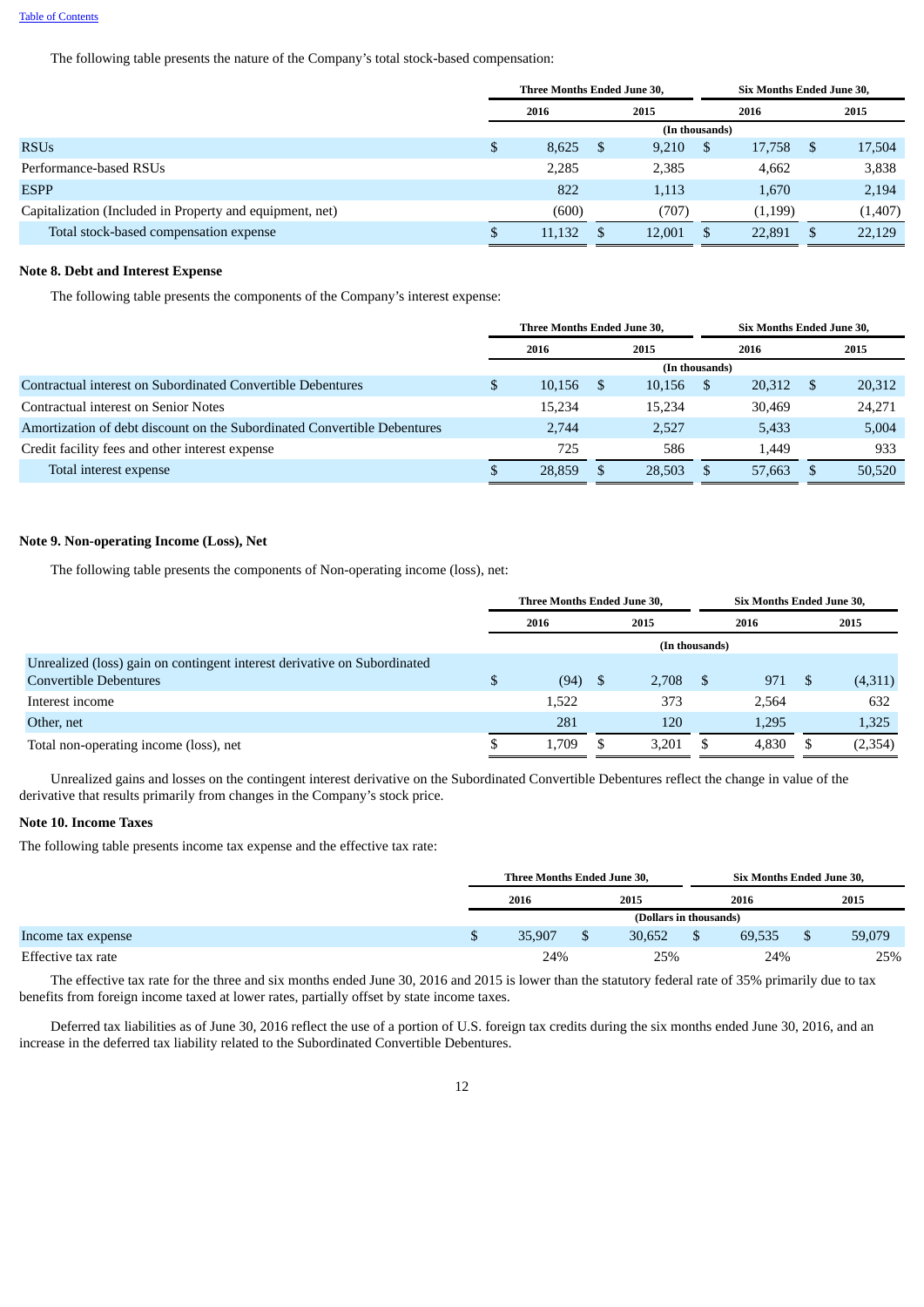## **Note 11. Subsequent Event**

Subsequent to June 30, 2016, the Company incurred a commitment to pay approximately \$130.0 million for the future assignment of contractual rights, which are subject to third-party consent. The payment is expected to occur during the third quarter of 2016.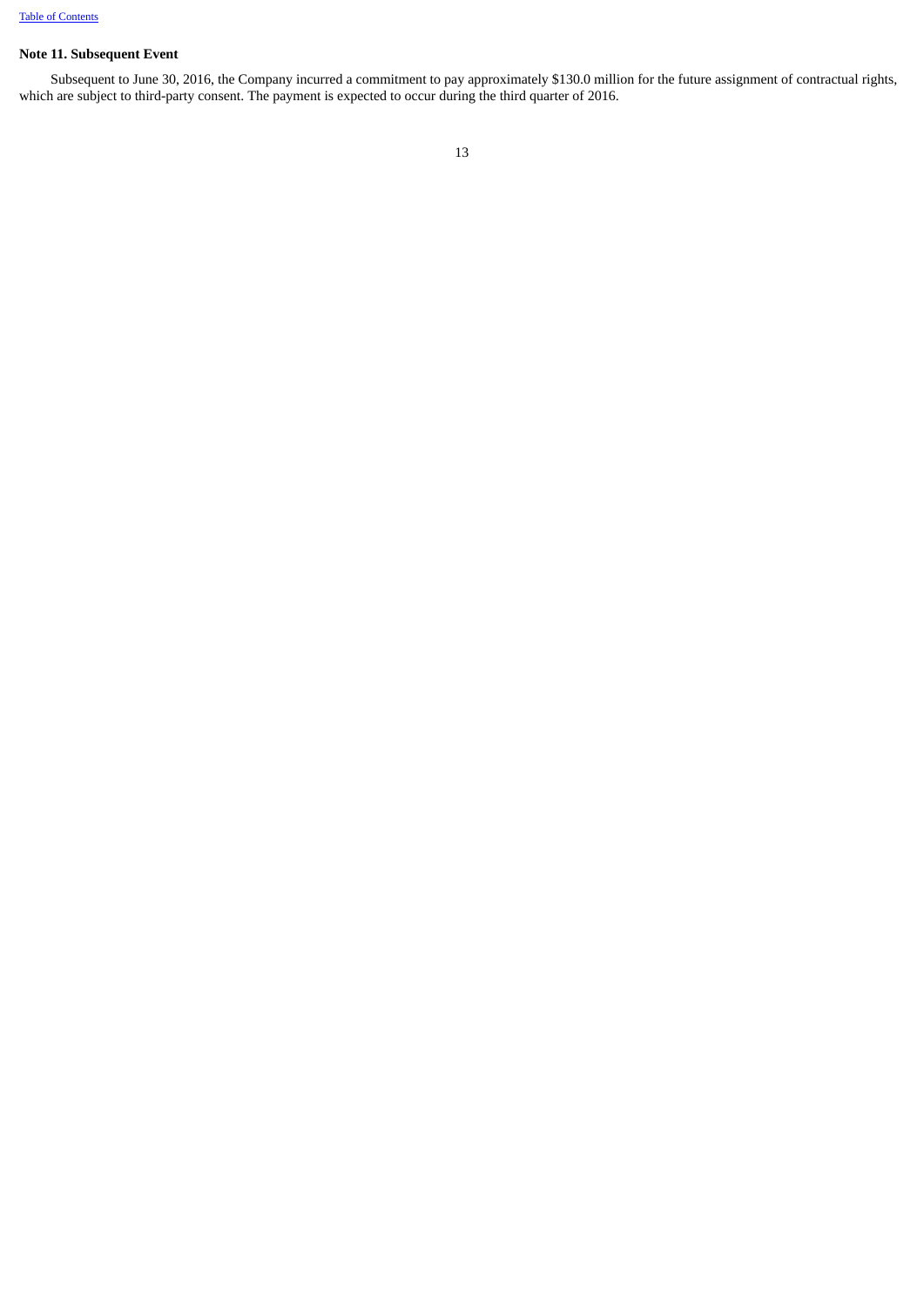## <span id="page-13-0"></span>**ITEM 2. MANAGEMENT'S DISCUSSION AND ANALYSIS OF FINANCIAL CONDITION AND RESULTS OF OPERATIONS**

You should read the following discussion in conjunction with the interim unaudited Condensed Consolidated Financial Statements and related notes.

This Quarterly Report on Form 10-Q contains forward-looking statements within the meaning of Section 27A of the Securities Act of 1933, as amended, and Section 21E of the Securities Exchange Act of 1934, as amended (the "Exchange Act"). These forward-looking statements involve risks and uncertainties, including, among other things, statements regarding our anticipated costs and expenses and revenue mix. Forward-looking statements include, among others, those statements including the words "expects." "anticipates." "intends." "believes" and similar language. Our actual results may differ significantly from those projected in the forward-looking statements. Factors that might cause or contribute to such differences include, but are not limited to, those discussed in the section titled "Risk Factors" in Part II, Item 1A of this Quarterly Report on Form 10-Q. You should also carefully review the risks described in other documents we file from time to time with the Securities and Exchange Commission, including the Quarterly Reports on Form 10-Q or Current Reports on Form 8-K that we file in 2016 and our 2015 Form 10-K, which was filed on February 19, 2016, which discuss our business in greater detail. You are cautioned not to place undue reliance on the forward-looking statements, which speak only as of the date of this Quarterly Report on Form 10-Q. We undertake no obligation to publicly release any revisions to the forward-looking statements or reflect events or circumstances after the date of this document.

#### **Overview**

We are a global provider of domain name registry services and internet security, enabling internet navigation for many of the world's most recognized domain names and providing protection for websites and enterprises around the world. Our Registry Services ensure the security, stability and resiliency of key internet infrastructure and services, including the *.com* and *.net* domains, two of the internet's root servers, and the operation of the root zone maintainer function for the core of the internet's DNS. Our product suite also includes Security Services, consisting of DDoS Protection Services, iDefense Services, and Managed DNS Services. Revenues from Security Services are not significant in relation to our consolidated revenues.

As of June 30, 2016, we had approximately 143.2 million names in the domain name base for *.com* and *.net*, our principal registries. The number of domain names registered is largely driven by continued growth in online advertising, e-commerce, and the number of internet users, which is partially driven by greater availability of internet access, as well as marketing activities carried out by us and third-party registrars. Growth in the number of domain names under our management may be hindered by certain factors, including overall economic conditions, competition from ccTLDs, the introduction of new gTLDs, and ongoing changes in the internet practices and behaviors of consumers and businesses. Factors such as the evolving practices and preferences of internet users, and how they navigate the internet, as well as the motivation of domain name registrants and how they will manage their investment in domain names, can negatively impact our business and the demand for new domain name registrations and renewals.

#### *Business Highlights and Trends*

- We recorded revenues of \$286.5 million and \$568.3 million during the three and six months ended June 30, 2016. This represents an increase of 9%, as compared to the same periods in 2015.
- We recorded operating income of \$176.3 million and \$343.0 million during the three and six months ended June 30, 2016. This represents an increase of 18% and 17%, respectively, as compared to the same periods in 2015.
- We added 0.8 million net new names during the second quarter, ending with 143.2 million names in the domain name base for .*com* and .*net*, which represents a 7% increase over the base at the end of the second quarter in 2015.
- During the three months ended June 30, 2016, we processed 8.6 million new domain name registrations for *.com* and *.net* as compared to 8.7 million for the same period in 2015.
- The final .*com* and .*net* renewal rate for the first quarter of 2016 was 74.4% compared with 73.4% for the same quarter in 2015. Renewal rates are not fully measurable until 45 days after the end of the quarter.
- During the three months ended June 30, 2016, we repurchased 1.7 million shares of our common stock under the share repurchase program for \$149.9 million. As of June 30, 2016, \$765.9 million remained available for further repurchases under our share repurchase program.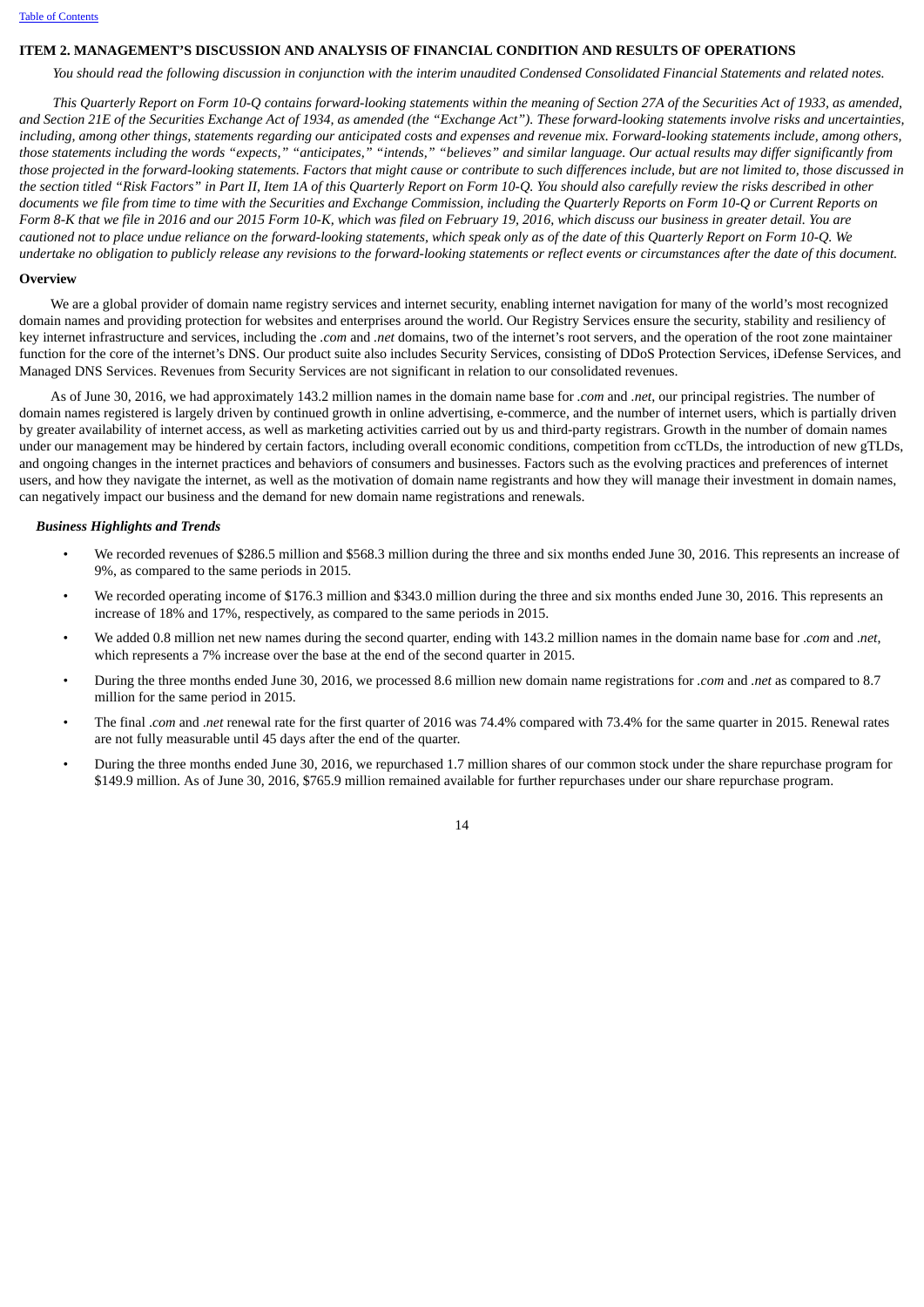- Through July 27, 2016, we repurchased an additional 0.5 million shares for \$42.3 million under our share repurchase program.
- We generated cash flows from operating activities of \$304.3 million during the six months ended June 30, 2016, compared to \$307.6 million in the same period last year.
- On July 28, 2016, we announced an increase in the annual fee for the *.net* domain name registration from \$7.46 to \$8.20, effective February 1, 2017, per our agreement with ICANN.

Pursuant to our agreements with ICANN, we make available on our website (at www.Verisign.com/zone) files containing all active domain names registered in the .*com* and .*net* registries. At the same website address, we make available a summary of the active zone count registered in the .*com* and .*net* registries and the number of .*com* and .*net* domain names in the domain name base. The domain name base is the active zone plus the number of domain names that are registered but not configured for use in the respective top level domain zone file plus the number of domain names that are in a client or server hold status. These files and the related summary data are updated at least once per day. The update times may vary each day. The number of domain names provided in this Form 10-Q are as of midnight of the date reported. Information available on, or accessible through, our website is not incorporated herein by reference.

## **Results of Operations**

The following table presents information regarding our results of operations as a percentage of revenues:

|                                  | Three Months Ended June 30, |        | <b>Six Months Ended June 30,</b> |        |
|----------------------------------|-----------------------------|--------|----------------------------------|--------|
|                                  | 2016                        | 2015   | 2016                             | 2015   |
| Revenues                         | 100.0%                      | 100.0% | 100.0%                           | 100.0% |
| Costs and expenses:              |                             |        |                                  |        |
| Cost of revenues                 | 17.0                        | 18.4   | 17.5                             | 18.5   |
| Sales and marketing              | 6.9                         | 9.3    | 7.0                              | 9.0    |
| Research and development         | 5.0                         | 6.2    | 5.5                              | 6.4    |
| General and administrative       | 9.6                         | 9.4    | 9.7                              | 9.8    |
| Total costs and expenses         | 38.5                        | 43.3   | 39.7                             | 43.7   |
| Operating income                 | 61.5                        | 56.7   | 60.3                             | 56.3   |
| Interest expense                 | (10.1)                      | (10.9) | (10.1)                           | (9.7)  |
| Non-operating income (loss), net | 0.6                         | 1.2    | 0.8                              | (0.5)  |
| Income before income taxes       | 52.0                        | 47.0   | 51.0                             | 46.1   |
| Income tax expense               | (12.5)                      | (11.7) | (12.2)                           | (11.3) |
| Net income                       | 39.5 %                      | 35.3 % | 38.8%                            | 34.8%  |

#### *Revenues*

Revenues related to our Registry Services are primarily derived from registrations for domain names in the *.com* and *.net* domain name registries. We also derive revenues from operating domain name registries for several other TLDs and from providing back-end registry services to a number of TLD registry operators, all of which are not significant in relation to our consolidated revenues. For domain names registered with the .*com* and .*net* registries we receive a fee from third-party registrars per annual registration that is fixed pursuant to our agreements with ICANN. Individual customers, called registrants, contract directly with third-party registrars or their resellers, and the third-party registrars in turn register the domain names with Verisign. Changes in revenues are driven largely by changes in the number of new domain name registrations and the renewal rate for existing registrations as well as the impact of new and prior price increases, to the extent permitted by ICANN and the DOC. New registrations and the renewal rate for existing registrations are impacted by continued growth in online advertising, e-commerce, and the number of internet users, as well as marketing activities carried out by us and third-party registrars. We increased the annual fee for a *.net* domain name registration from \$6.18 to \$6.79 on February 1, 2015, and from \$6.79 to \$7.46 on February 1, 2016. On July 28, 2016, we announced an increase in the annual fee for the *.net* domain name registration from \$7.46 to \$8.20, effective February 1, 2017. The annual fee for a *.com* domain name registration is fixed at \$7.85 for the duration of the current *.com* Registry Agreement through November 30, 2018, except that prices may be raised by up to 7% each year due to the imposition of any new Consensus Policy or documented extraordinary expense resulting from an attack or threat of attack on the Security and Stability (each as defined in the *.com* Registry Agreement) of the DNS, subject to approval of the DOC. We offer promotional marketing programs for our registrars based upon market conditions and the business environment in which the registrars operate. All fees paid to us for *.com* and *.net* registrations are in U.S. dollars.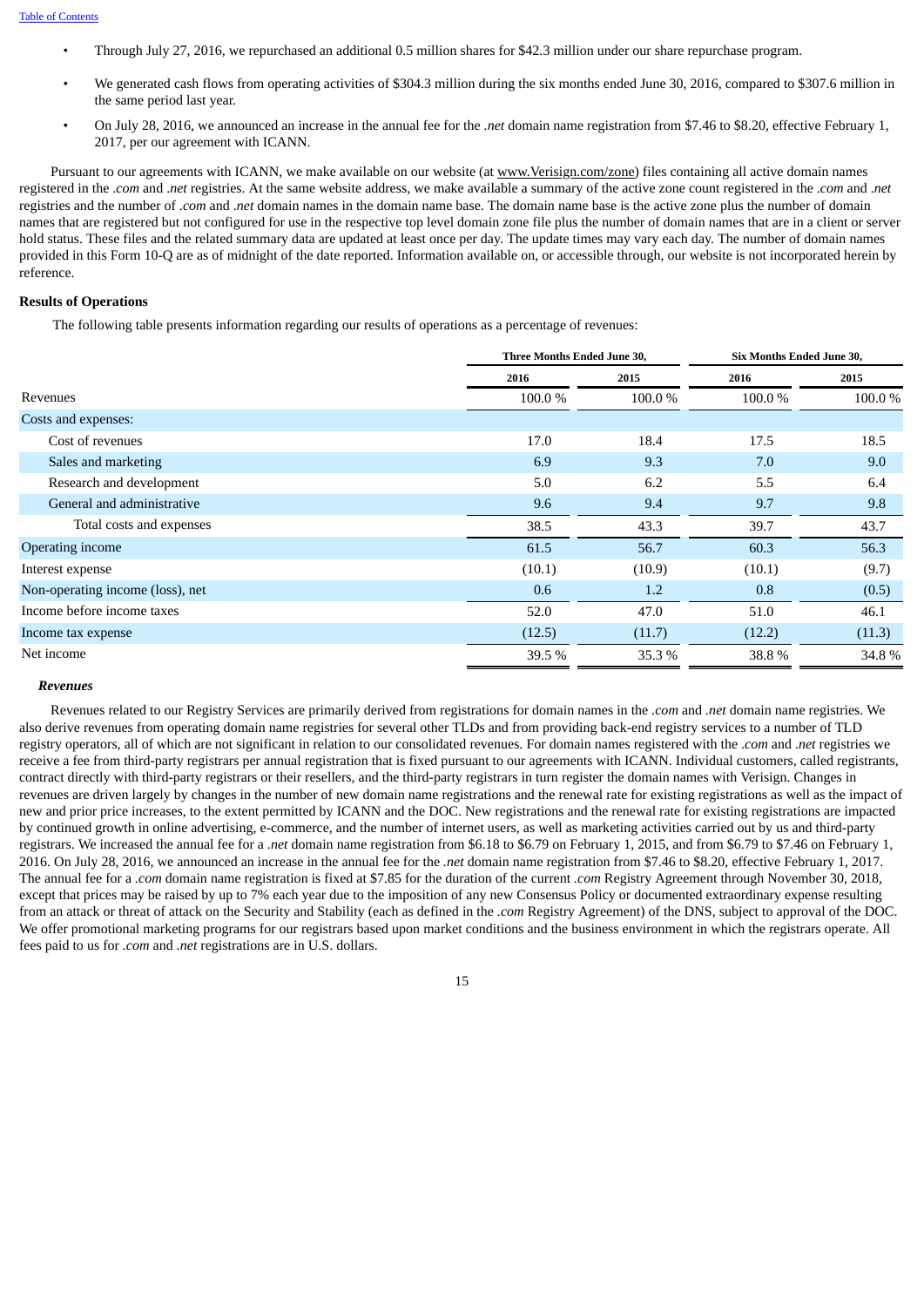Revenues from Security Services are not significant in relation to our total consolidated revenues.

A comparison of revenues is presented below:

|                 | Three Months Ended June 30, |         |          |  |                        |     | <b>Six Months Ended June 30,</b> |          |  |         |  |  |  |
|-----------------|-----------------------------|---------|----------|--|------------------------|-----|----------------------------------|----------|--|---------|--|--|--|
|                 |                             | 2016    | % Change |  | 2015                   |     | 2016                             | % Change |  | 2015    |  |  |  |
|                 |                             |         |          |  | (Dollars in thousands) |     |                                  |          |  |         |  |  |  |
| <b>Revenues</b> |                             | 286,466 | 9%       |  | 262,539                | \$. | 568,342                          | $9\%$ \$ |  | 520,961 |  |  |  |
|                 |                             |         |          |  |                        |     |                                  |          |  |         |  |  |  |

The following table compares domain name base for *.com* and *.net* managed by our Registry Services business:

|                                    | <b>June 30, 2016</b>  | Change | <b>June 30, 2015</b> |
|------------------------------------|-----------------------|--------|----------------------|
| Domain name base for .com and .net | million<br>$\sqrt{1}$ | $7\%$  | $-77.5$<br>million   |

Revenues increased by \$23.9 million and \$47.4 million during the three and six months ended June 30, 2016, respectively, as compared to the same periods last year, primarily due to an increase in revenues from the operation of the registries for the .*com* and *.net* TLDs. The increase in revenues from the operation of the registries for the *.com* and *.net* TLDs was driven by a 7% increase in the domain name base for .*com* and .*net* and an increase in the .*net* domain name registration fees in February 2015 and 2016.

Growth in the domain name base has been primarily driven by continued internet growth and marketing activities carried out by us and third-party registrars. During the second half of 2015 and the first quarter of 2016 we experienced an increased volume of new domain name registrations primarily from our registrars in China. The volume of these new registrations has been inconsistent and periodic compared to prior periods, and by the end of the first quarter of 2016, reverted back to a more normalized registration pace. However, ongoing economic uncertainty, competitive pressure from ccTLDs, the introduction of new gTLDs, ongoing changes in internet practices and behaviors of consumers and business, as well as the motivation of existing domain name registrants and how they will manage their investment in domain names, has limited the rate of growth of the domain name base in recent years and may continue to do so in the remainder of 2016 and beyond.

We expect revenues to remain consistent in the second half of 2016, as compared to the six months ended June 30, 2016.

#### *Geographic revenues*

We generate revenues in the U.S.; Europe, the Middle East and Africa ("EMEA"); China; and certain other countries including Canada, Australia and Japan.

The following table presents a comparison of our geographic revenues:

|                |               | Three Months Ended June 30, |      |                        | Six Months Ended June 30, |         |          |               |         |  |
|----------------|---------------|-----------------------------|------|------------------------|---------------------------|---------|----------|---------------|---------|--|
|                | 2016          | % Change                    | 2015 |                        | 2016                      |         | % Change |               | 2015    |  |
|                |               |                             |      | (Dollars in thousands) |                           |         |          |               |         |  |
| U.S.           | \$<br>165,756 | $4\%$                       | S    | 159,208                | \$                        | 329,799 | 4 %      | <sup>\$</sup> | 316,716 |  |
| <b>EMEA</b>    | 52,710        | 9%                          |      | 48,233                 |                           | 103,665 | 9%       |               | 95,239  |  |
| China          | 32,727        | 71 %                        |      | 19,092                 |                           | 63,926  | 73 %     |               | 36,969  |  |
| Other          | 35,273        | (2)%                        |      | 36,006                 |                           | 70,952  | $(2)\%$  |               | 72,037  |  |
| Total revenues | 286,466       |                             |      | 262,539                | \$                        | 568,342 |          |               | 520,961 |  |

Revenues for our Registry Services business are attributed to the country of domicile and the respective regions in which our registrars are located, however, this may differ from the regions where the registrars operate or where registrants are located. Revenue growth for each region may be impacted by registrars reincorporating, relocating, or from acquisitions or changes in affiliations of resellers. Revenue growth for each region may also be impacted by registrars domiciled in one region, registering domain names in another region. Although revenues continued to grow in the more mature markets of the U.S. and EMEA, China saw the highest growth rate for both the three and six months ended June 30, 2016 due to the increased volume of new registrations during the second half of 2015 and the first quarter of 2016.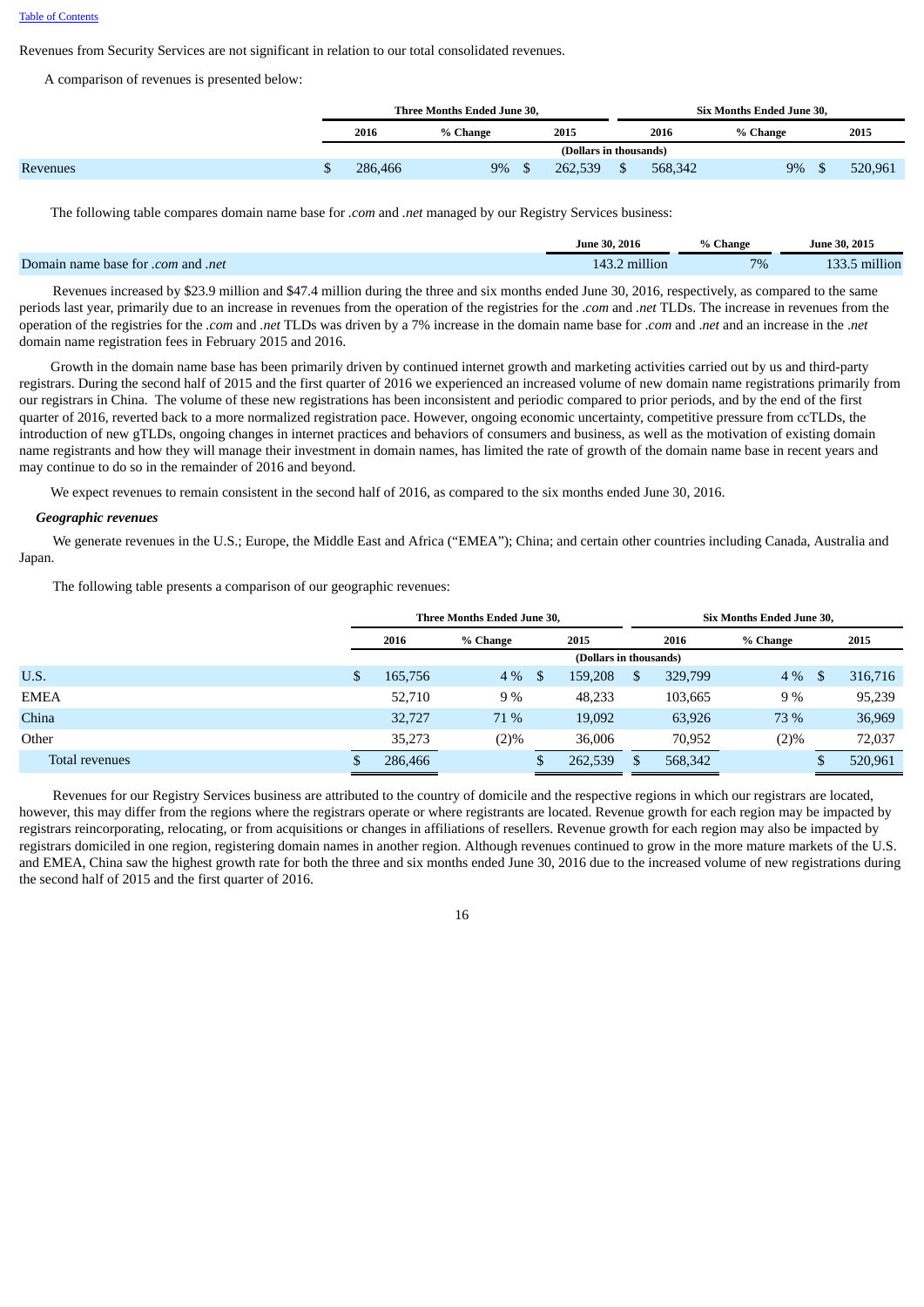## *Cost of revenues*

Cost of revenues consist primarily of salaries and employee benefits expenses for our personnel who manage the operational systems, depreciation expenses, operational costs associated with the delivery of our services, fees paid to ICANN, customer support and training, consulting and development services, costs of facilities and computer equipment used in these activities, telecommunications expense and allocations of indirect costs such as corporate overhead.

A comparison of cost of revenues is presented below:

|                  |        |          | Three Months Ended June 30, |                        |  |        |  |          | <b>Six Months Ended June 30,</b> |        |  |
|------------------|--------|----------|-----------------------------|------------------------|--|--------|--|----------|----------------------------------|--------|--|
|                  | 2016   | % Change |                             |                        |  | 2016   |  | % Change |                                  |        |  |
|                  |        |          |                             | (Dollars in thousands) |  |        |  |          |                                  |        |  |
| Cost of revenues | 48,753 | 1%       |                             | 48,221                 |  | 99,335 |  | 3%       |                                  | 96,574 |  |

Cost of revenues expenses remained consistent during the three months ended June 30, 2016, as compared to the same period last year.

Cost of revenues increased by \$2.8 million during the six months ended June 30, 2016, as compared to the same period last year, primarily due to a \$3.4 million increase in salary and employee benefits expenses. Salary and employee benefits expenses increased primarily due to an increase in average headcount and an increase in bonus expenses.

We expect cost of revenues as a percentage of revenues to remain consistent during the remainder of 2016 compared to the six months ended June 30, 2016.

#### *Sales and marketing*

Sales and marketing expenses consist primarily of salaries, sales commissions, sales operations and other personnel-related expenses, travel and related expenses, trade shows, costs of lead generation, costs of computer and communications equipment and support services, facilities costs, consulting fees, costs of marketing programs, such as online, television, radio, print and direct mail advertising costs, and allocations of indirect costs such as corporate overhead.

A comparison of sales and marketing expenses is presented below:

|                     | Three Months Ended June 30, |                  |  |                        |  | <b>Six Months Ended June 30,</b> |          |    |        |  |  |
|---------------------|-----------------------------|------------------|--|------------------------|--|----------------------------------|----------|----|--------|--|--|
|                     | 2016                        | 2015<br>% Change |  |                        |  | 2016                             | % Change |    | 2015   |  |  |
|                     |                             |                  |  | (Dollars in thousands) |  |                                  |          |    |        |  |  |
| Sales and marketing | 19,757                      | (19)%            |  | 24,329                 |  | 39,784                           | (15)%    | -S | 46,711 |  |  |

Sales and marketing expenses decreased by \$4.6 million during the three months ended June 30, 2016, as compared to the same period last year, primarily due to a \$3.3 million decrease in advertising and consulting expenses. Advertising and consulting expenses decreased primarily due to the timing of marketing programs for our Registry Services business and a decrease in expenses related to our Security Services business.

Sales and marketing expenses decreased by \$6.9 million during the six months ended June 30, 2016, as compared to the same period last year, primarily due to a \$5.5 million decrease in advertising and consulting expenses. Advertising and consulting expenses decreased primarily due to the timing of marketing programs for our Registry Services business and a decrease in expenses related to our Security Services business.

We expect sales and marketing expenses as a percentage of revenues to increase during the remainder of 2016 compared to the six months ended June 30, 2016 as the volume of marketing initiatives increases. We expect sales and marketing expenses as a percent of revenues for full year 2016 to be at comparable levels to 2015.

#### *Research and development*

Research and development expenses consist primarily of costs related to research and development personnel, including salaries and other personnelrelated expenses, consulting fees, facilities costs, computer and communications equipment, support services used in our service and technology development, and allocations of indirect costs such as corporate overhead.

A comparison of research and development expenses is presented below:

|                          | Three Months Ended June 30. |        |          |  |                        |  |        | Six Months Ended June 30. |  |        |  |
|--------------------------|-----------------------------|--------|----------|--|------------------------|--|--------|---------------------------|--|--------|--|
|                          |                             | 2016   | % Change |  |                        |  | 2016   | % Change                  |  | 2015   |  |
|                          |                             |        |          |  | (Dollars in thousands) |  |        |                           |  |        |  |
| Research and development |                             | 14.288 | (13)%    |  | 16.347                 |  | 31,031 | (7)%                      |  | 33,499 |  |

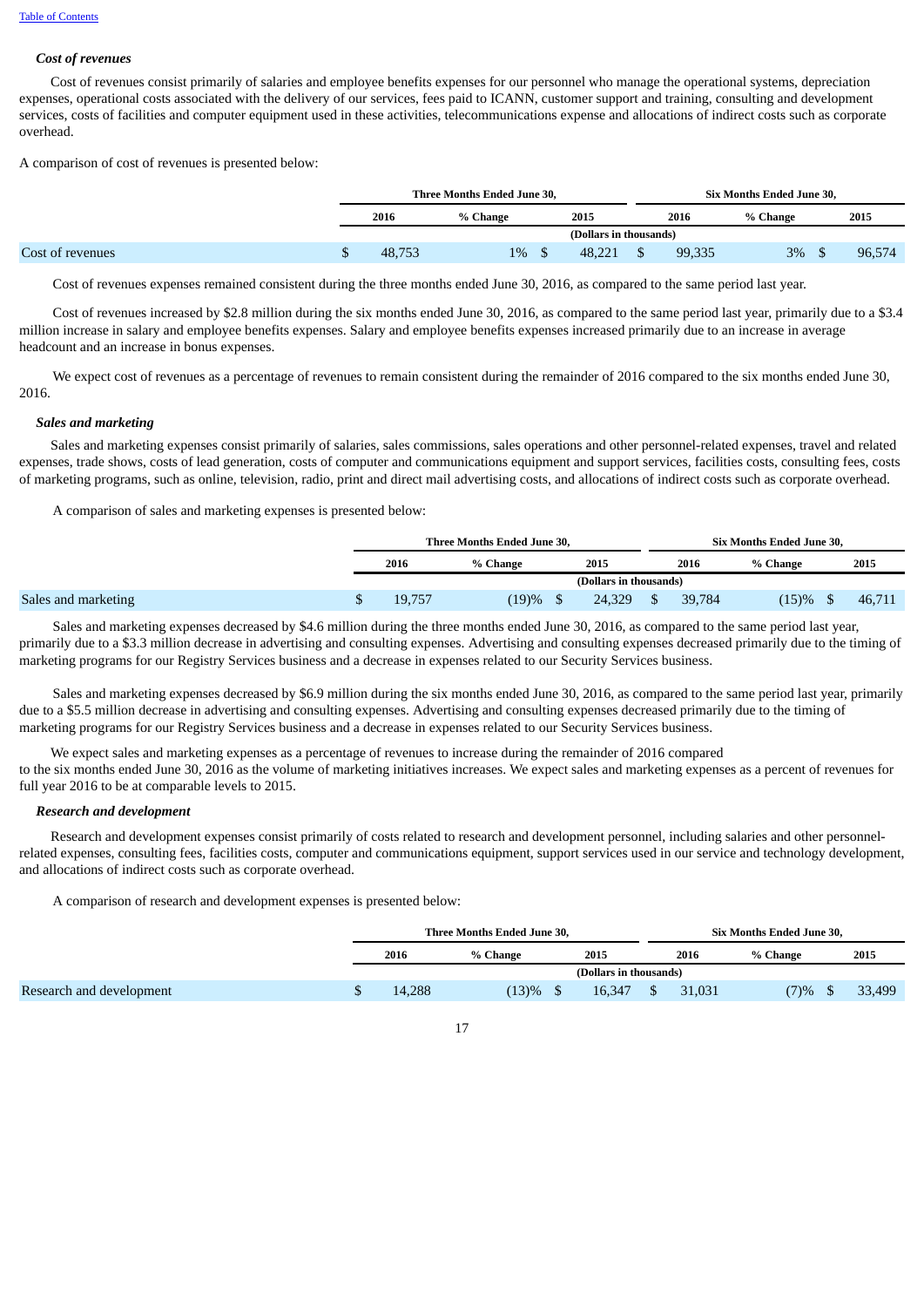Research and development expenses decreased by \$2.1 million during the three months ended June 30, 2016, as compared to the same period last year, primarily due to a decrease in salary and employee benefits expenses and allocated overhead expenses resulting from a reduction in headcount.

Research and development expenses decreased by \$2.5 million during the six months ended June 30, 2016, as compared to the same period last year, primarily due to a decrease in salary and employee benefits expenses and allocated overhead expenses resulting from a reduction in headcount.

We expect research and development expenses as a percentage of revenues to remain consistent during the remainder of 2016 compared to the six months ended June 30, 2016.

#### *General and administrative*

General and administrative expenses consist primarily of salaries and other personnel-related expenses for our executive, administrative, legal, finance, information technology and human resources personnel, costs of facilities, computer and communications equipment, management information systems, support services, professional services fees, certain tax and license fees, and bad debt expense, offset by allocations of indirect costs such as facilities and shared services expenses to other cost types.

A comparison of general and administrative expenses is presented below:

|                            | Three Months Ended June 30, |          |  |                        |  | <b>Six Months Ended June 30.</b> |          |  |      |        |  |
|----------------------------|-----------------------------|----------|--|------------------------|--|----------------------------------|----------|--|------|--------|--|
|                            | 2016                        | % Change |  | 2015                   |  | 2016                             | % Change |  | 2015 |        |  |
|                            |                             |          |  | (Dollars in thousands) |  |                                  |          |  |      |        |  |
| General and administrative | 27,401                      | $11\%$   |  | 24.677                 |  | 55,158                           | 8%       |  |      | 50,975 |  |

General and administrative expenses increased by \$2.7 million during the three months ended June 30, 2016, as compared to the same period last year, primarily due to a \$1.6 million increase in legal expenses and a \$1.4 million increase in salary and employee benefits expenses. Legal expenses increased primarily due to an increase in services performed by external legal counsel. Salary and employee benefits expenses increased primarily due to increases in bonus expenses and average headcount.

General and administrative expenses increased by \$4.2 million during the six months ended June 30, 2016, as compared to the same period last year, primarily due to a \$3.4 million increase in salary and employee benefits expenses, and a \$2.3 million increase in legal expenses, partially offset by a \$1.4 million decrease in depreciation expenses. Salary and employee benefits expenses increased primarily due to increases in bonus expenses and headcount. Legal expenses increased due to an increase in services performed by external legal counsel. Depreciation expense decreased due to a decrease in capital expenditures in recent years.

We expect general and administrative expenses as a percentage of revenues to remain consistent during the remainder of 2016 compared to the six months ended June 30, 2016.

#### *Interest expense*

The following table presents the components of Interest expense:

|                                                                          | <b>Three Months Ended June 30.</b> |                |    |        | <b>Six Months Ended June 30.</b> |        |   |        |
|--------------------------------------------------------------------------|------------------------------------|----------------|----|--------|----------------------------------|--------|---|--------|
|                                                                          |                                    | 2016           |    | 2015   |                                  | 2016   |   | 2015   |
|                                                                          |                                    | (In thousands) |    |        |                                  |        |   |        |
| Contractual interest on Subordinated Convertible Debentures              | \$                                 | 10,156         | .S | 10,156 | \$                               | 20,312 | S | 20,312 |
| Contractual interest on Senior Notes                                     |                                    | 15.234         |    | 15.234 |                                  | 30,469 |   | 24.271 |
| Amortization of debt discount on the Subordinated Convertible Debentures |                                    | 2,744          |    | 2.527  |                                  | 5.433  |   | 5,004  |
| Credit facility fees and other interest expense                          |                                    | 725            |    | 586    |                                  | 1.449  |   | 933    |
| Total interest expense                                                   | S                                  | 28,859         |    | 28,503 |                                  | 57,663 |   | 50,520 |

Contractual interest on Senior Notes increased during the six months ended June 30, 2016 due to a \$6.2 million increase in interest expense related to the 2025 Senior Notes which were issued in March 2015. We expect interest expense to remain consistent during the remainder of 2016 as compared to the six months ended June 30, 2016.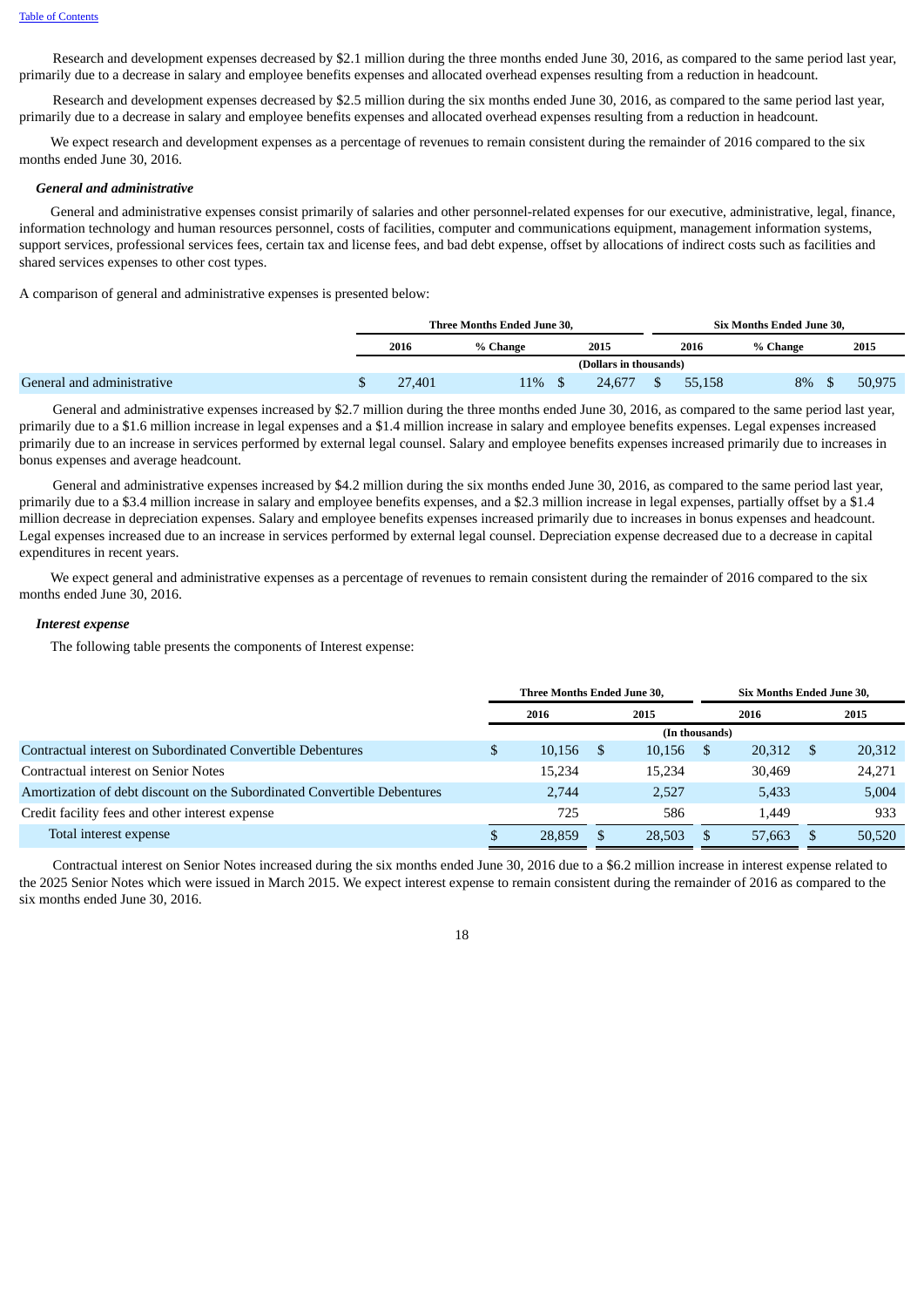## *Non-operating income (loss), net*

The following table presents the components of Non-operating income (loss), net:

|                                                                                                           | Three Months Ended June 30, |  |       |  | Six Months Ended June 30, |  |         |  |
|-----------------------------------------------------------------------------------------------------------|-----------------------------|--|-------|--|---------------------------|--|---------|--|
|                                                                                                           | 2016                        |  | 2015  |  | 2016                      |  | 2015    |  |
|                                                                                                           | (In thousands)              |  |       |  |                           |  |         |  |
| Unrealized (loss) gain on contingent interest derivative on Subordinated<br><b>Convertible Debentures</b> | \$<br>(94)                  |  | 2,708 |  | 971                       |  | (4,311) |  |
| Interest income                                                                                           | 1,522                       |  | 373   |  | 2.564                     |  | 632     |  |
| Other, net                                                                                                | 281                         |  | 120   |  | 1,295                     |  | 1,325   |  |
| Total non-operating income (loss), net                                                                    | 1,709                       |  | 3,201 |  | 4,830                     |  | (2,354) |  |

Unrealized gains and losses on the contingent interest derivative on the Subordinated Convertible Debentures reflect the change in value of the derivative that results primarily from changes in our stock price. Interest income increased during both the three and six months ended June 30, 2016 primarily due to an increase in interest rates and a higher average invested balance.

## *Income tax expense*

The following table presents income tax expense and the effective tax rate:

|  | Three Months Ended June 30, |      |        |      | <b>Six Months Ended June 30,</b> |      |        |  |
|--|-----------------------------|------|--------|------|----------------------------------|------|--------|--|
|  | 2016                        | 2015 |        | 2016 |                                  | 2015 |        |  |
|  | (Dollars in thousands)      |      |        |      |                                  |      |        |  |
|  | 35.907                      |      | 30.652 |      | 69.535                           |      | 59,079 |  |
|  | 24%                         |      | 25%    | 24%  |                                  | 25%  |        |  |

The effective tax rate for the three and six months ended June 30, 2016 and 2015 was lower than the statutory federal rate of 35% primarily due to tax benefits from foreign income taxed at lower rates, partially offset by state income taxes.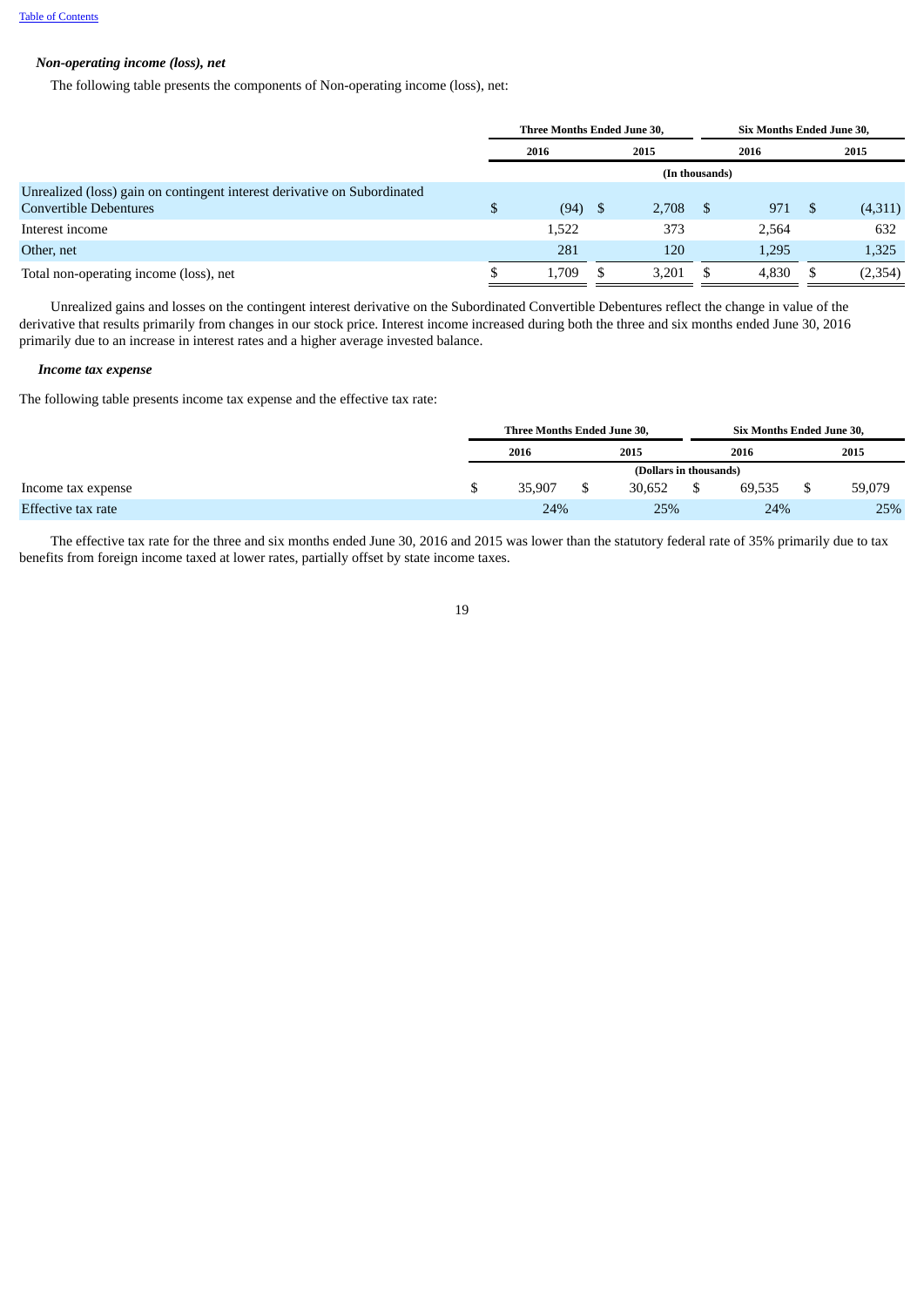## **Liquidity and Capital Resources**

|                           |   | <b>June 30,</b> |  | December 31, |
|---------------------------|---|-----------------|--|--------------|
|                           |   | 2016            |  | 2015         |
|                           |   | (In thousands)  |  |              |
| Cash and cash equivalents | S | 170.966         |  | 228,659      |
| Marketable securities     |   | 1,736,030       |  | 1,686,771    |
| Total                     | w | 1,906,996       |  | 1,915,430    |

As of June 30, 2016, our principal source of liquidity was \$171.0 million of cash and cash equivalents and \$1.7 billion of marketable securities. The marketable securities primarily consist of debt securities issued by the U.S. Treasury meeting the criteria of our investment policy, which is focused on the preservation of our capital through investment in investment grade securities. The cash equivalents consist of amounts invested in money market funds and U.S. Treasury bills purchased with original maturities of less than 90 days. As of June 30, 2016, all of our debt securities have contractual maturities of less than one year. Our cash and cash equivalents are readily accessible. For additional information on our investment portfolio, see Note 2, "Cash, Cash Equivalents, and Marketable Securities," of our Notes to Condensed Consolidated Financial Statements in Part I, Item I of this Quarterly Report on Form 10- Q.

As of June 30, 2016, the amount of cash and cash equivalents and marketable securities held by foreign subsidiaries was \$1.3 billion. Our intent remains to indefinitely reinvest these funds outside of the U.S. and accordingly, we have not provided deferred U.S. taxes for these funds. In the event funds from foreign operations are needed to fund operations in the U.S. and if U.S. tax has not already been provided, we would be required to accrue and pay additional U.S. taxes in order to repatriate these funds.

As of June 30, 2016, we had \$500.0 million principal amount outstanding of the 5.25% senior unsecured notes due 2025 and \$750.0 million principal amount outstanding of the 4.625% senior unsecured notes due 2023.

As of June 30, 2016, there were no borrowings outstanding under the \$200.0 million unsecured revolving credit facility that will expire in 2020.

As of June 30, 2016, we had \$1.25 billion principal amount outstanding of 3.25% subordinated convertible debentures due 2037. The price of our common stock exceeded the conversion price threshold trigger during the second quarter of 2016. Accordingly, the Subordinated Convertible Debentures are convertible at the option of each holder through September 30, 2016. We do not expect a material amount of the Subordinated Convertible Debentures to be converted in the near term as the trading price of the debentures exceeds the value that is likely to be received upon conversion. However, we cannot provide any assurance that the trading price of the debentures will continue to exceed the value that would be derived upon conversion or that the holders will not elect to convert the Subordinated Convertible Debentures. If a holder elects to convert its Subordinated Convertible Debentures, we are permitted under the Indenture to pursue an exchange in lieu of conversion or to settle the conversion value (as defined in the Indenture) in cash, stock, or a combination thereof. If we choose not to pursue or cannot complete an exchange in lieu of conversion, we currently have the intent and the ability (based on current facts and circumstances) to settle the principal amount of the Subordinated Convertible Debentures in cash. However, if the principal amount of the Subordinated Convertible Debentures that holders actually elect to convert exceeds our cash on hand and cash from operations, we will need to draw cash from existing financing or pursue additional sources of financing to settle the Subordinated Convertible Debentures in cash. We cannot provide any assurances that we will be able to obtain new sources of financing on terms acceptable to us or at all, nor can we assure that we will be able to obtain such financing in time to settle the Subordinated Convertible Debentures that holders elect to convert.

On February 15, 2016, we paid contingent interest of \$6.5 million in addition to the normal coupon interest on our Subordinated Convertible Debentures. In February 2016, the upside trigger on the Subordinated Convertible Debentures was met for the six month interest period ending in August 2016. On August 15, 2016, we will pay contingent interest of \$6.8 million in addition to the normal coupon interest to holders of record of the Subordinated Convertible Debentures as of August 1, 2016. The upside trigger is met if the Subordinated Convertible Debentures' average trading price is at least 150% of par during the 10 trading days before each semi-annual interest period. The upside trigger is tested semi-annually for the following six months. The semiannual upside contingent interest payment, for a given period, can be approximated by applying the annual rate of 0.5% to the aggregate market value of all outstanding Subordinated Convertible Debentures and dividing by two for that semi-annual period payment amount.

We derive significant tax savings from the Subordinated Convertible Debentures. During the first half of 2016 and 2015, the interest deduction, for income tax purposes, related to our Subordinated Convertible Debentures, excluding contingent interest, was \$87.7 million and \$82.4 million, respectively, compared to coupon interest expense of \$20.3 million for each of the same periods. For income tax purposes, we deduct interest expense on the Subordinated Convertible Debentures calculated at 8.5% of the adjusted issue price, subject to adjustment for actual versus projected contingent interest. The adjusted issue price, and consequently the interest deduction for income tax purposes, grows over the term due to the difference between the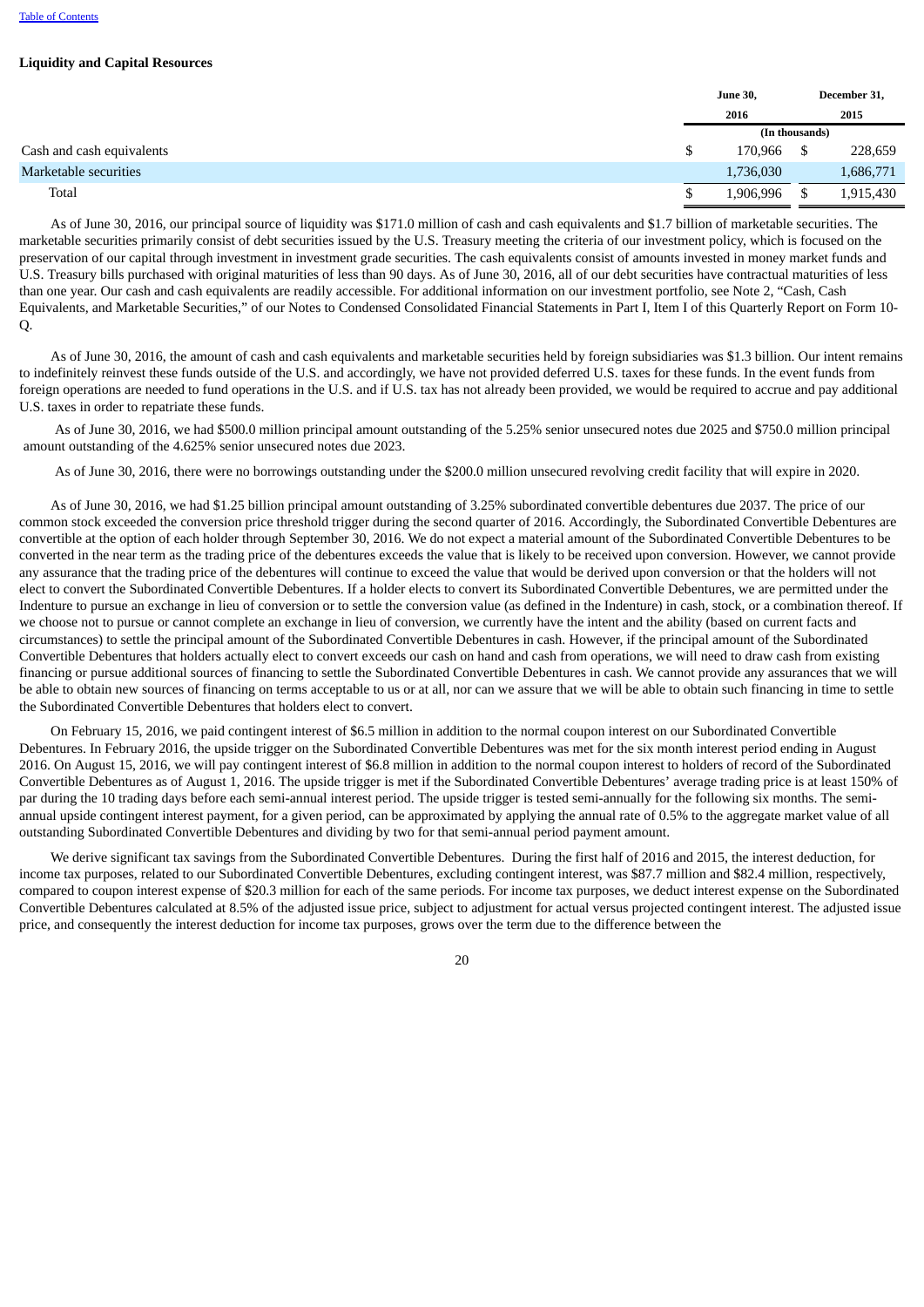interest deduction taken using a comparable yield of 8.5% on the adjusted issue price, and the coupon rate of 3.25% on the principal amount, compounded annually. The interest deduction taken is subject to recapture upon settlement to the extent that the amount paid (in cash or stock) to settle the Subordinated Convertible Debentures is less than the adjusted issue price. Interest recognized in accordance with GAAP, which is calculated at 8.39% of the liability component of the Subordinated Convertible Debentures, will also grow over the term, but at a slower rate. This difference will result in a continuing increase in the deferred tax liability on our Condensed Consolidated Balance Sheet.

Subsequent to June 30, 2016, we incurred a commitment to pay approximately \$130.0 million for the future assignment of contractual rights, which are subject to third-party consent. The payment is expected to occur during the third quarter of 2016.

We believe existing cash, cash equivalents and marketable securities, and funds generated from operations, together with our borrowing capacity under the unsecured revolving credit facility should be sufficient to meet our working capital, capital expenditure requirements, and to service our debt for at least the next 12 months. We regularly assess our cash management approach and activities in view of our current and potential future needs.

In summary, our cash flows for the six months ended June 30, 2016 and 2015 are as follows:

|                                                              | <b>Six Months Ended June 30,</b> |            |  |            |
|--------------------------------------------------------------|----------------------------------|------------|--|------------|
|                                                              |                                  | 2016       |  | 2015       |
|                                                              | (In thousands)                   |            |  |            |
| Net cash provided by operating activities                    |                                  | 304,291    |  | 307,625    |
| Net cash used in investing activities                        |                                  | (58, 508)  |  | (489, 285) |
| Net cash (used in) provided by financing activities          |                                  | (303, 443) |  | 176,732    |
| Effect of exchange rate changes on cash and cash equivalents |                                  | (33)       |  | 606        |
| Net decrease in cash and cash equivalents                    |                                  | (57, 693)  |  | (4,322)    |
|                                                              |                                  |            |  |            |

#### *Cash flows from operating activities*

Our largest source of operating cash flows is cash collections from our customers. Our primary uses of cash from operating activities are for personnel related expenditures, and other general operating expenses, as well as payments related to taxes, interest and facilities.

Net cash provided by operating activities decreased during the six months ended June 30, 2016, primarily due to an increase in cash paid for interest and cash paid to employees and vendors, partially offset by an increase in cash collected from customers. Cash paid for interest increased due to the interest paid on the 2025 Senior Notes and higher contingent interest related to the Subordinated Convertible Debentures. Payments to employees and vendors increased primarily due to the timing of payments. Cash received from customers increased primarily due to an increase in the number of new and renewal domain name registrations during the six months ended June 30, 2016, and the increases in the .*net* domain name registration fees in February 2016.

## *Cash flows from investing activities*

The changes in cash flows from investing activities primarily relate to purchases, maturities and sales of marketable securities, and purchases of property and equipment.

The decrease in cash flows used in investing activities was primarily due to a decrease in purchases of marketable securities, net of proceeds from sales and maturities, during the first half of 2016, compared to the same period in 2015, and a decrease in purchases of property and equipment and other investing activities.

#### *Cash flows from financing activities*

The changes in cash flows from financing activities primarily relate to share repurchases, proceeds from and repayments of borrowings, our employee stock purchase plan, and excess tax benefits from stock-based compensation.

The change in cash (used in) provided by financing activities during the six months ended June 30, 2016 was primarily due to a decrease in proceeds from borrowings as we issued the 2025 Senior Notes in March 2015, partially offset by a decrease in share repurchases.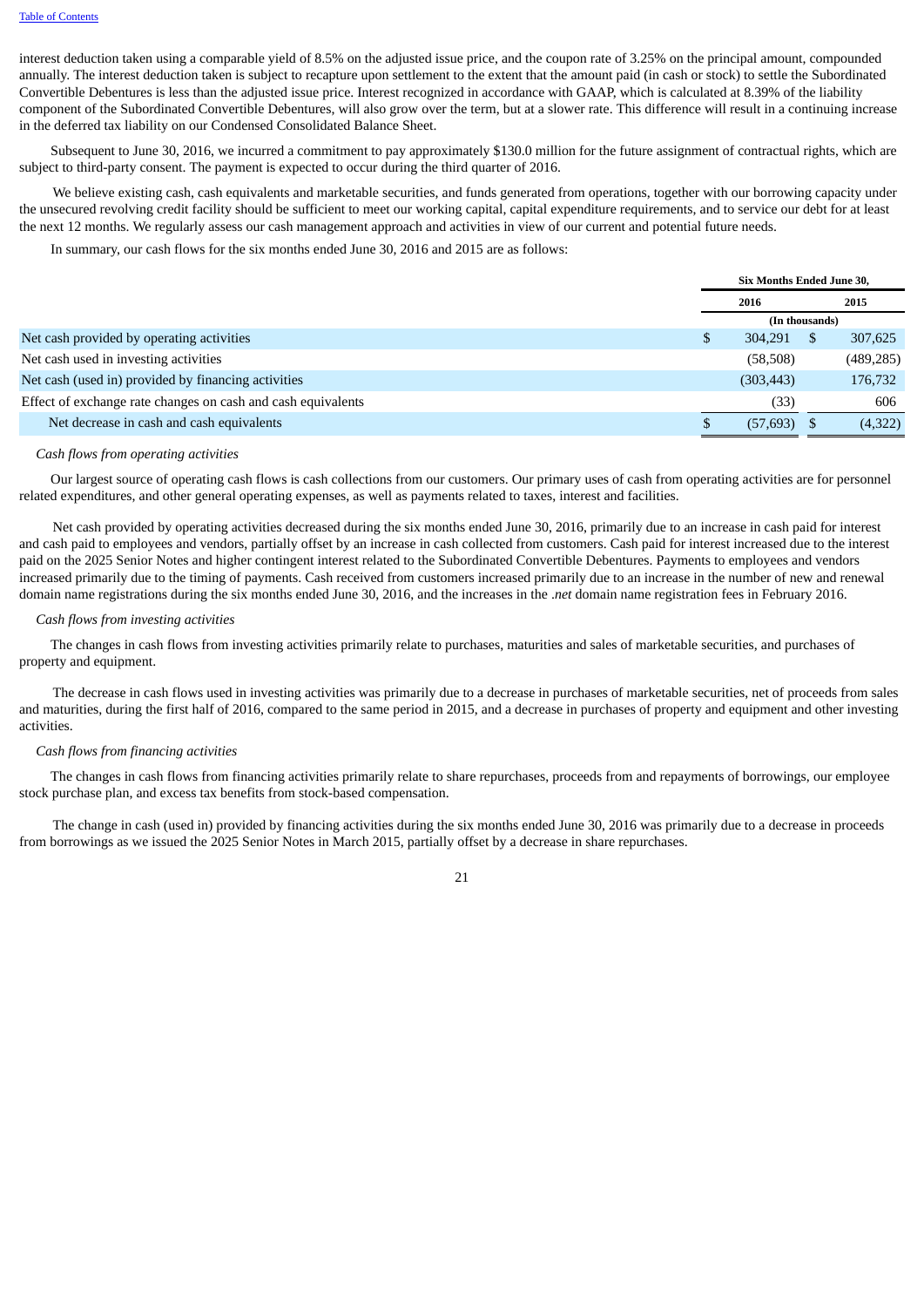## <span id="page-21-0"></span>**ITEM 3. QUANTITATIVE AND QUALITATIVE DISCLOSURES ABOUT MARKET RISK**

There have been no significant changes in our market risk exposures since December 31, 2015.

#### <span id="page-21-1"></span>**ITEM 4. CONTROLS AND PROCEDURES**

Based on our management's evaluation, with the participation of our Chief Executive Officer (our principal executive officer) and our Chief Financial Officer (our principal financial officer), as of June 30, 2016, our principal executive officer and principal financial officer have concluded that our disclosure controls and procedures (as defined in Rules 13a-15(e) and 15d-15(e) under the Exchange Act) are effective to ensure that information required to be disclosed by us in reports that we file or submit under the Exchange Act is recorded, processed, summarized and reported within the time periods specified in SEC rules and forms and is accumulated and communicated to our management, including our principal executive officer and principal financial officer, as appropriate, to allow timely decisions regarding required disclosure.

#### **Changes in Internal Control over Financial Reporting**

There was no change in our internal control over financial reporting (as such term is defined in Rules 13a-15(f) and 15d-15(f) under the Exchange Act) during the three months ended June 30, 2016 that has materially affected, or is reasonably likely to materially affect, the Company's internal control over financial reporting.

#### **Inherent Limitations of Disclosure Controls and Internal Control over Financial Reporting**

Because of their inherent limitations, our disclosure controls and procedures and our internal control over financial reporting may not prevent material errors or fraud. A control system, no matter how well conceived and operated, can provide only reasonable, not absolute, assurance that the objectives of the control system are met. The effectiveness of our disclosure controls and procedures and our internal control over financial reporting is subject to risks, including that the control may become inadequate because of changes in conditions or that the degree of compliance with our policies or procedures may deteriorate.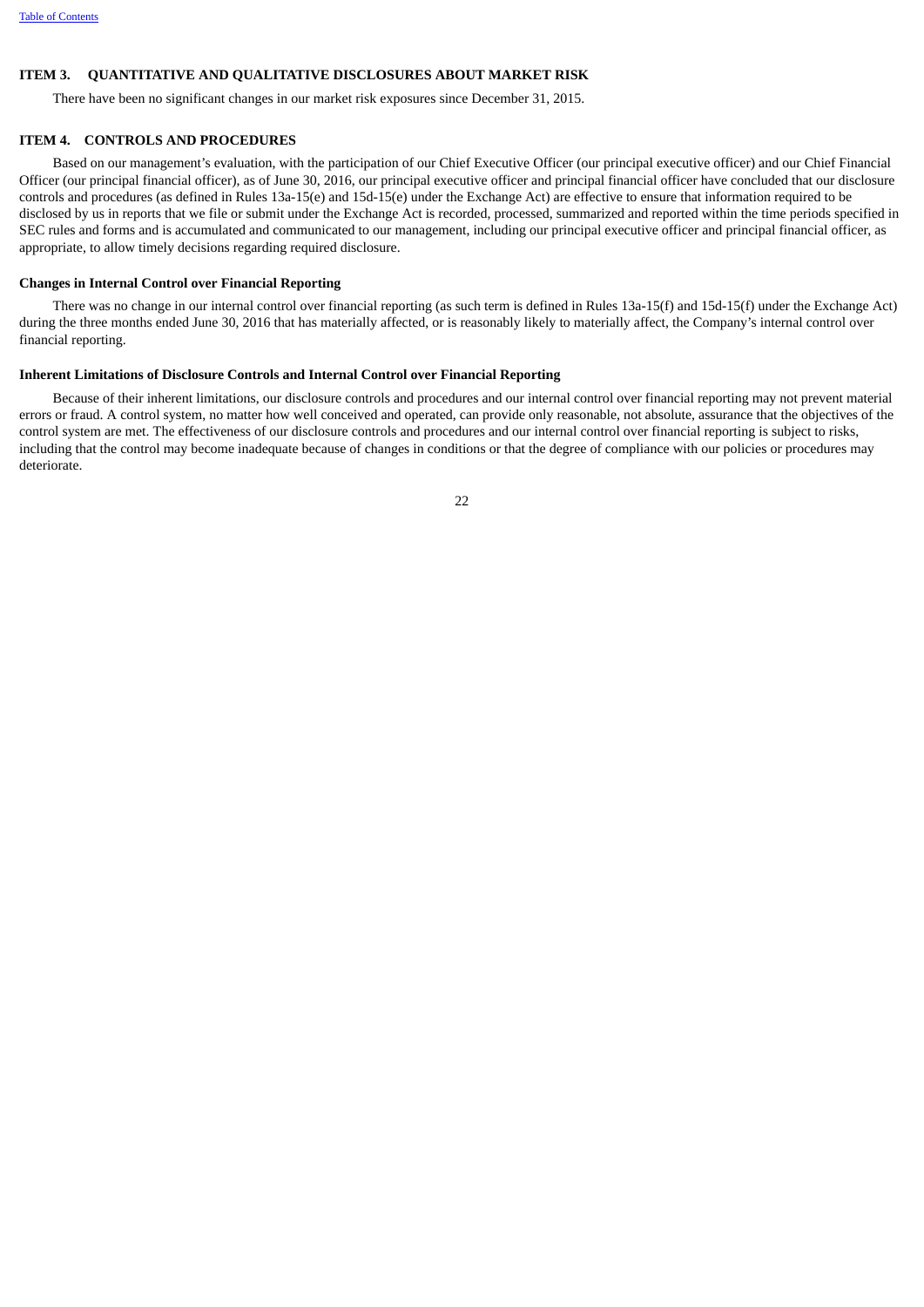#### **PART II—OTHER INFORMATION**

#### <span id="page-22-1"></span><span id="page-22-0"></span>**ITEM 1. LEGAL PROCEEDINGS**

Verisign is involved in various investigations, claims and lawsuits arising in the normal conduct of its business, none of which, in its opinion, will have a material adverse effect on its financial condition, results of operations, or cash flows. The Company cannot assure you that it will prevail in any litigation. Regardless of the outcome, any litigation may require the Company to incur significant litigation expense and may result in significant diversion of management attention.

#### <span id="page-22-2"></span>**ITEM 1A. RISK FACTORS**

In addition to other information in this Form 10-Q, the following risk factors should be carefully considered in evaluating us and our business because these factors currently have a significant impact or may have a significant impact on our business, operating results or financial condition. Actual results could differ materially from those projected in the forward-looking statements contained in this Form 10-Q as a result of the risk factors discussed below and *elsewhere in this Form 10-Q and in other filings we make with the SEC.*

#### Risks arising from our agreements governing our Registry Services business could limit our ability to maintain or grow our business.

We are parties to (i) a Cooperative Agreement (as amended) with the DOC with respect to the .*com* gTLD and certain other aspects of the DNS and (ii) Registry Agreements with ICANN for *.com*, *.net, .name* and other gTLDs including our IDN gTLDs. As substantially all of our revenues are derived from our Registry Services business, limitations in these agreements could have a material impact on our business.

*Pricing*. Under the terms of the Cooperative Agreement with the DOC and the *.com* Registry Agreement with ICANN, we are generally restricted from increasing the price of registrations or renewals of .*com* domain names except that we are entitled to increase the price up to 7%, with the prior approval of the DOC, due to the imposition of any new Consensus Policies or documented extraordinary expense resulting from an attack or threat of attack on the security and stability of the DNS. However, it is uncertain that such circumstances will arise, or if they do, that the DOC will approve our request to increase the price for *.com* domain name registrations. We also have the right under the Cooperative Agreement to seek the removal of these pricing restrictions if we demonstrate that market conditions no longer warrant such restrictions. However, it is uncertain that such circumstances will arise, or if they do, that the DOC will agree to the removal of these pricing restrictions. In connection with a renewal of the .*com* Registry Agreement, we can seek an increase of the price for .*com* domain name registrations. Regardless of whether we seek such an increase, there can be no assurance of the price that DOC will approve in connection with a renewal of the .*com* Registry Agreement. Under the terms of the *.net* and *.name* Registry Agreements with ICANN, we are permitted to increase the price of registrations and renewals in these TLDs up to 10% per year. Additionally, ICANN's registry agreements for the new gTLDs do not contain such pricing restrictions.

*Vertical integration*. Under the *.com*, .*net* and .*name* Registry Agreements with ICANN, as well as the Cooperative Agreement with the DOC, we are not permitted to acquire, directly or indirectly, control of, or a greater than 15% ownership interest in, any ICANN-accredited registrar. Historically, all gTLD registry operators were subject to this vertical integration prohibition; however, ICANN has established a process whereby registry operators may seek ICANN's approval to remove this restriction, and ICANN has approved such removal in some instances. If we were to seek removal of the vertical integration restrictions contained in our agreements, it is uncertain whether ICANN and/or DOC approval would be obtained. Additionally, ICANN's registry agreement for new gTLDs generally permits such vertical integration, with certain limitations including ICANN's right, but not the obligation, to refer such vertical integration activities to competition authorities. Furthermore, unless prohibited by ICANN as noted above, such vertical integration restrictions do not generally apply to ccTLD registry operators. If registry operators of new or existing gTLDs, or ccTLDs, are able to obtain competitive advantages through such vertical integration, it could materially harm our business.

*Termination or non-renewal*. Under the Cooperative Agreement (as amended) the DOC must approve any renewal or extension of the *.com* Registry Agreement. The DOC, under certain circumstances, could refuse to grant its approval to the renewal of the *.com* Registry Agreement on similar terms, or at all. Any failure of the DOC to approve the renewal of the *.com* Registry Agreement prior to the expiration of its current term on November 30, 2018 would have a material adverse effect on our business. Under certain circumstances, ICANN could terminate or refuse to renew one or more of our Registry Agreements including those for *.com, .net,* and our other gTLDs. The Company and ICANN completed the drafting of the Root Zone Maintainer Service Agreement ("RZMA") and the .*com* Registry Agreement extension amendment (".*com* Extension"), which extends the expiration date of the .com Registry Agreement to November 30, 2024 and is intended to coincide with the eight year term of the RZMA. In June 2016, ICANN posted on its website the RZMA for public review and the .*com* Extension for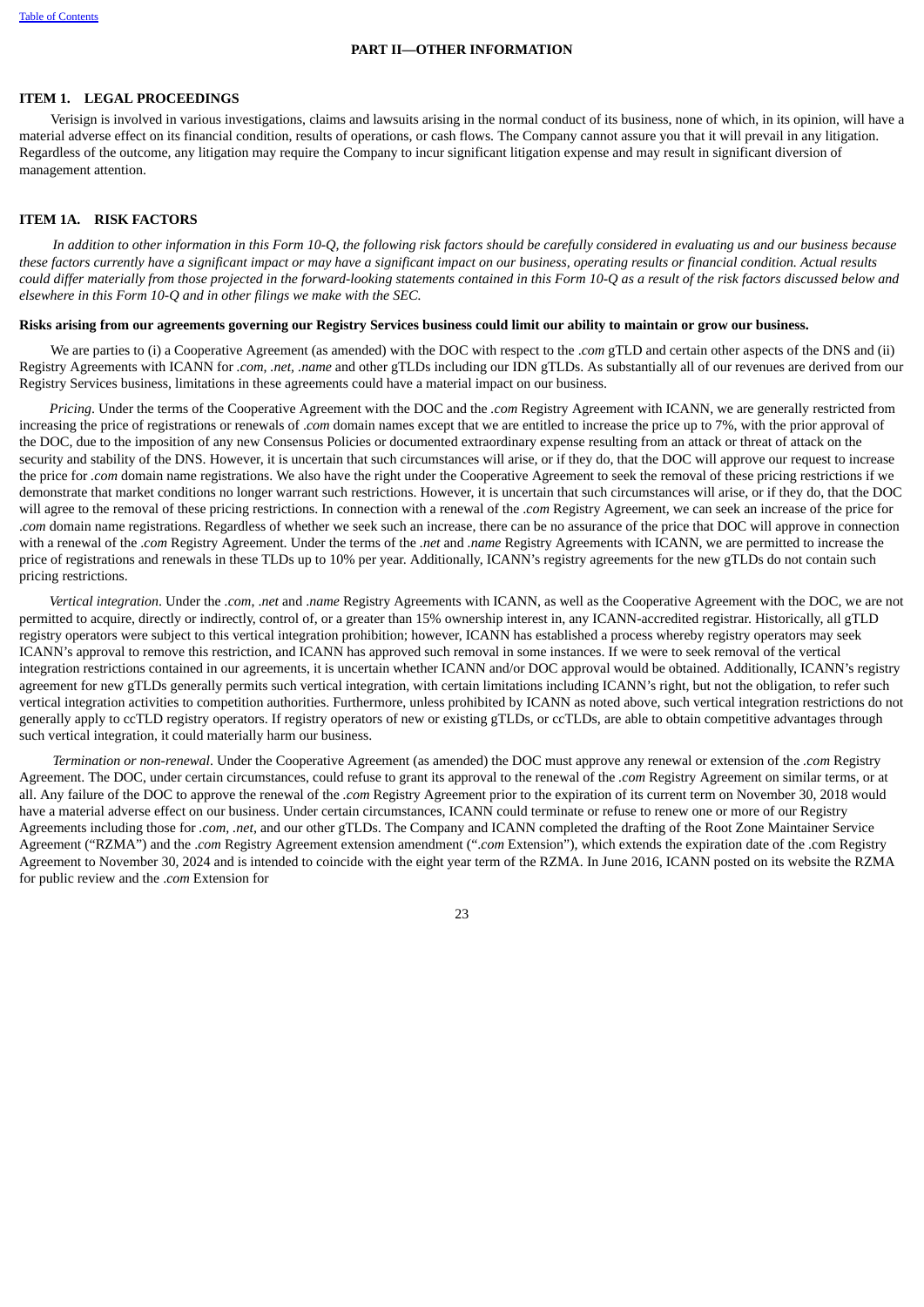public comment. We can provide no assurance that the .*com* Extension or the RZMA will be approved or, if approved, will be in the form described. See the "Industry Regulation" section in Part I, Item 1 of the Company's Annual Report on Form 10-K for the year ended December 31, 2015, which was filed on February 19, 2016, for further information on the Cooperative Agreement and the RZMA.

*Modification or amendment*. Our Registry Agreements for new gTLDs, including the Registry Agreements for our IDN gTLDs, include ICANN's right to amend the agreement without our consent, which could impose unfavorable contract obligations on us that could impact our plans and competitive positions with respect to new gTLDs. At the time of renewal of our *.com* or *.net* Registry Agreements, ICANN might also attempt to impose this same unilateral right to amend these registry agreements under certain conditions. ICANN has also included new mandatory obligations on new gTLD registry operators, including us, that may increase the risks and potential liabilities associated with operating new gTLDs. ICANN might seek to impose these new mandatory obligations in our other Registry Agreements under certain conditions.

*Legal challenges*. Our Registry Agreements have faced, and could continue to face, challenges, including possible legal challenges resulting from our activities or the activities of ICANN, registrars, registrants and others, and any adverse outcome from such challenges could have a material adverse effect on our business.

*Consensus Policies*. Our Registry Agreements with ICANN require us to implement Consensus Policies. ICANN could adopt Consensus Policies that are unfavorable to us as the registry operator of *.com*, *.net* and our other gTLDs, that are inconsistent with our current or future plans, that impose substantial costs on our business, or that affect our competitive position. Such Consensus Policies could have a material adverse effect on our business.

#### Governmental regulation and the application of new and existing laws in the U.S. and overseas may slow business growth, increase our costs of doing **business, create potential liability and have an adverse effect on our business.**

Application of new and existing laws and regulations in the U.S. or overseas to the internet and communications industry can be unclear. The costs of complying or failing to comply with these laws and regulations could limit our ability to operate in our current markets, expose us to compliance costs and substantial liability and result in costly and time-consuming litigation. For example, the government of the People's Republic of China ("PRC") has indicated that it will issue new regulations, and has begun to enforce existing regulations, that could impose additional costs on our provision of Registry Services in the PRC and could impact the growth or renewal rates of domain name registrations in the PRC. In addition to registry operators, the regulations will require registrars to obtain a government-issued license for each TLD whose domain name registrations they intend to sell directly to registrants. Their failure to obtain the required licenses could also impact the growth of our business in the PRC.

Foreign, federal or state laws could have an adverse impact on our business, financial condition, results of operations and cash flows, and our ability to conduct business in certain foreign countries. For example, laws designed to restrict who can register and who can distribute domain names, the online distribution of certain materials deemed harmful to children, online gambling, counterfeit goods, and cybersquatting; laws designed to require registrants to provide additional documentation or information in connection with domain name registrations; and laws designed to promote cyber security may impose significant additional costs on our business or subject us to additional liabilities. We have contracts pursuant to which we provide services to the U.S. government and they impose compliance costs, including compliance with the Federal Acquisition Regulation, which could be significant to the Company.

Due to the nature of the internet, it is possible that state or foreign governments might attempt to regulate internet transmissions or prosecute us for violations of their laws. We might unintentionally violate such laws, such laws may be modified and new laws may be enacted in the future. In addition, as we launch our IDN gTLDs, we may raise our profile in certain foreign countries thereby increasing the regulatory and other scrutiny of our operations. Any such developments could increase the costs of regulatory compliance for us, affect our reputation, force us to change our business practices or otherwise materially harm our business. In addition, any such new laws could impede growth of or result in a decline in domain name registrations, as well as impact the demand for our services.

### Undetected or unknown defects in our service, security breaches, and DDoS attacks could expose us to liability and harm our business and **reputation.**

Services as complex as those we offer or develop could contain undetected defects or errors. Despite testing, defects or errors may occur in our existing or new services, which could result in compromised customer data, including DNS data, diversion of development resources, injury to our reputation, tort or contract claims, increased insurance costs or increased service costs, any of which could harm our business. Performance of our services could have unforeseen or unknown adverse effects on the networks over which they are delivered as well as, more broadly, on internet users and consumers, and thirdparty applications and services that utilize our services, which could result in legal claims against us, harming our business. Our failure to identify, remediate and mitigate security breaches or our inability to meet customer expectations in a timely manner

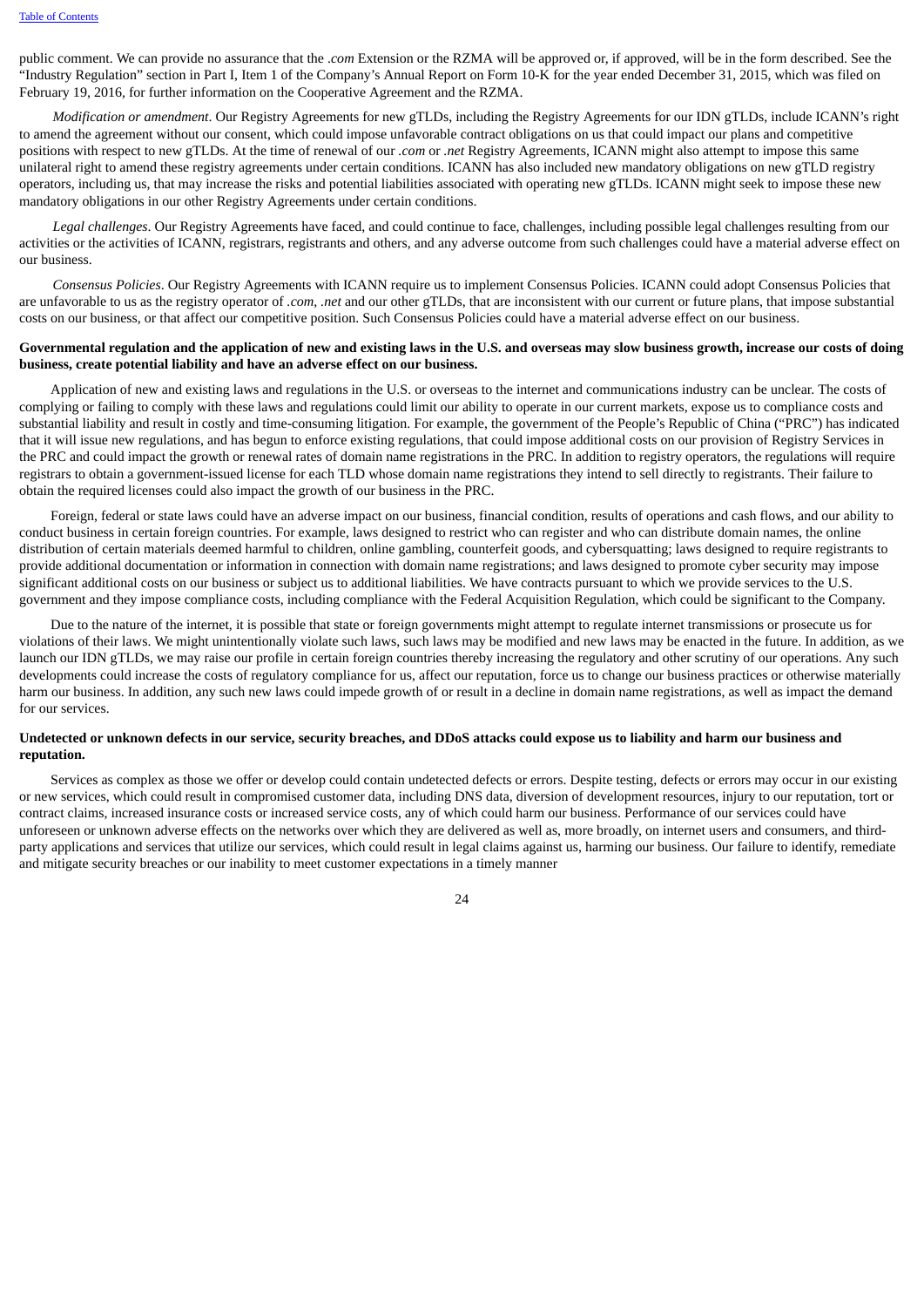could also result in loss of or delay in revenues, loss of market share, failure to achieve market acceptance, injury to our reputation and increased costs.

In addition to undetected defects or errors, we are also subject to cyber-attacks and attempted security breaches. We retain certain customer and employee information in our data centers and various domain name registration systems. It is critical to our business strategy that our facilities and infrastructure remain secure and are perceived by the marketplace to be secure. The Company, as an operator of critical internet infrastructure, is frequently targeted and experiences a high rate of attacks. These include the most sophisticated forms of attacks, such as advanced persistent threat attacks and zero-hour threats, which means that the threat is not compiled or has been previously unobserved within our observation and threat indicators space until the moment it is launched, and may well target specific unidentified or unresolved vulnerabilities that exist only within the target's operating environment, making these attacks virtually impossible to anticipate and difficult to defend against. The Shared Registration System, the root zone servers, the Root Zone Management System, the TLD name servers and the TLD zone files that we operate are critical to our Registry Services operations. Despite the significant time and money expended on our security measures, we have been subject to a security breach, as disclosed in our Quarterly Report on Form 10-Q for the quarter ended September 30, 2011, and our infrastructure may in the future be vulnerable to physical break-ins, outages resulting from destructive malcode, computer viruses, attacks by hackers or nefarious actors or similar disruptive problems, including hacktivism. It is possible that we may have to expend additional financial and other resources to address such problems. Any physical or electronic break-in or other security breach or compromise of the information stored at our data centers or domain name registration systems may cause an outage of or jeopardize the security of information stored on our premises or in the computer systems and networks of our customers. In such an event, we could face significant liability, customers could be reluctant to use our services and we could be at risk for loss of various security and standards-based compliance certifications needed for operation of our businesses, all or any of which could adversely affect our reputation and harm our business. Such an occurrence could also result in adverse publicity and therefore adversely affect the market's perception of the security of e-commerce and communications over the internet as well as of the security or reliability of our services.

Additionally, our networks have been, and likely will continue to be, subject to DDoS attacks. While we have adopted mitigation techniques, procedures and strategies to defend against such attacks, there can be no assurance that we will be able to defend against every attack, especially as the attacks increase in size and sophistication. Any attack, even if only partially successful, could disrupt our networks, increase response time, negatively impact our ability to meet our contracted service level obligations, and generally hamper our ability to provide reliable service to our Registry Services customers and the broader internet community. Further, we sell DDoS protection services to our Security Services customers. Although we increase our knowledge of and develop new techniques in the identification and mitigation of attacks through the protection of our Security Services customers, the DDoS protection services share some of the infrastructure used in our Registry Services business. Therefore the provision of such services might expose our critical Registry Services infrastructure to temporary degradations or outages caused by DDoS attacks against those customers, in addition to any directed specifically against us and our networks.

#### Changes to the present multi-stakeholder model of internet governance could materially and adversely impact our business.

The internet is governed under a multi-stakeholder model comprising civil society, the private sector including for-profit and not-for-profit organizations such as ICANN, governments including the U.S. government, academia, non-governmental organizations and international organizations. Changes to the present multi-stakeholder model of internet governance could materially and adversely impact our business.

*Role of ICANN*. ICANN plays a central coordination role in the multi-stakeholder system. ICANN is mandated by the non-binding Affirmation of Commitments ("AOC") between the DOC and ICANN to uphold a private sector-led multi-stakeholder approach to internet governance for the public benefit. If ICANN fails to uphold or significantly redefines the multi-stakeholder model, it could harm our business and our relationship with ICANN. Additionally, the AOC could be terminated or replaced with a different agreement between ICANN and some other authority which may establish new or different procedures for internet governance that may be unfavorable to us. Also, legal, regulatory or other challenges could be brought challenging the legal authority underlying the roles and actions of ICANN.

*Role of foreign governments*. Some governments and members of the multi-stakeholder community have questioned ICANN's role with respect to internet governance and, as a result, could seek a multilateral oversight body as a replacement. Additionally, the role of ICANN's Governmental Advisory Committee, which is comprised of representatives of national governments, could change, giving governments more control of internet governance. For example, the AOC has established several multi-party review panels and contemplates a greater involvement by foreign governments and governmental authorities in the oversight and review of ICANN. These periodic review panels may take positions that are unfavorable to us. Some governments and governmental authorities outside the U.S. have in the past disagreed, and may in the future disagree, with the actions, policies or programs of ICANN, the U.S. Government and us relating to the DNS.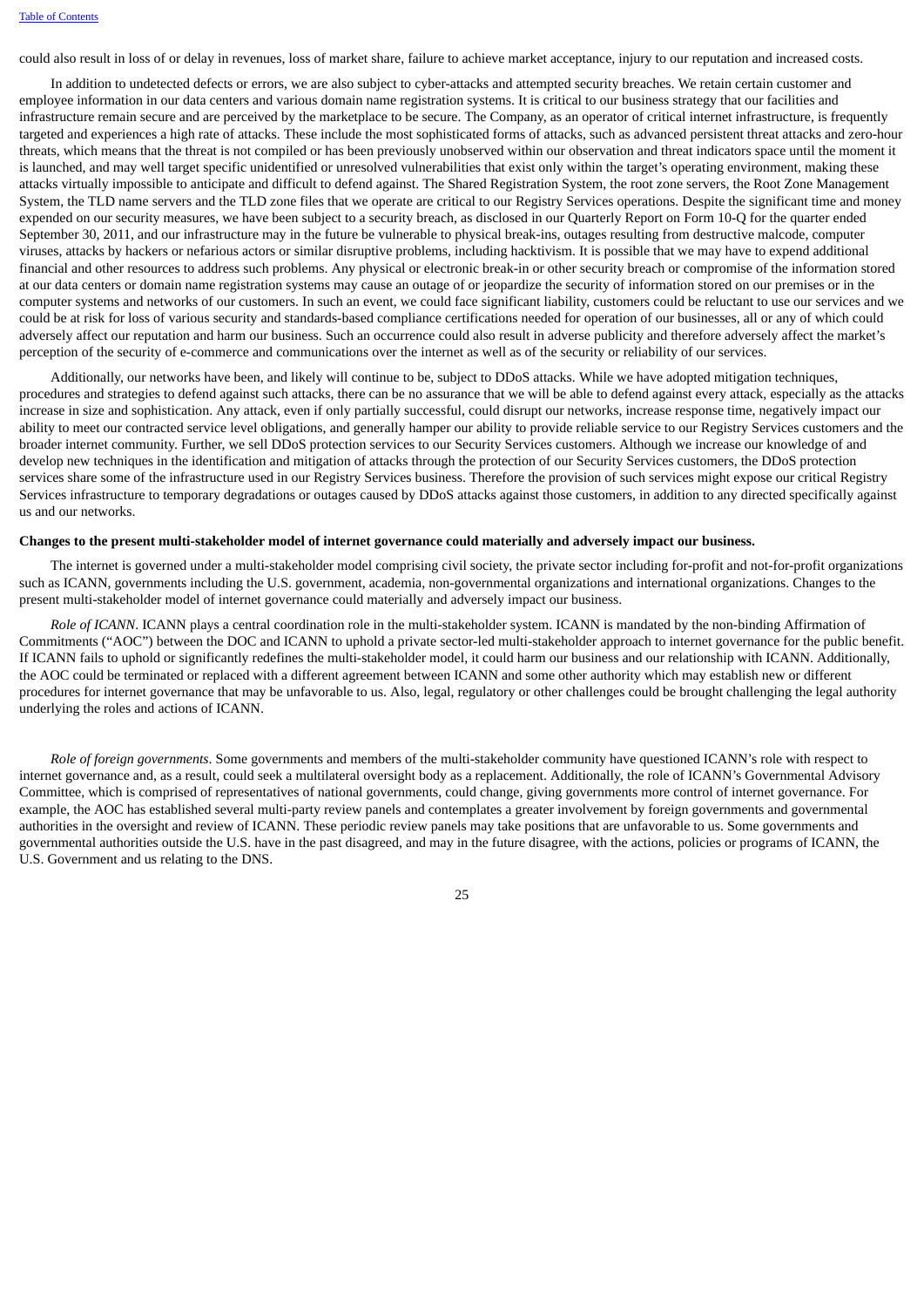*Role of the U.S. Government*. The U.S. Government through the NTIA coordinates the management of important aspects of the DNS including the IANA functions and the root zone. On March 14, 2014, NTIA announced its intent to transition its oversight of the IANA function to the global multistakeholder community. NTIA asked ICANN to convene global stakeholders to develop a proposal to transition the current role played by NTIA in the coordination of the DNS. The NTIA is also coordinating a related and parallel transition of related root zone management functions. These related root zone management functions involve our role as Root Zone Maintainer under the Cooperative Agreement. At NTIA's request, we submitted a proposal with ICANN to NTIA as to how best to remove NTIA's administrative role associated with root zone maintenance in a manner that maintains the security, stability and resiliency of the DNS. We have performed the Root Zone Maintainer function as a community service spanning three decades without compensation at the request of the DOC under the Cooperative Agreement. While it is uncertain how the transition of oversight of the IANA functions and related root zone management functions will affect our role as Root Zone Maintainer, it is anticipated that performance of the root zone maintainer function would be conducted by us under a new Root Zone Maintainer Service Agreement with ICANN once our root zone maintainer function obligations under the Cooperative Agreement are completed. Although our Root Zone Maintainer function is separate from our Registry Agreements, there can be no assurance that the transition of the IANA functions, the transition of the related root zone management functions, and associated transition processes will not negatively impact our business.

As a result of these and other risks, internet governance may change in ways that could materially harm our Registry Services business. For example, after the transition, if we perform the root zone maintainer function under a new agreement, we may be subject to claims challenging the agreement and we may not have immunity from or sufficient indemnification for such claims. If another party is designated to perform the Root Zone Maintainer function, there could be new or increased risks in availability, integrity and publication of the root zone file, which is critical to the operation of the DNS and our operation of our TLDs, including *.com*.

In addition to harming our Registry Services business, changes to internet governance may make it more difficult for us to introduce new services in our Registry Services business and we could also be subject to additional restrictions on how our business is conducted, or to fees or taxes applicable to this business, which may not be equally applicable to our competitors.

## We operate two root zone servers and are contracted to perform the Root Zone Maintainer function. Under ICANN's New gTLD program, we face **increased risk from these operations.**

We operate two of the 13 root zone servers. Root zone servers are name servers that contain authoritative data for the very top of the DNS hierarchy. These servers have the software and DNS configuration data necessary to locate name servers that contain authoritative data for the TLDs. These root zone servers are critical to the functioning of the internet. Under the Cooperative Agreement, we play a key operational role in support of the IANA function as the Root Zone Maintainer. In this role, we provision and publish the authoritative data for the root zone itself multiple times daily and distribute it to all root server operators.

Under its New gTLD Program, ICANN has recommended delegations into the root zone of a large number of new gTLDs. In view of our role as the Root Zone Maintainer, and as a root server operator, we face increased risks should ICANN's delegation of these new gTLDs, which represent unprecedented changes to the root zone in volume and frequency, cause security and stability problems within the DNS and/or for parties who rely on the DNS. Such risks include potential instability of the DNS including potential fragmentation of the DNS should ICANN's delegations create sufficient instability, and potential claims based on our role in the root zone provisioning and delegation process. These risks, alone or in the aggregate, have the potential to cause serious harm to our Registry Services business. Further, our business could also be harmed through security, stability and resiliency degradation if the delegation of new gTLDs into the root zone causes problems to certain components of the DNS ecosystem or other aspects of the global DNS, or other relying parties are negatively impacted as a result of domain name collisions or other new gTLD security issues, such as exposure or other leakage of private or sensitive information.

Additionally, DNSSEC enabled in the root zone and at other levels of the DNS requires new preventative maintenance functions and complex operational practices that did not exist prior to the introduction of DNSSEC. Any failure by us or the IANA functions operator to comply with stated practices, such as those outlined in relevant DNSSEC Practice Statements, introduces risk to DNSSEC relying parties and other internet users and consumers of the DNS, which could have a material adverse impact on our business.

#### The evolution of internet practices and behaviors and the adoption of substitute technologies may impact the demand for domain names.

Domain names and the domain name system have been used by consumers and businesses to access or disseminate information, conduct ecommerce, and develop an online identity for many years. The growth of technologies such as social media, mobile devices, apps and the dominance of search engines has evolved and changed the internet practices and behaviors of consumers and businesses alike. These changes can impact the demand for domain names by those who purchase domain names for personal, commercial and investment reasons. Factors such as the evolving practices and preferences of internet users

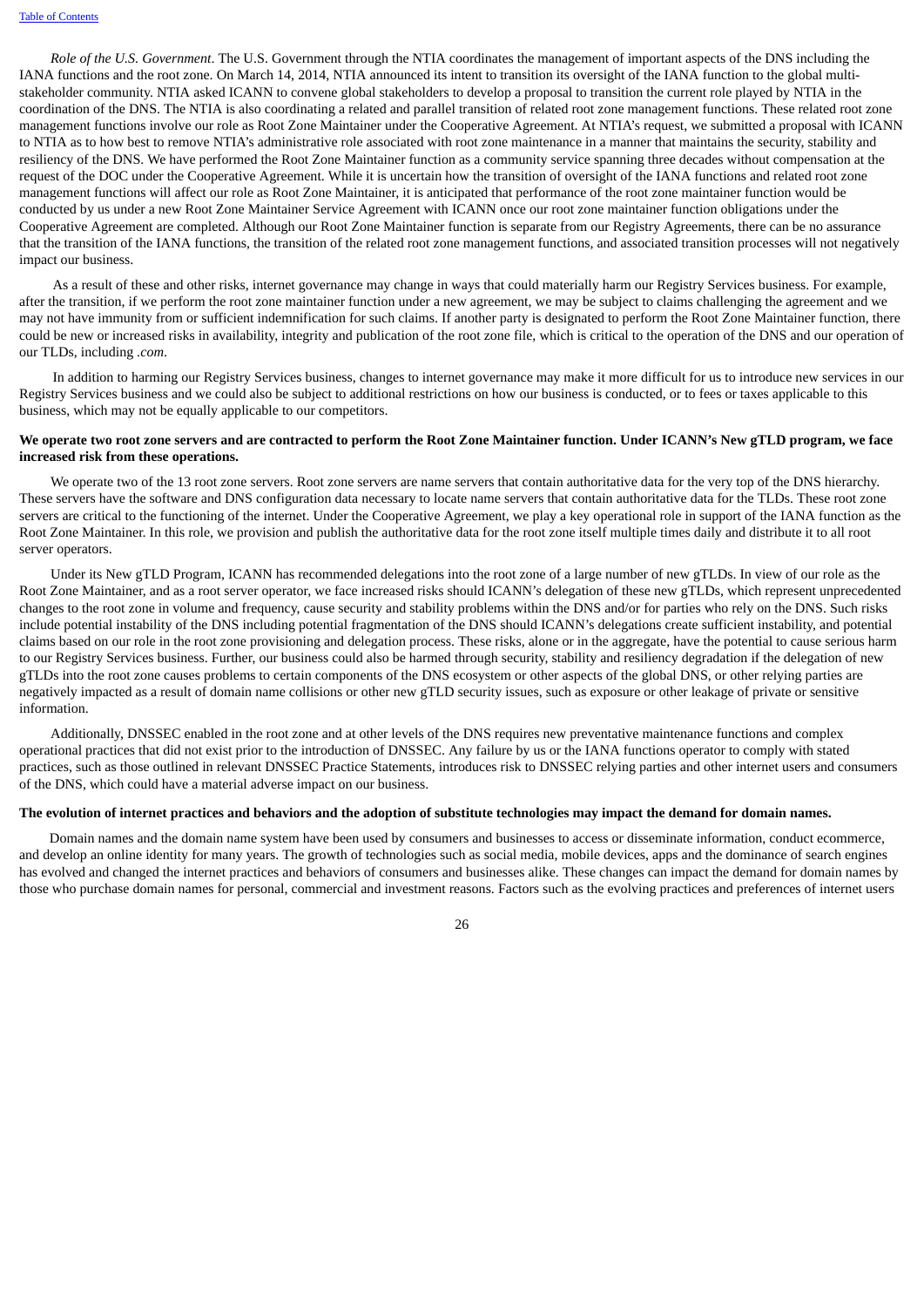and how they navigate the internet as well the motivation of domain name registrants and how they will monetize their investment in domain names can negatively impact our business. Some domain name registrars and registrants seek to purchase and resell domain names following an increase in their value. Adverse changes in the resale value of domain names could result in a decrease in the demand and/or renewal rates for domain names obtained for resale.

Some domain name registrants use a domain name to access or disseminate information, conduct ecommerce, and develop an online identity. Currently, internet users often navigate to a website either by directly typing its domain name into a web browser, the use of an app on their smart phone or mobile device, the use of a voice recognition technology such as Siri, Cortana, or Echo, or through the use of a search engine. If (i) web browser or internet search technologies were to change significantly; (ii) internet users' preferences or practices shift away from recognizing and relying on web addresses for navigation through the use of new and existing technologies; (iii) internet users were to significantly decrease the use of web browsers in favor of applications to locate and access content; or (iv) internet users were to increasingly use third level domains or alternate identifiers, such as social networking and microblogging sites, in each case the demand for domain names registered by us could decrease. This may trigger current or prospective customers and parties in our target markets to reevaluate their need for registration or renewal of domain names.

Some domain name registrars and registrants seek to generate revenue through advertising on their websites; changes in the way these registrars and registrants are compensated (including changes in methodologies and metrics) by advertisers and advertisement placement networks, such as Google, Yahoo!, Baidu and Bing, have, and may continue to, adversely affect the market for those domain names favored by such registrars and registrants which has resulted in, and may continue to result in, a decrease in demand and/or the renewal rate for those domain names. For example, according to published reports, Google has in the past changed (and may change in the future) its search algorithm, which may decrease site traffic to certain websites and provide less pay-per-click compensation for certain types of websites. This has made such websites less profitable which has resulted in, and may continue to result in, fewer domain registrations and renewals. In addition, as a result of the general economic environment, spending on online advertising and marketing may not increase or may be reduced, which in turn, may result in a further decline in the demand for those domain names.

If any of the above factors negatively impact the renewal of domain names or the demand for new domain names, we may experience material adverse impacts on our business, operating results, financial condition and cash flows.

#### Many of our target markets are evolving, and if these markets fail to develop or if our products and services are not widely accepted in these **markets, our business could be harmed.**

We target many new, developing and emerging markets to grow our business. These markets are rapidly evolving, and may not grow. Even if these markets grow, our services may not be widely used or accepted. Accordingly, the demand for our services in these markets is very uncertain. The factors that may affect market acceptance or adoption of our services in these markets include the following:

- regional internet infrastructure development, expansion, penetration and adoption;
- market acceptance and adoption of products and services based upon technologies other than those we use, which are substitutes for our products and services;
- public perception of the security of our technologies and of IP and other networks;
- the introduction and consumer acceptance of new generations of mobile devices, and in particular the use of alternative internet navigation mechanisms other than web browsers;
- increasing cyber threats and the associated customer need and demand for our Security Services offerings;
- government regulations affecting internet access and availability, domain name registrations or the provision of registry services, or e-commerce and telecommunications over the internet;
- preference by markets for the use of their own country's ccTLDs as a substitute or alternative to our TLDs; and
- increased acceptance and use of new gTLDs as substitutes for established gTLDs.

If the market for e-commerce and communications over IP and other networks does not grow or these services are not widely accepted in the market, our business could be materially harmed.

## We may face operational and other risks from the introduction of new gTLDs by ICANN and our provision of back-end registry services.

Approximately 1,000 new gTLDs have already been delegated in this initial round of new gTLDs. ICANN plans on offering a second round of new gTLDs after the completion of the initial round, the timing of which is uncertain. As set forth in

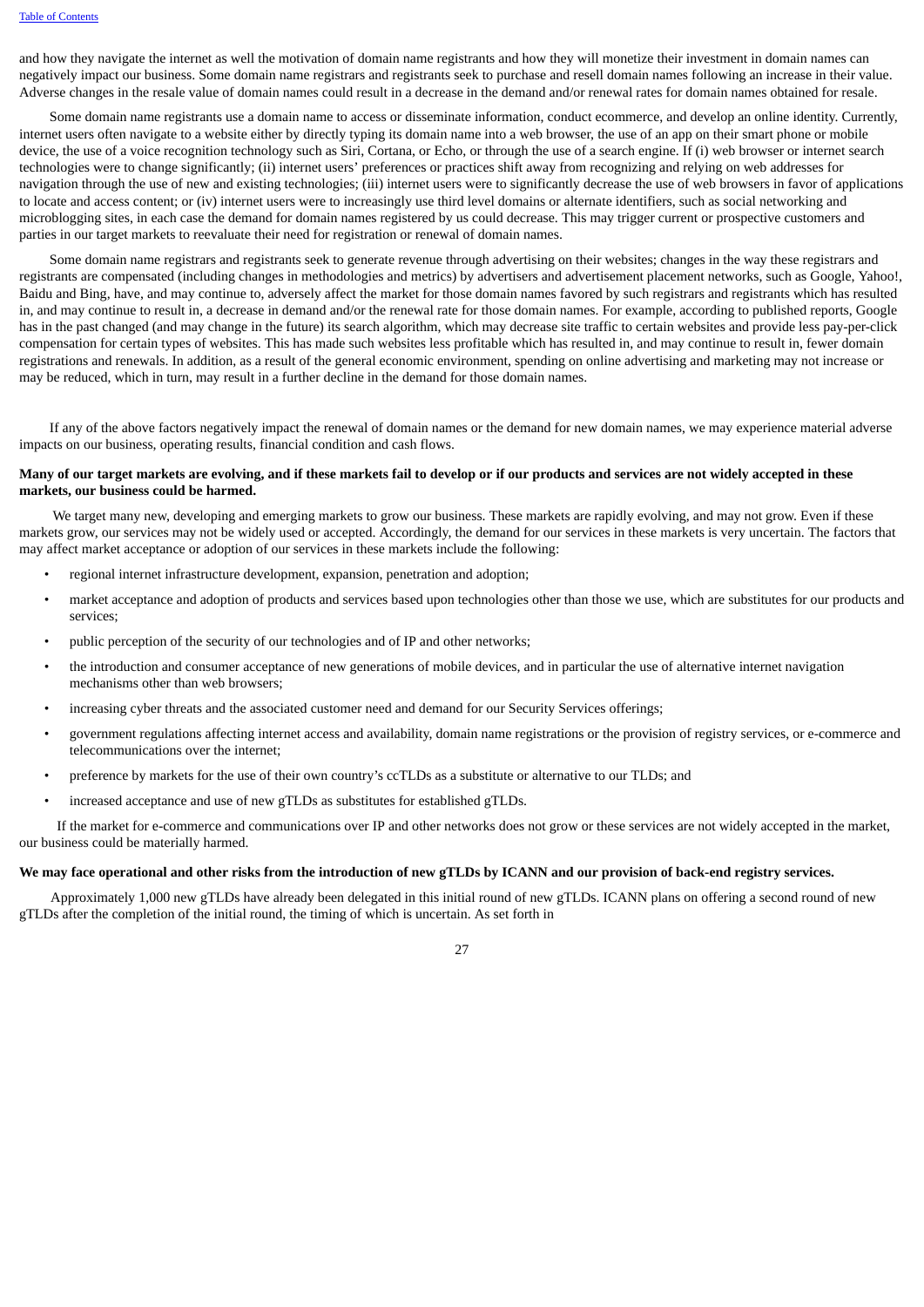the Verisign Labs Technical Report #1130007 version 2.2: New gTLD Security and Stability Considerations released on March 28, 2013, and reiterated in our further publications since then, we continue to believe there are issues regarding the deployment of the new gTLDs that should have been addressed before any new gTLDs were delegated, and despite our and others' efforts, some of these issues have not been addressed by ICANN sufficiently, if at all. For example, domain name collisions have been reported to ICANN, which have resulted in various network interruptions for enterprises as well as confusion and usability issues that have led to phishing attacks. It is anticipated that as additional new gTLDs are delegated more domain name collisions and associated security issues will occur.

We have entered into agreements to provide back-end registry services to other registry operators and applicants for new gTLDs. We may face risks regarding ICANN requirements for mitigating name collisions in the new gTLDs which we operate or for which we provide back-end registry services. For example, the possibility exists that "controlled interruption" periods may disrupt network services or that privacy or secure communications may be impacted as a result of insufficient preparedness by ICANN and the community for the launch of new gTLDs.

Our agreements with ICANN to provide registry services in connection with our new gTLDs, including our IDN gTLDs, and our agreements to provide back-end registry services directly to other applicants and indirectly through reseller relationships expose us to operational and other risks. For example, the increase in the number of gTLDs for which we provide registry services on a standalone basis or as a back-end service provider could further increase costs or increase the frequency or scope of targeted attacks from nefarious actors.

## The business environment is highly competitive and, if we do not compete effectively, we may suffer lower demand for our products, price **reductions, reduced gross margins and loss of market share.**

The internet and communications network services industries are characterized by rapid technological change and frequent new product and service announcements which require us continually to improve the performance, features and reliability of our services, particularly in response to competitive offerings or alternatives to our products and services. In order to remain competitive and retain our market position, we must continually improve our access to technology and software, support the latest transmission technologies, and adapt our products and services to changing market conditions and our customers' and internet users' preferences and practices, or launch entirely new products and services such as new gTLDs in anticipation of, or in response to, market trends. We cannot assure that competing technologies developed by others or the emergence of new industry standards will not adversely affect our competitive position or render our services or technologies noncompetitive or obsolete. In addition, our markets are characterized by announcements of collaborative relationships involving our competitors. The existence or announcement of any such relationships could adversely affect our ability to attract and retain customers. As a result of the foregoing and other factors, we may not be able to compete effectively with current or future competitors, and competitive pressures that we face could materially harm our business.

We face competition in the domain name registry space from other gTLD and ccTLD registries that are competing for the business of entities and individuals that are seeking to obtain a domain name registration and/or establish a web presence. We have applied for new gTLDs including certain IDN gTLDs; however, there is no guarantee that such new gTLDs will be as or more successful than the new gTLDs obtained by our competitors. For example, some of the new gTLDs, including our new gTLDs, may face additional universal acceptance and usability challenges in that current desktop and mobile device software does not ubiquitously recognize these new gTLDs and may be slow to adopt standards or support these gTLDs, even if demand for such products is strong. This is particularly true for IDN gTLDs, but applies to conventional gTLDs as well. As a result of these challenges, it is possible that resolution of domain names within some of these new gTLDs may be blocked within certain state or organizational environments, challenging universal resolvability of these strings and their general acceptance and usability on the internet.

See the "Competition" section in Part I, Item 1 of the Company's Annual Report on Form 10-K for the year ended December 31, 2015, which was filed on February 19, 2016, for further information.

#### We must establish and maintain strong relationships with registrars and their resellers to maintain their focus on marketing our products and **services otherwise our Registry Service business could be harmed.**

One registrar accounts for approximately 30% of our revenues. All of our domain name registrations occur through registrars. Registrars and their resellers utilize substantial marketing efforts to increase the demand and/or renewal rates for domain names. Consolidation in the registrar or reseller industry or changes in ownership, management, or strategy among individual registrars or resellers could result in significant changes to their business, operating model and cost structure. Such changes could include reduced marketing efforts or other operational changes that could adversely impact the demand and/or the renewal rates for domain names. With the introduction of new gTLDs, many of our registrars have chosen to, and may continue to choose to, focus their short or long-term marketing efforts on these new offerings and/or reduce the prominence or visibility of our products and services on their e-commerce platforms. Our registrars and resellers not only sell domain name registrations of other competing registries but also sell and support their own services for websites such as email, website hosting, as well as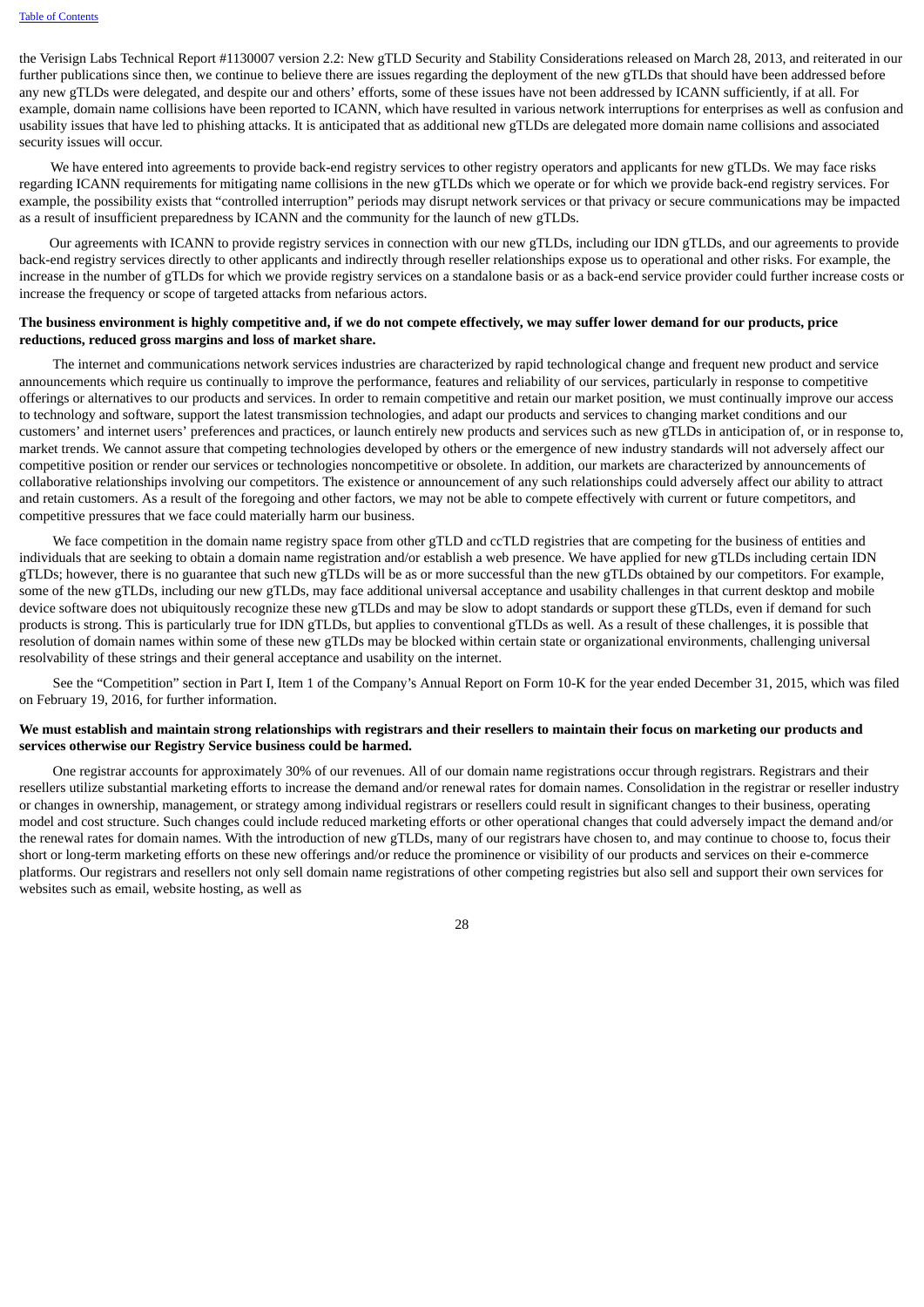other services. To the extent that registrars and their resellers focus more on selling and supporting other services and less on the registration and renewal of our TLDs, our revenues could be adversely impacted. Our ability to successfully market our services to, and build and maintain strong relationships with, new and existing registrars or resellers is a factor upon which successful operation of our business is dependent. If we are unable to keep a significant portion of their marketing efforts focused on selling our TLDs as opposed to other competing TLDs or their own services, our business could be harmed.

#### If we encounter system interruptions or failures, we could be exposed to liability and our reputation and business could suffer.

We depend on the uninterrupted operation of our various systems, secure data centers and other computer and communication networks. Our systems and operations are vulnerable to damage or interruption from:

- power loss, transmission cable cuts and other telecommunications failures;
- damage or interruption caused by fire, earthquake, and other natural disasters;
- attacks, including hacktivism, by miscreants or other nefarious actors;
- computer viruses or software defects;
- physical or electronic break-ins, sabotage, intentional acts of vandalism, terrorist attacks and other events beyond our control;
- risks inherent in or arising from the terms and conditions of our agreements with service providers to operate our networks and data centers;
- state suppression of internet operations; and
- any failure to implement effective and timely remedial actions in response to any damage or interruption.

Most of the computing infrastructure for our Shared Registration System is located at, and most of our customer information is stored in, our facilities in New Castle, Delaware; Dulles, Virginia; and Fribourg, Switzerland. To the extent we are unable to partially or completely switch over to our primary alternate or tertiary sites, any damage or failure that causes interruptions in any of these facilities or our other computer and communications systems could materially harm our business. Although we carry insurance for property damage, we do not carry insurance or financial reserves for such interruptions, or for potential losses arising from terrorism.

In addition, our Registry Services business and certain of our other services depend on the efficient operation of the internet connections to and from customers to our Shared Registration System residing in our secure data centers. These connections depend upon the efficient operation of internet service providers and internet backbone service providers, all of which have had periodic operational problems or experienced outages in the past beyond our scope of control. In addition, if these service providers do not protect, maintain, improve, and reinvest in their networks or present inconsistent data regarding the DNS through their networks, our business could be harmed.

A failure in the operation or update of the root zone servers, the root zone file, the root zone management system, the TLD name servers, or the TLD zone files that we operate, or other network functions, could result in a DNS resolution or other service outage or degradation; the deletion of one or more TLDs from the internet; the deletion of one or more second-level domain names from the internet for a period of time; or a misdirection of a domain name to a different server. A failure in the operation or update of the supporting cryptographic and other operational infrastructure that we maintain could result in similar consequences. A failure in the operation of our Shared Registration System could result in the inability of one or more registrars to register or maintain domain names for a period of time. In the event that a registrar has not implemented back-up services in conformance with industry best practices, the failure could result in permanent loss of transactions at the registrar during that period. Any of these problems or outages could create potential liability, including liability arising from a failure to meet our service level agreements in our Registry Agreements, and could decrease customer satisfaction, harming our business or resulting in adverse publicity that could adversely affect the market's perception of the security of e-commerce and communications over the internet as well as of the security or reliability of our services.

## Our operating results may be adversely affected as a result of unfavorable market, economic, social and political conditions.

An unstable global economic, social and political environment, including hostilities and conflicts in various regions both inside and outside the U.S., natural disasters, currency fluctuations, and country specific operating regulations may have a negative impact on demand for our services, our business and our foreign operations. The economic, social and political environment has impacted or may negatively impact, among other things:

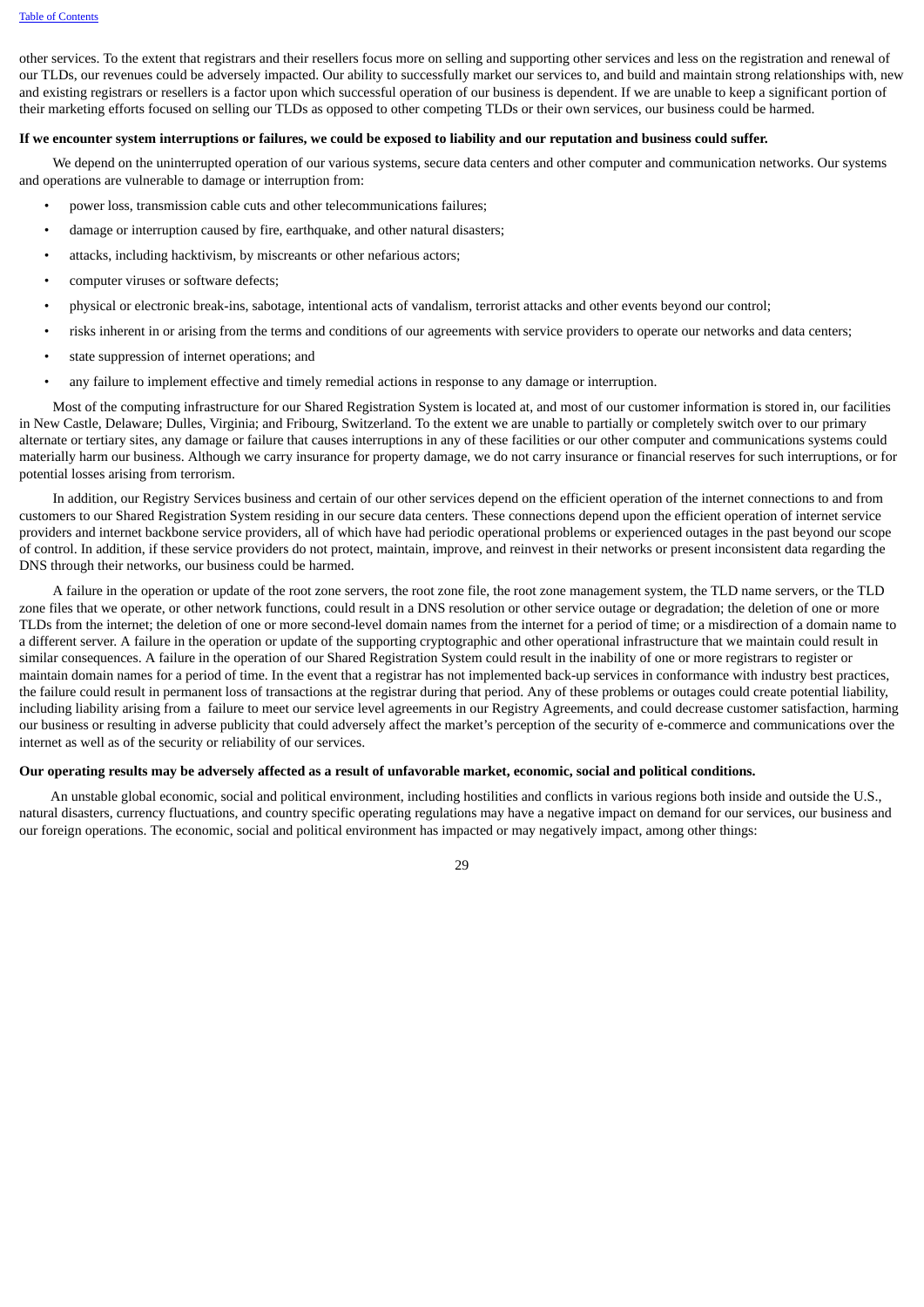- our customers' continued growth and development of their businesses and our customers' ability to continue as going concerns or maintain their businesses, which could affect demand for our products and services;
- current and future demand for our services, including decreases as a result of reduced spending on information technology and communications by our customers;
- price competition for our products and services;
- the price of our common stock;
- our liquidity and our associated ability to execute on any share repurchase plans;
- our ability to service our debt, to obtain financing or assume new debt obligations; and
- our ability to obtain payment for outstanding debts owed to us by our customers or other parties with whom we do business.

In addition, to the extent that the economic, social and political environment impacts specific industry and geographic sectors in which many of our customers are concentrated, that may have a disproportionate negative impact on our business.

## Our international operations subject our business to additional economic and political risks that could have an adverse impact on our revenues and **business.**

A significant portion of our revenues is derived from customers outside the U.S. Doing business in international markets has required and will continue to require significant management attention and resources. We may also need to tailor some of our services for a particular market and to enter into international distribution and operating relationships. We may fail to maintain our ability to conduct business, including potentially material business operations in some international locations, or we may not succeed in expanding our services into new international markets or expand our presence in existing markets. Failure to do so could materially harm our business. Moreover, local laws and customs in many countries differ significantly from those in the U.S. In many foreign countries, particularly in those with developing economies, it is common for others to engage in business practices that are prohibited by our internal policies and procedures or U.S. law or regulations applicable to us. There can be no assurance that our employees, contractors and agents will not take actions in violation of such policies, procedures, laws and/or regulations. Violations of laws, regulations or internal policies and procedures by our employees, contractors or agents could result in financial reporting problems, investigations, fines, penalties, or prohibition on the importation or exportation of our products and services and could have a material adverse effect on our business. In addition, we face risks inherent in doing business on an international basis, including, among others:

- competition with foreign companies or other domestic companies entering the foreign markets in which we operate, as well as foreign governments actively promoting ccTLDs, which we do not operate;
- legal uncertainty regarding liability, enforcing our contracts and compliance with foreign laws;
- tariffs and other trade barriers and restrictions;
- difficulties in staffing and managing foreign operations;
- currency fluctuations;
- potential problems associated with adapting our services to technical conditions existing in different countries;
- difficulty of verifying customer information, including complying with the customer verification requirements of certain countries;
- more stringent privacy policies in some foreign countries;
- additional vulnerability from terrorist groups targeting U.S. interests abroad;
- potentially conflicting or adverse tax consequences;
- reliance on third parties in foreign markets in which we only recently started doing business; and
- potential concerns of international customers and prospects regarding doing business with U.S. technology companies due to alleged U.S. government data collection policies.

#### We rely on our intellectual property rights to protect our proprietary assets, and any failure by us to protect or enforce, or any misappropriation of, **our intellectual property could harm our business.**

Our success depends in part on our internally developed technologies and related intellectual property. Despite our precautions, it may be possible for a third party to copy or otherwise obtain and use our intellectual property without authorization. Furthermore, the laws of foreign countries may not protect our proprietary rights in those countries to the same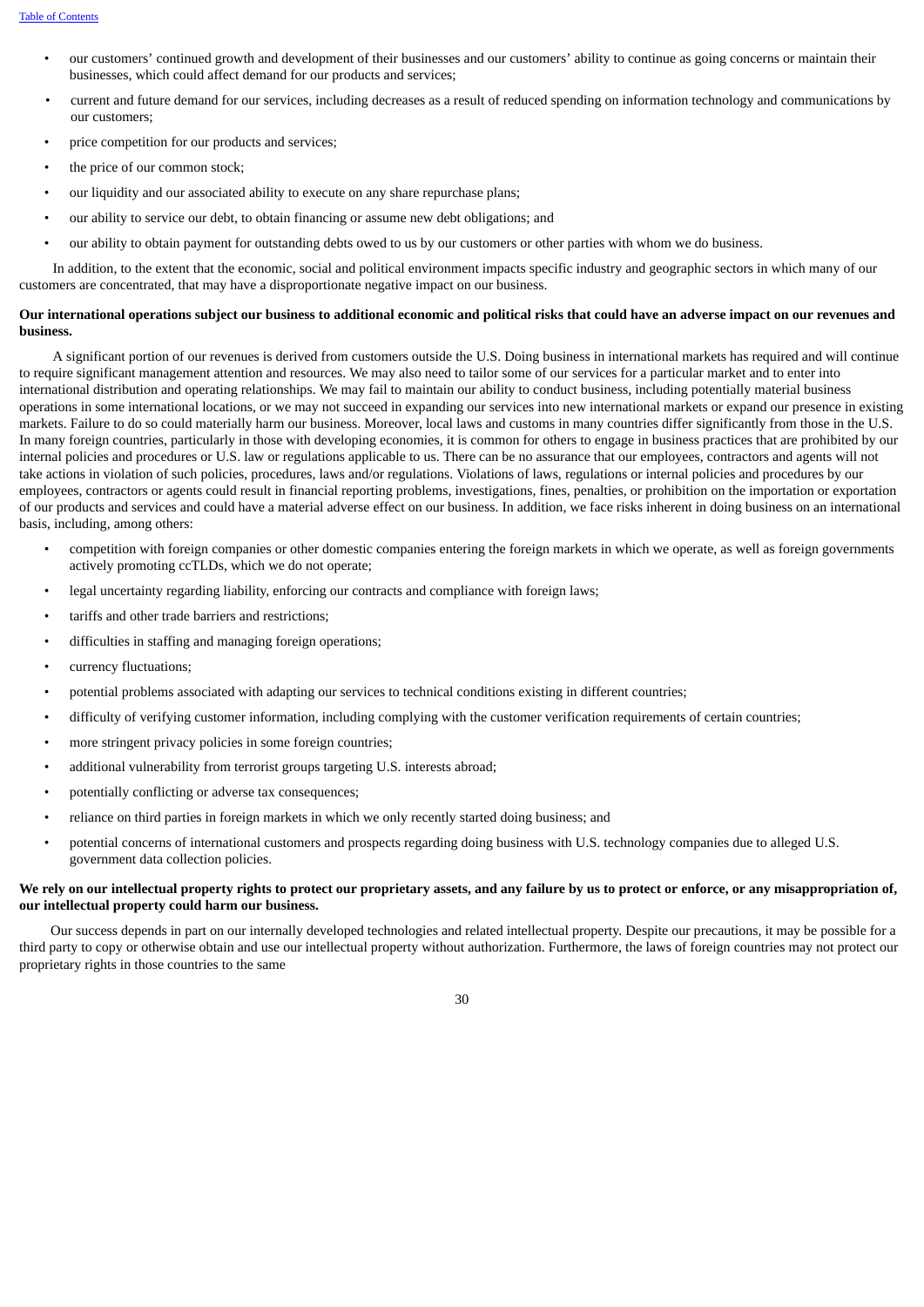extent U.S. law protects these rights in the U.S. In addition, it is possible that others may independently develop substantially equivalent intellectual property. If we do not effectively protect our intellectual property, our business could suffer. Additionally, we have filed patent applications with respect to some of our technology in the U.S. Patent and Trademark Office and patent offices outside the U.S. Patents may not be awarded with respect to these applications and even if such patents are awarded, third parties may seek to oppose or otherwise challenge our patents, and such patents' scope may differ significantly from what was requested in the patent applications and may not provide us with sufficient protection of our intellectual property. In the future, we may have to resort to litigation to enforce and protect our intellectual property rights, to protect our trade secrets or to determine the validity and scope of the proprietary rights of others. This type of litigation is inherently unpredictable and, regardless of its outcome, could result in substantial costs and diversion of management attention and technical resources. Some of the software and protocols used in our business are based on standards set by standards setting organizations such as the Internet Engineering Task Force. To the extent any of our patents are considered "standards essential patents," we may be required to license such patents to our competitors on reasonable and non-discriminatory terms.

We also license third-party technology that is used in some of our products and services to perform key functions. These third-party technology licenses may not continue to be available to us on commercially reasonable terms or at all. The loss of or our inability to obtain or maintain any of these technology licenses could hinder or increase the cost of our launching new products and services, entering into new markets and/or otherwise harm our business. Some of the software and protocols used in our Registry Services business are in the public domain or may otherwise become publicly available, which means that such software and protocols are equally available to our competitors.

We rely on the strength of our Verisign brand to help differentiate ourselves in the marketing of our products. Dilution of the strength of our brand could harm our business. We are at risk that we will be unable to fully register, build equity in, or enforce the Verisign logo in all markets where Verisign products and services are sold. In addition, in the U.S. and most other countries' word marks for TLDs have currently not been successfully registered as trademarks. Accordingly, we may not be able to fully realize or maintain the value of these intellectual property assets.

#### We could become subject to claims of infringement of intellectual property of others, which could be costly to defend and could harm our business.

We cannot be certain that we do not and will not infringe the intellectual property rights of others. Claims relating to infringement of intellectual property of others or other similar claims have been made against us in the past and could be made against us in the future. It is possible that we could become subject to additional claims for infringement of the intellectual property of third parties. The international use of our logo could present additional potential risks for third party claims of infringement. Any claims, with or without merit, could be time consuming, result in costly litigation and diversion of technical and management personnel attention, cause delays in our business activities generally, or require us to develop a non-infringing logo or technology or enter into royalty or licensing agreements. Royalty or licensing agreements, if required, may not be available on acceptable terms or at all. If a successful claim of infringement were made against us, we could be required to pay damages or have portions of our business enjoined. If we could not identify and adopt an alternative non-infringing logo, develop non-infringing technology or license the infringed or similar technology on a timely and cost-effective basis, our business could be harmed.

A third party could claim that the technology we license from other parties infringes a patent or other proprietary right. Litigation between the licensor and a third party or between us and a third party could lead to royalty obligations for which we are not indemnified or for which indemnification is insufficient, or we may not be able to obtain any additional license on commercially reasonable terms or at all.

In addition, legal standards relating to the validity, enforceability, and scope of protection of intellectual property rights in internet-related businesses, including patents related to software and business methods, are uncertain and evolving. Because of the growth of the internet and internet-related businesses, patent applications are continuously being filed in connection with internet-related technology. There are a significant number of U.S. and foreign patents and patent applications in our areas of interest, and we believe that there has been, and is likely to continue to be, significant litigation in the industry regarding patent and other intellectual property rights.

#### **We could become involved in claims, lawsuits or investigations that may result in adverse outcomes.**

In addition to possible intellectual property litigation and infringement claims, we are, and may in the future, become involved in other claims, lawsuits and investigations, including with respect to the root zone maintainer agreement now under negotiation with ICANN. Such proceedings may initially be viewed as immaterial but could prove to be material. Litigation is inherently unpredictable, and excessive verdicts do occur. Adverse outcomes in lawsuits and investigations could result in significant monetary damages, including indemnification payments, or injunctive relief that could adversely affect our ability to conduct our business and may have a material adverse effect on our financial condition, results of operations and cash flows. Given the inherent uncertainties in litigation, even when we are able to reasonably estimate the amount of possible loss or range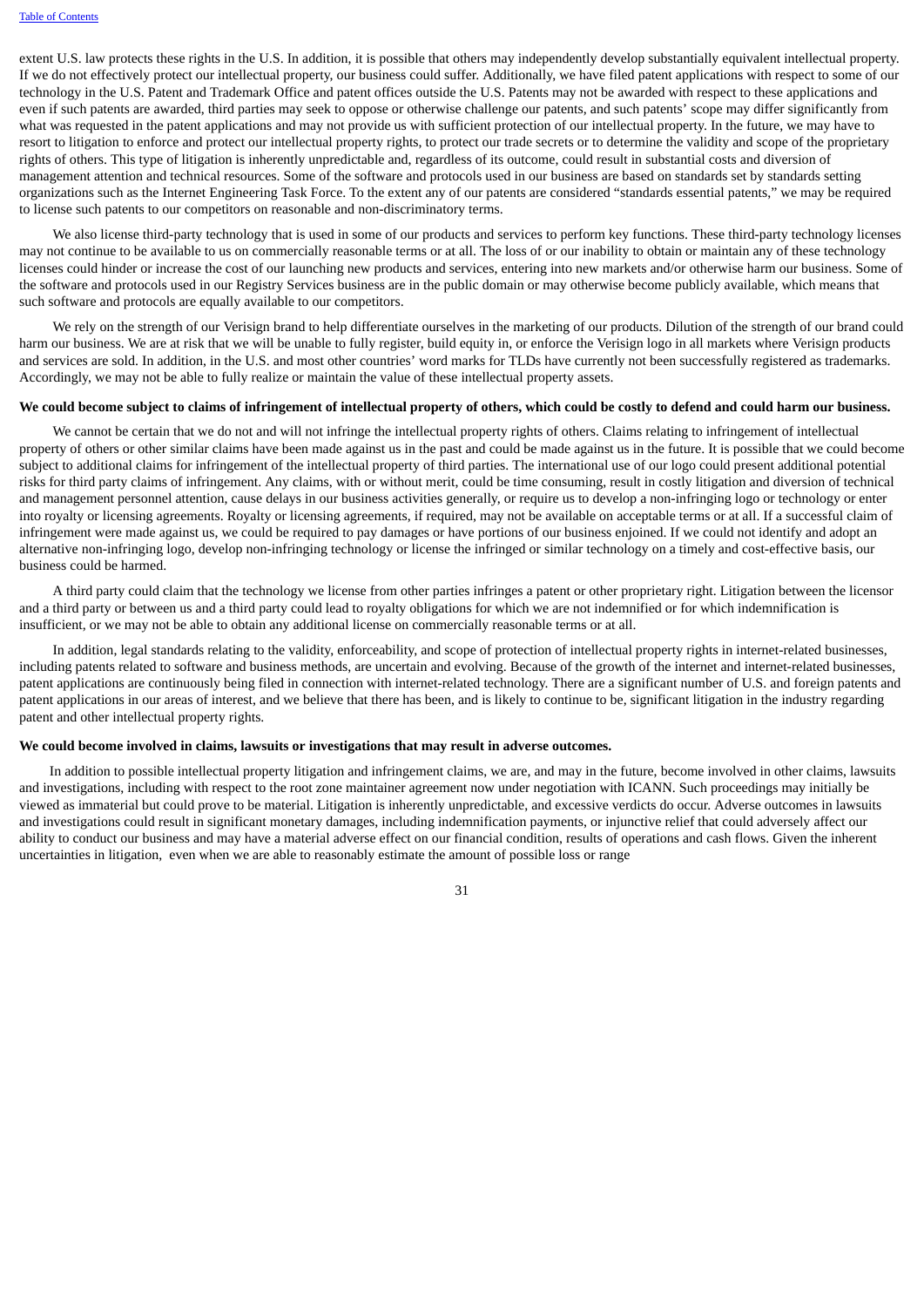of loss and therefore record an aggregate litigation accrual for probable and reasonably estimable loss contingencies, the accrual may change in the future due to new developments or changes in approach. In addition, such investigations, claims and lawsuits could involve significant expense and diversion of management's attention and resources from other matters.

#### We continue to explore new strategic initiatives, the pursuit of any of which may pose significant risks and could have a material adverse effect on **our business, financial condition and results of operations.**

We are exploring a variety of possible strategic initiatives which may include, among other things, the investment in, and the pursuit of, new revenue streams, services or products, changes to our offerings, initiatives to leverage our patent portfolio, our Security Services business, back-end registry services and IDN gTLDs. In addition, we have evaluated and are pursuing and will continue to evaluate and pursue acquisitions of TLDs that are currently in operation and those that have not yet been awarded as long as they support our growth strategy.

Any such strategic initiative may involve a number of risks, including: the diversion of our management's attention from our existing business to develop the initiative, related operations and any requisite personnel; possible regulatory scrutiny or third-party claims; possible material adverse effects on our results of operations during and after the development process; our possible inability to achieve the intended objectives of the initiative; as well as damage to our reputation if we are unsuccessful in pursuing a strategic initiative. Such initiatives may result in a reduction of cash or increased costs. We may not be able to successfully or profitably develop, integrate, operate, maintain and manage any such initiative and the related operations or employees in a timely manner or at all. Furthermore, under our agreements with ICANN, we are subject to certain restrictions in the operation of *.com*, *.net, .name* and other TLDs, including required ICANN approval of new registry services for such TLDs. If any new initiative requires ICANN review or ICANN determines that such a review is required, we cannot predict whether this process will prevent us from implementing the initiative in a timely manner or at all. Any strategic initiative to leverage our patent portfolio will likely increase litigation risks from potential licensees and we may have to resort to litigation to enforce our intellectual property rights.

#### We depend on key employees to manage our business effectively, and we may face difficulty attracting and retaining qualified leaders.

We operate in a unique competitive and highly regulated environment and we depend on the knowledge, experience, and performance of our senior management team and other key employees in this regard and otherwise. We periodically experience changes in our management team. If we are unable to attract, integrate, retain and motivate these key individuals and additional highly skilled technical, sales and marketing, and other experienced employees, and implement succession plans for these personnel, our business may suffer. For example, our service products are highly technical and require individuals skilled and knowledgeable in unique platforms and software implementation.

### Changes in, or interpretations of, tax rules and regulations or our tax positions may adversely affect our effective tax rates.

We are subject to income taxes in both the U.S. and numerous foreign jurisdictions. Significant judgment is required in determining our worldwide provision for income taxes. In the ordinary course of our business, there are many transactions and calculations where the ultimate tax determination is uncertain. We are subject to audit by various tax authorities. In accordance with U.S. GAAP, we recognize income tax benefits, net of required valuation allowances and accrual for uncertain tax positions. For example, we claimed a worthless stock deduction on our 2013 federal income tax return and recorded a net income tax benefit of \$380.1 million. Although we believe our tax estimates are reasonable, the final determination of tax audits and any related litigation could be materially different than that which is reflected in historical income tax provisions and accruals. Should additional taxes be assessed as a result of an audit or litigation, an adverse effect on our results of operations, financial condition and cash flows in the period or periods for which that determination is made could result.

A significant portion of our foreign earnings for the current fiscal year was earned in low tax jurisdictions. Our effective tax rate could fluctuate significantly on a quarterly basis and could be adversely affected to the extent earnings are lower than anticipated in countries where we have lower statutory rates and higher than anticipated in countries where we have higher statutory rates.

Various legislative proposals that would reform U.S. corporate tax laws have been proposed by the Obama administration as well as members of Congress, including proposals that would significantly impact how U.S. multinational corporations are taxed on foreign earnings. We are unable to predict whether these or other proposals will be implemented. Although we cannot predict whether or in what form any proposed legislation may pass, if enacted, such legislation could have a material adverse impact on our tax expense or cash flow.

## Our foreign earnings, which are indefinitely reinvested offshore, constitute a majority of our cash, cash equivalents and marketable securities, and there is a high cost associated with a change in our indefinite reinvestment assertion or a repatriation of those funds to the U.S.

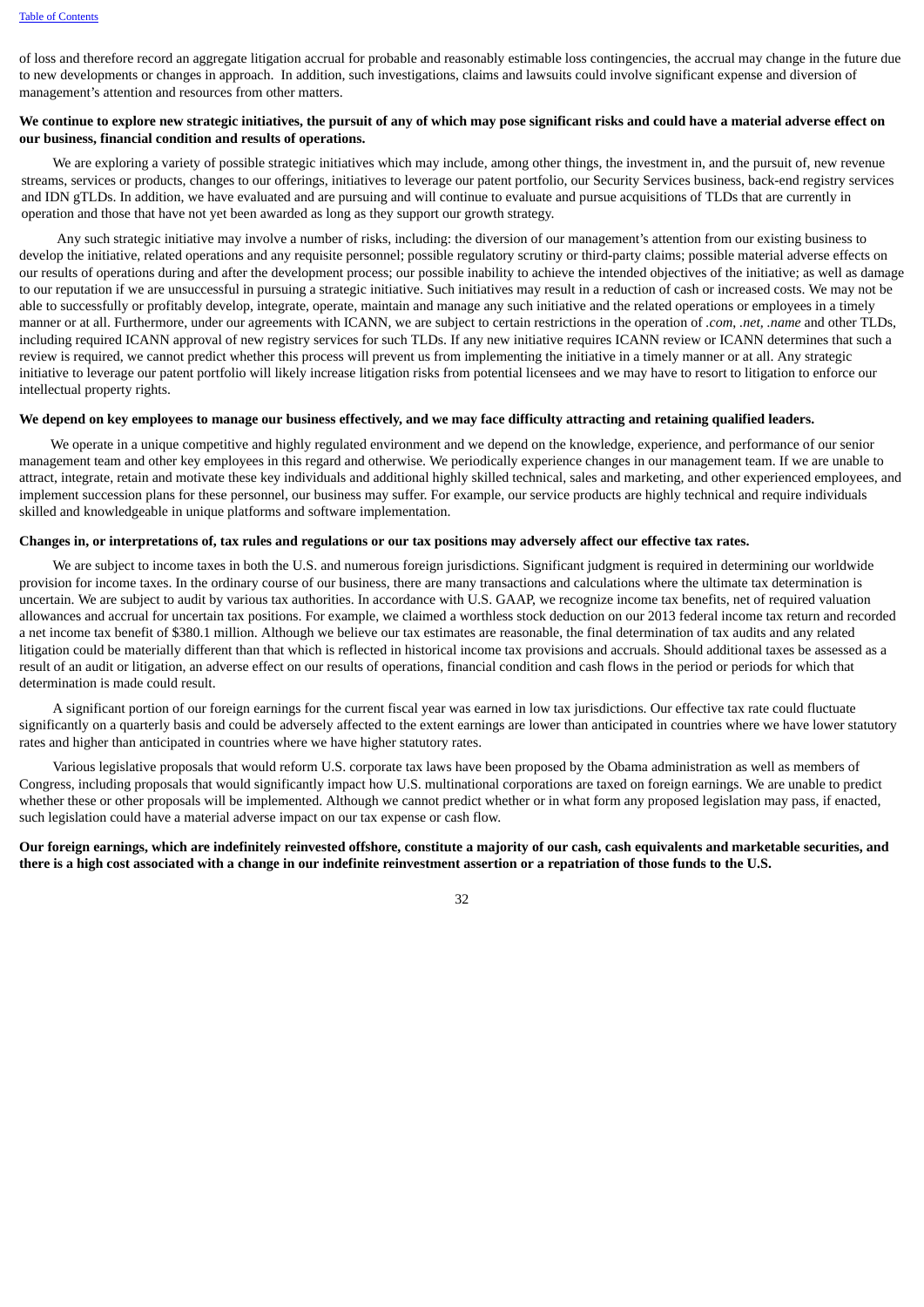A majority of our cash, cash equivalents and marketable securities are held by our foreign subsidiaries. Our foreign earnings are indefinitely reinvested offshore and are not available to be used in the U.S. for working capital needs, debt obligations, acquisitions, share repurchases, dividends or other general corporate purposes. In the event that funds from our foreign operations are needed in the U.S. for any purpose, we would be required to accrue and pay additional U.S. taxes in order to repatriate those funds, which could be significant. Further, if we are unable to indefinitely reinvest our foreign earnings our effective tax rate would increase. These could adversely impact our business valuation and stock price.

#### Our marketable securities portfolio could experience a decline in market value, which could materially and adversely affect our financial results.

As of June 30, 2016, we had \$1.9 billion in cash, cash equivalents, marketable securities and restricted cash, of which \$1.7 billion was invested in marketable securities. The marketable securities consist primarily of debt securities issued by the U.S. Treasury meeting the criteria of our investment policy, which is focused on the preservation of our capital through the investment in investment grade securities. We currently do not use derivative financial instruments to adjust our investment portfolio risk or income profile.

These investments, as well as any cash deposited in bank accounts, are subject to general credit, liquidity, market and interest rate risks, which may be exacerbated by unusual events, such as the U.S. debt ceiling crisis and the Eurozone crisis, which affected various sectors of the financial markets and led to global credit and liquidity issues. During the 2008 financial crisis, the volatility and disruption in the global credit market reached unprecedented levels. If the global credit market deteriorates again or other events negatively impact the market for U.S. Treasury securities, our investment portfolio may be impacted and we could determine that some of our investments have experienced an other-than-temporary decline in fair value, requiring an impairment charge which could adversely impact our results of operations and cash flows.

#### **We are subject to the risks of owning real property.**

We own the land and building in Reston, Virginia, which constitutes our headquarters facility. Ownership of this property, as well as our data centers in Dulles, Virginia and New Castle, Delaware, may subject us to risks, including:

- adverse changes in the value of the properties, due to interest rate changes, changes in the commercial property markets, or other factors;
- ongoing maintenance expenses and costs of improvements;
- the possible need for structural improvements in order to comply with environmental, health and safety, zoning, seismic, disability law, or other requirements;
- the possibility of environmental contamination or notices of violation from federal or state environmental agencies; and
- possible disputes with neighboring owners, tenants, service providers or others.

## We have anti-takeover protections that may discourage, delay or prevent a change in control that could benefit our stockholders.

Our amended and restated Certificate of Incorporation and Bylaws contain provisions that could make it more difficult for a third party to acquire us without the consent of our Board of Directors ("Board"). These provisions include:

- our stockholders may take action only at a duly called meeting and not by written consent;
- special meetings of our stockholders may be called only by the chairman of the board of directors, the president, our Board, or the secretary (acting as a representative of the stockholders) whenever a stockholder or group of stockholders owning at least thirty-five percent (35%) in the aggregate of the capital stock issued, outstanding and entitled to vote, and who held that amount in a net long position continuously for at least one year, so request in writing;
- vacancies on our Board can be filled until the next annual meeting of stockholders by a majority of directors then in office; and
- our Board has the ability to designate the terms of and issue new series of preferred stock without stockholder approval.

In addition, Section 203 of the General Corporation Law of Delaware prohibits a publicly held Delaware corporation from engaging in a business combination with an interested stockholder, generally a person which together with its affiliates owns or within the last three years has owned 15% or more of our voting stock, for a period of three years after the date of the transaction in which the person became an interested stockholder, unless in the same transaction the interested stockholder acquired 85% ownership of our voting stock (excluding certain shares) or the business combination is approved in a prescribed manner. Section 203 therefore may impact the ability of an acquirer to complete an acquisition of us after a successful tender offer and accordingly could discourage, delay or prevent an acquirer from making an unsolicited offer without the approval of our Board.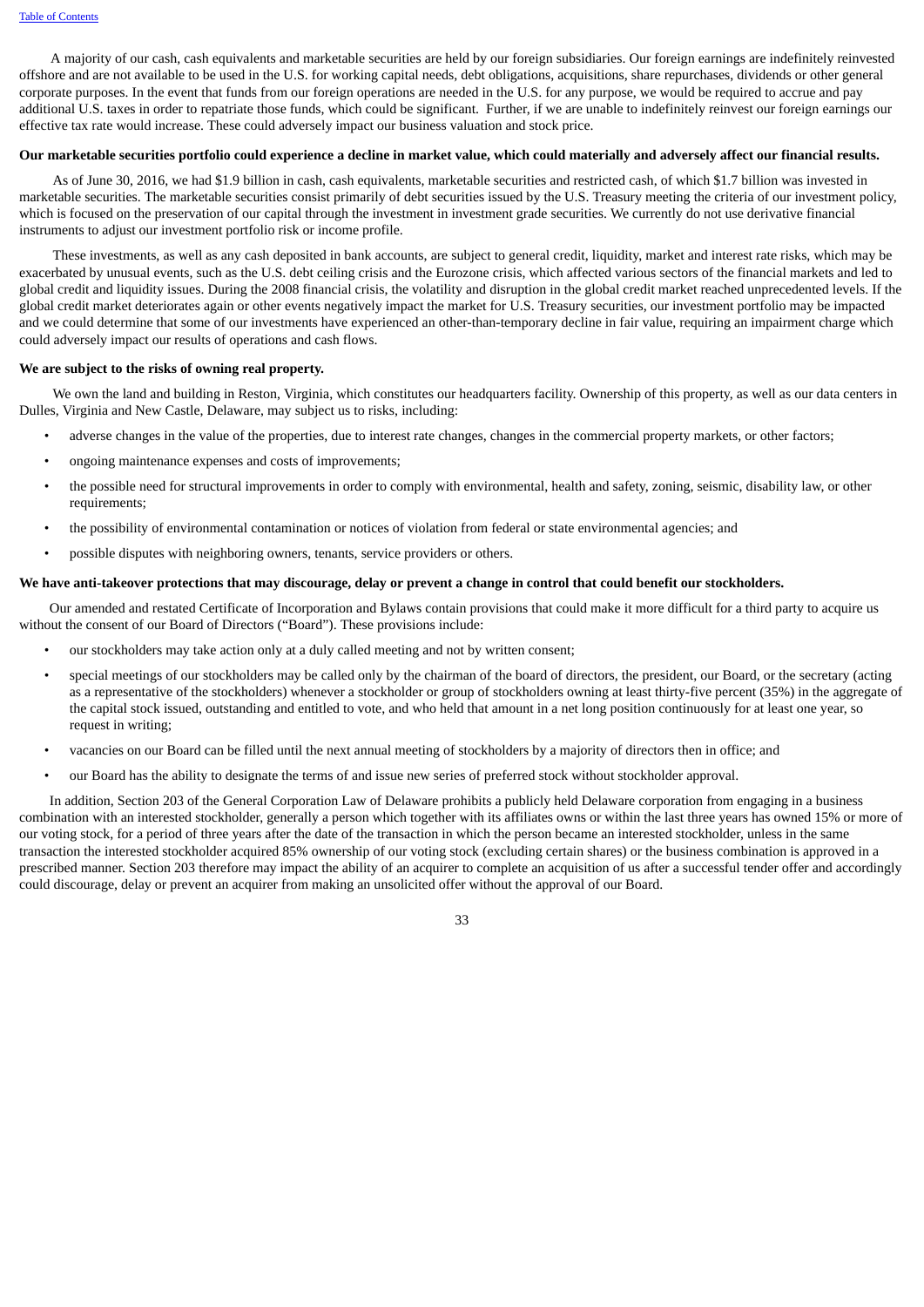#### **We have a considerable number of common shares subject to future issuance.**

As of June 30, 2016, we had one billion authorized common shares, of which 107.2 million shares were outstanding. In addition, of our authorized common shares, 12.7 million common shares were reserved for issuance pursuant to outstanding equity and employee stock purchase plans ("Equity Plans"), and 36.4 million shares were reserved for issuance upon conversion of our 3.25% Junior Subordinated Convertible Debentures due 2037 ("Subordinated Convertible Debentures"). As a result, we keep substantial amounts of our common stock available for issuance upon exercise or settlement of equity awards outstanding under our Equity Plans and/or the conversion of Subordinated Convertible Debentures into our common stock. Issuance of all or a large portion of such shares would be dilutive to existing security holders, could adversely affect the prevailing market price of our common stock and could impair our ability to raise additional capital through the sale of equity securities.

#### Our financial condition and results of operations could be adversely affected if we do not effectively manage our indebtedness.

We have a significant amount of outstanding debt, and we may incur additional indebtedness in the future. Our substantial indebtedness, including any future indebtedness, requires us to dedicate a significant portion of our cash flow from operations or to arrange alternative liquidity sources to make principal and interest payments, when due, or to repurchase or settle our debt, if triggered, by certain corporate events, certain events of default, or conversion. It could also limit our flexibility in planning for or reacting to changes in our business and our industry, or make required capital expenditures and investments in our business; make it difficult or more expensive to refinance our debt or obtain new debt; trigger an event of default; and increase our vulnerability to adverse changes in general economic and industry conditions. Some of our debt contains covenants which may limit our operating flexibility, including restrictions on share repurchases, dividends, prepayment or repurchase of debt, acquisitions, disposing of assets, if we do not continue to meet certain financial ratios. Any rating assigned to our debt securities could be lowered or withdrawn by a rating agency, which could make it more difficult or more expensive for us to obtain additional debt financing in the future. The settlement amount, contingent interest, and potential recapture of income tax deductions related to our Subordinated Convertible Debentures can be substantial, and can increase significantly based on changes in our stock price. The occurrence of any of the foregoing factors could have a material adverse effect on our business, cash flows, results of operations and financial condition.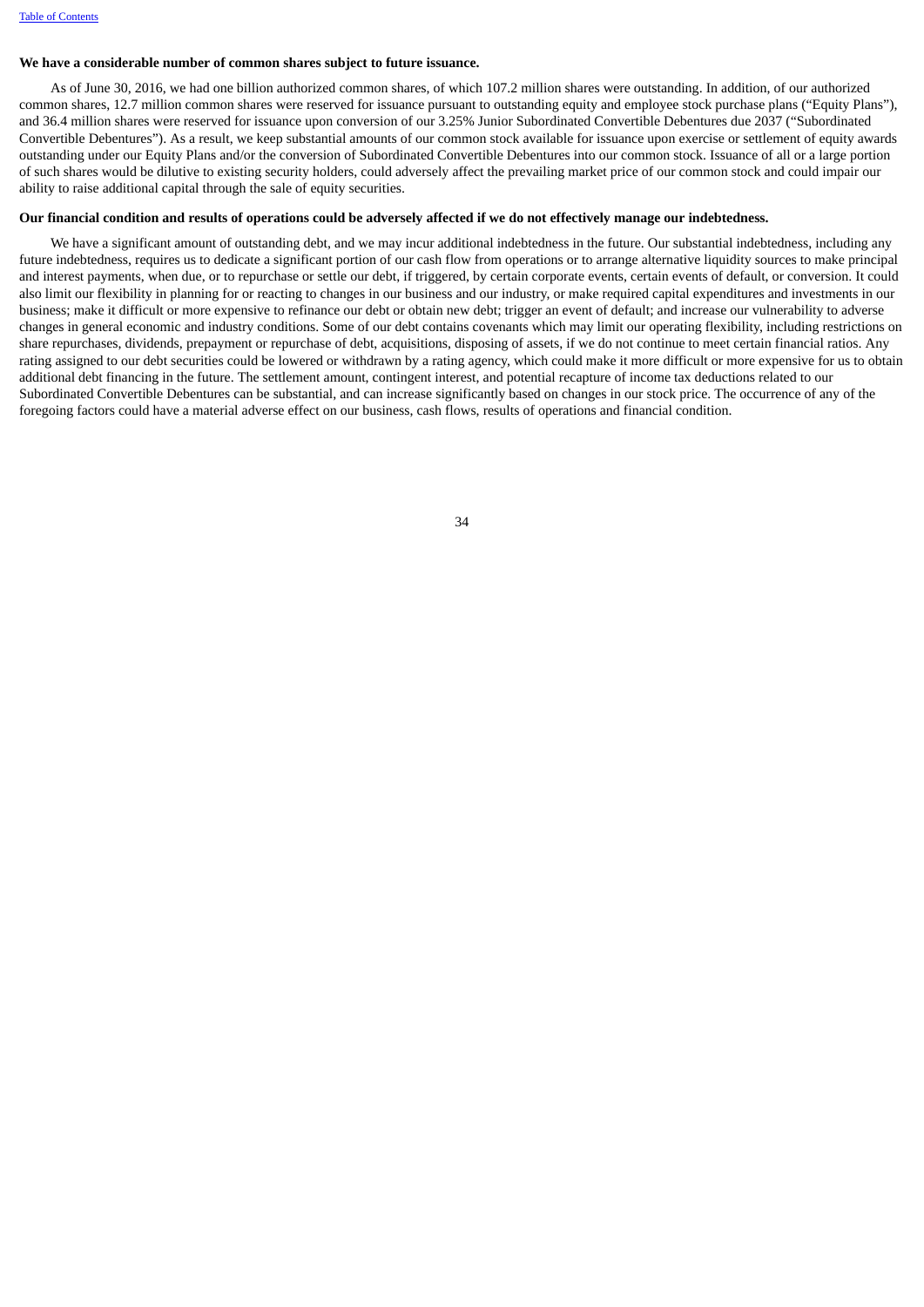## <span id="page-34-0"></span>**ITEM 2. UNREGISTERED SALES OF EQUITY SECURITIES AND USE OF PROCEEDS**

The following table presents the share repurchase activity during the three months ended June 30, 2016:

|                       | <b>Total Number</b><br>of Shares<br>Purchased |     | <b>Total Number</b><br>of Shares<br>Purchased as<br>Part of Publicly<br>Announced<br>Average<br><b>Price Paid</b><br>Plans or<br>per Share<br>Programs (1) |                       |      | Approximate<br><b>Dollar Value of</b><br><b>Shares That May</b><br><b>Yet Be Purchased</b><br><b>Under the Plans or</b><br>Programs (1) |
|-----------------------|-----------------------------------------------|-----|------------------------------------------------------------------------------------------------------------------------------------------------------------|-----------------------|------|-----------------------------------------------------------------------------------------------------------------------------------------|
|                       |                                               |     |                                                                                                                                                            | (Shares in thousands) |      |                                                                                                                                         |
| April $1 - 30$ , 2016 | 550                                           | -\$ | 89.22                                                                                                                                                      | 550                   | - \$ | 866.7 million                                                                                                                           |
| May $1 - 31$ , 2016   | 576                                           | -S  | 85.40                                                                                                                                                      | 576                   | - \$ | 817.5 million                                                                                                                           |
| June $1 - 30$ , 2016  | 608                                           | -\$ | 84.95                                                                                                                                                      | 608                   | \$   | 765.9 million                                                                                                                           |
|                       | 1,734                                         |     |                                                                                                                                                            | 1,734                 |      |                                                                                                                                         |

(1) Effective February 11, 2016, our Board of Directors authorized the repurchase of approximately \$611.2 million of our common stock, in addition to the \$388.8 million of our common stock remaining available for repurchase under the previous share repurchase program, for a total repurchase authorization of up to \$1.0 billion of our common stock. The share repurchase program has no expiration date. Purchases made under the program could be effected through open market transactions, block purchases, accelerated share repurchase agreements or other negotiated transactions.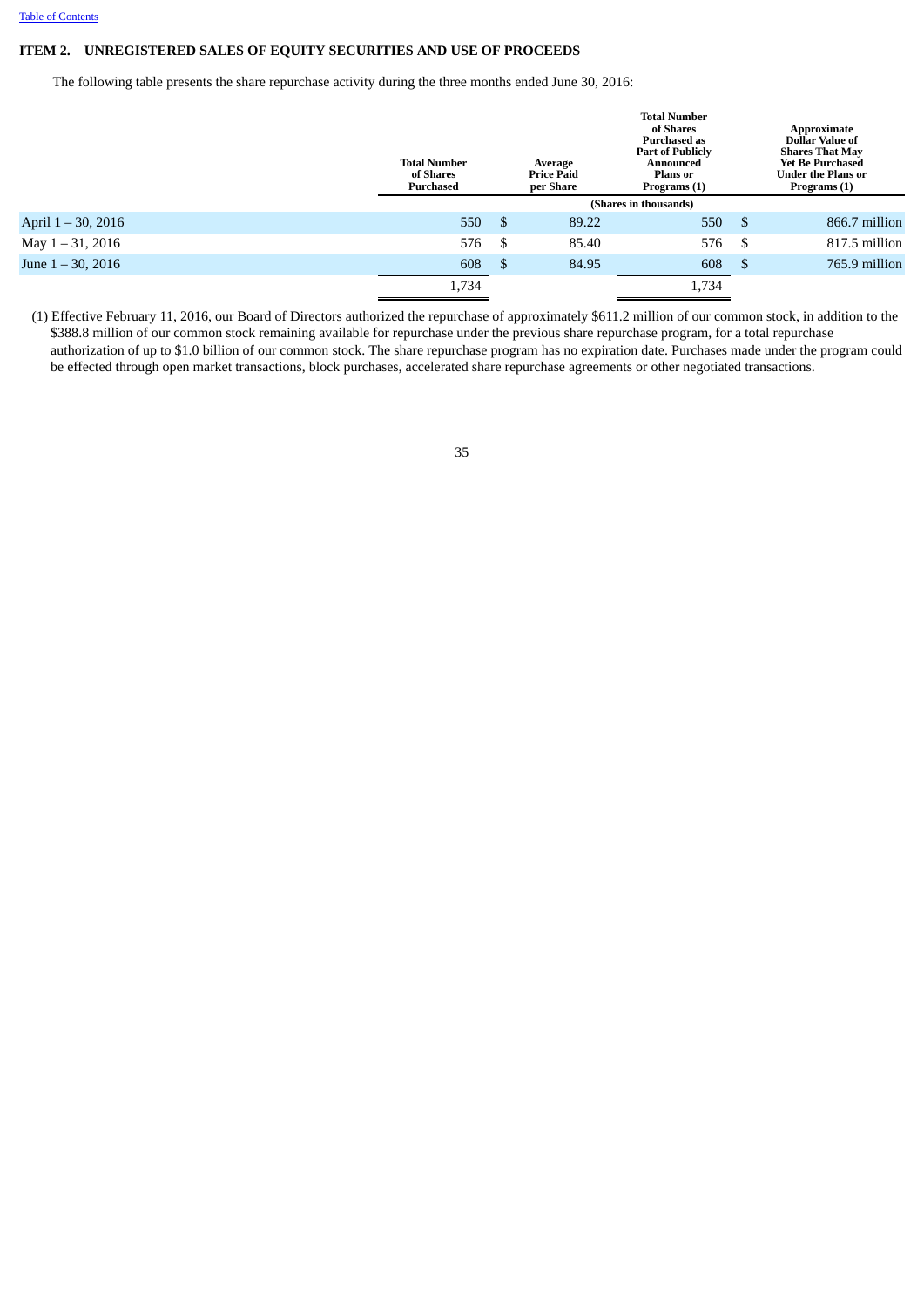## <span id="page-35-0"></span>**ITEM 5. OTHER INFORMATION**

On July 27, 2016, our Board of Directors amended our Bylaws to implement the changes discussed in the Company's proxy statement for the 2016 Annual Meeting of Stockholders. The amended Bylaws were effective upon approval by the Board of Directors.

The Bylaws were amended to provide for "proxy access" by eligible stockholders. Specifically, the Bylaws permit a stockholder, or a group of up to twenty stockholders, that has continuously owned at least 3% of the Company's outstanding stock entitled to vote in the election of directors for at least three years, to nominate and include in the Company's proxy materials for an annual meeting of stockholders up to the greater of two directors or 20% of the number of the directors then in office provided that the nominating stockholder(s) and nominee(s) satisfy the requirements described in the provision. (Article I, Section 14). As a result of these amendments, if any stockholder intends to include a director nominee in the proxy statement for the Company's 2017 Annual Meeting of Stockholders, the stockholder must notify the Secretary of the Company in writing and the notice must be delivered to the Secretary at the principal executive office of the Company not earlier than the close of business on November 30, 2016, nor later than the close of business on December 30, 2016. The nomination must otherwise comply with the applicable requirements of the Bylaws.

In addition, the Bylaws were amended to, among other things:

- Conform the definition of stock ownership used in the provisions on stockholder-requested special meetings to the definition used in the proxy access bylaw. (Article I, Section 2)
- Clarify the methods for giving notice for meetings of stockholders and Board of Directors meetings. (Article I, Section 4 and Article II, Section 11)
- Implement majority voting in uncontested director elections with plurality voting retained for contested elections. (Article I, Section 10 and Article II, Section 3)
- Add provisions requiring all director nominees, regardless of whether nominees are nominated by the Board or a stockholder, to provide certain information and representations. (Article I, Section 12)
- Include an advance notice provision regarding nominating persons for election to the Board and proposing other business to be considered at annual and special stockholder meetings. For annual meetings, this provision requires a stockholder to provide notice and certain information about the stockholder and the nominee or item of business generally not later than the close of business on the 90th day nor earlier than the close of business on the 120th day prior to the first anniversary of the previous year's annual meeting of stockholders. (Article I, Section 13) As a result of the amendments, if any stockholder intends to nominate a director candidate or propose other business for consideration at the Company's 2017 Annual Meeting of Stockholders (not including a proposal intended for inclusion in the Company's proxy statement in accordance with the SEC's Rule 14a-8 under the Securities Exchange Act of 1934), the stockholder must notify the Secretary of the Company in writing and the notice must be delivered to the Secretary at the principal executive office of the Company not earlier than the close of business on February 9, 2017, nor later than the close of business on March 11, 2017. The notice also must comply with the applicable requirements of the Bylaws.
- Clarify the Board's ability to use the methods in Delaware General Corporation Law Section 141(f) when the Board is taking action by unanimous consent in lieu of a meeting, which includes the use of electronic transmission. (Article II, Section 14)
- Conform provisions relating to Board committees and subcommittees to amendments to the Delaware General Corporation Law set to take effect on August 1, 2016. (Article II, Section 17)
- Clarify the Board's ability to delegate authority to officers, employees and agents outside the Bylaws. (Article III, Section 1)
- Remove inoperative language about stockholder action by written consent without a meeting of stockholders.
- Other miscellaneous wording changes throughout the document to make corrections, to clarify language and to conform the language in the Bylaws to that of the Certificate or the Delaware General Corporation Law.

This description of the amendments to the Bylaws is qualified in its entirety by reference to the text of the Bylaws filed as Exhibit 3.02 to this Form 10-Q.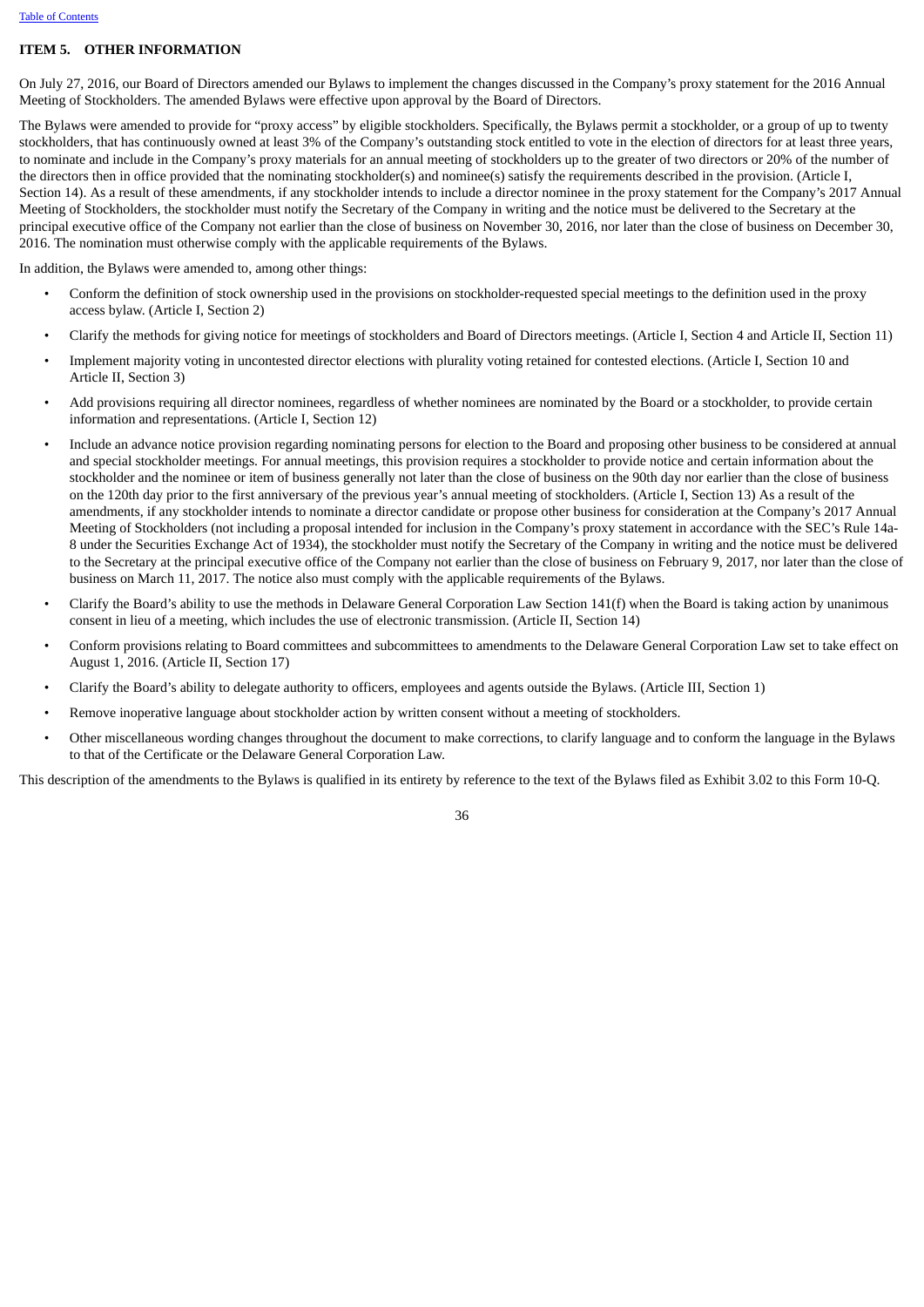## <span id="page-36-0"></span>**ITEM 6. EXHIBITS**

As required under Item 6—Exhibits, the exhibits filed as part of this report are provided in this separate section. The exhibits included in this section are as follows:

| <b>Exhibit</b><br><b>Number</b> | <b>Exhibit Description</b>                                                                                                                                              |
|---------------------------------|-------------------------------------------------------------------------------------------------------------------------------------------------------------------------|
| 3.02                            | Bylaws of VeriSign, Inc.                                                                                                                                                |
| 31.01                           | Certification of Principal Executive Officer pursuant to Exchange Act Rule 13a-14(a).                                                                                   |
| 31.02                           | Certification of Principal Financial Officer pursuant to Exchange Act Rule 13a-14(a).                                                                                   |
| 32.01                           | Certification of Principal Executive Officer pursuant to Exchange Act Rule 13a-14(b) and Section 1350 of Chapter 63 of Title 18 of the U.S.<br>Code (18 U.S.C. 1350). * |
| 32.02                           | Certification of Principal Financial Officer pursuant to Exchange Act Rule 13a-14(b) and Section 1350 of Chapter 63 of Title 18 of the U.S.<br>Code (18 U.S.C. 1350). * |
| 101.INS                         | <b>XBRL Instance Document</b>                                                                                                                                           |
| 101.SCH                         | <b>XBRL Taxonomy Extension Schema</b>                                                                                                                                   |
| 101.CAL                         | XBRL Taxonomy Extension Calculation Linkbase                                                                                                                            |
| 101.DEF                         | XBRL Taxonomy Extension Definition Linkbase                                                                                                                             |
| 101.LAB                         | XBRL Taxonomy Extension Label Linkbase                                                                                                                                  |
| 101.PRE                         | XBRL Taxonomy Extension Presentation Linkbase                                                                                                                           |
|                                 |                                                                                                                                                                         |

\* As contemplated by SEC Release No. 33-8212, these exhibits are furnished with this Quarterly Report on Form 10-Q and are not deemed filed with the SEC and are not incorporated by reference in any filing of VeriSign, Inc. under the Securities Act of 1933 or the Securities Exchange Act of 1934, whether made before or after the date hereof and irrespective of any general incorporation language in such filings.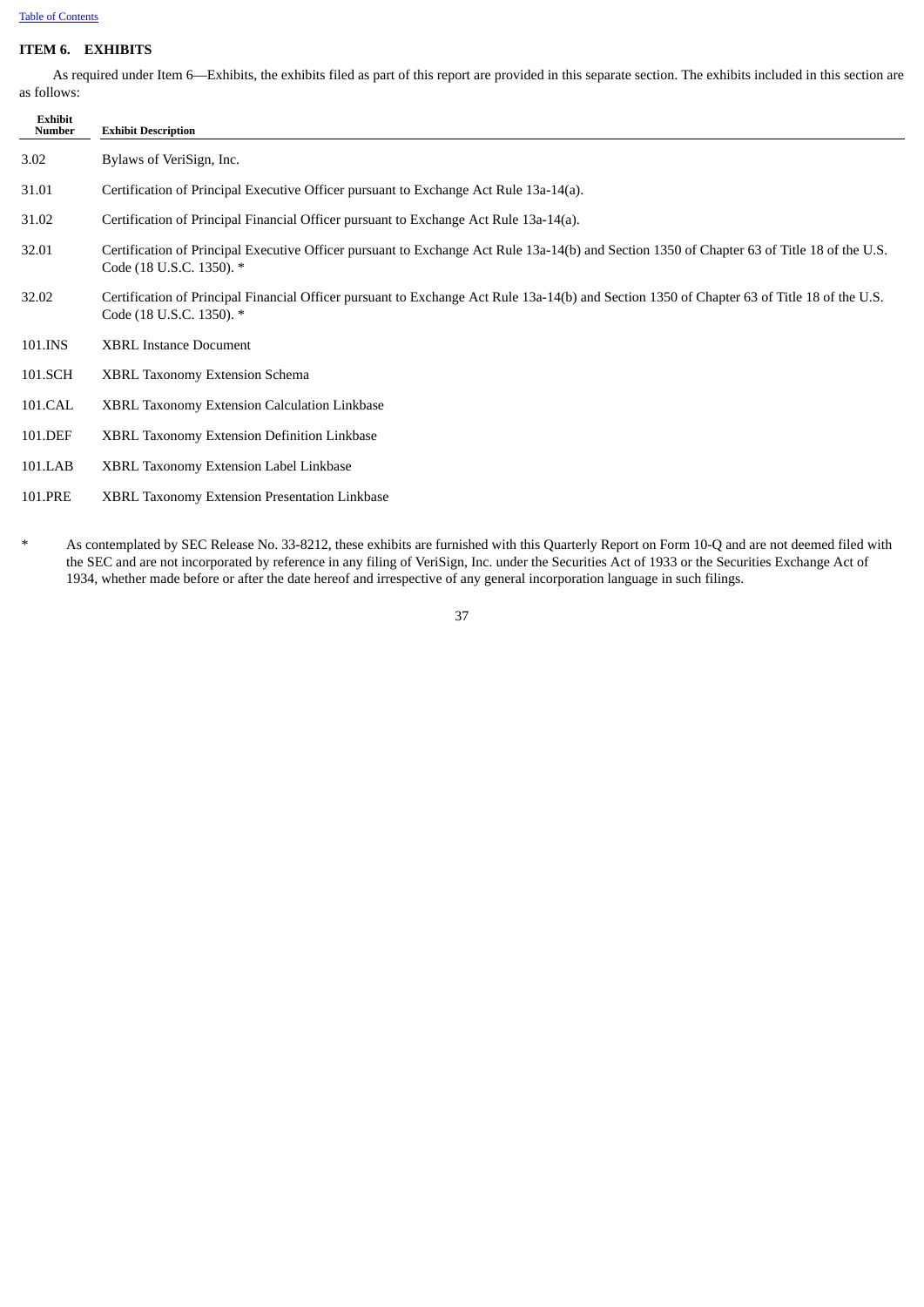## **SIGNATURES**

<span id="page-37-0"></span>Pursuant to the requirements of the Securities Exchange Act of 1934, the registrant has duly caused this report to be signed on its behalf by the undersigned thereunto duly authorized.

Date: July 28, 2016 **By:** *By: /S/ D. JAMES BIDZOS* **D. James Bidzos** *Chief Executive Officer* Date: July 28, 2016 By: /S/ GEORGE E. KILGUSS, III **George E. Kilguss, III** *Chief Financial Officer*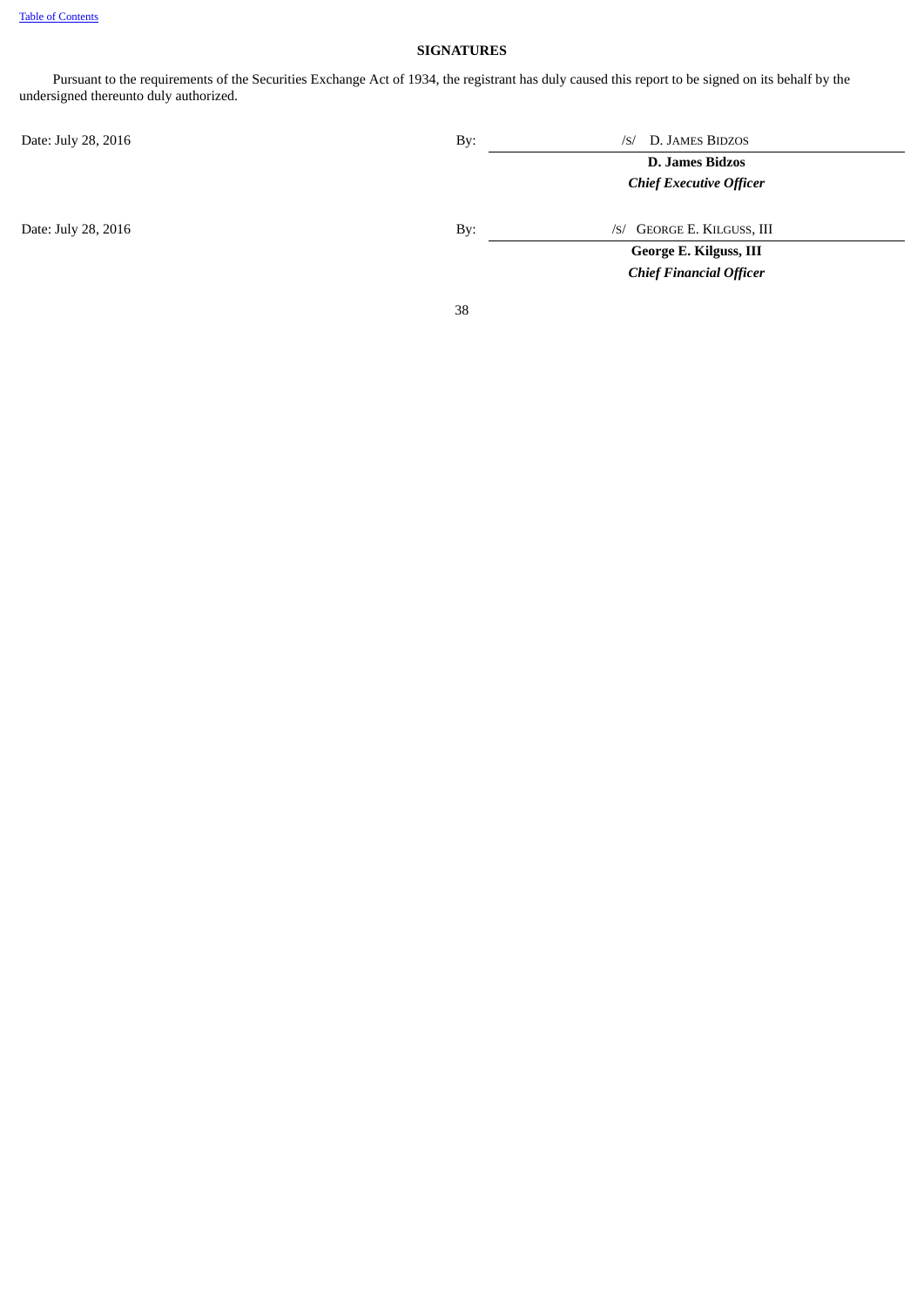#### BYLAWS

of

## VERISIGN, INC.

## ARTICLE I

#### Stockholders

Section 1. Annual Meeting. An annual meeting of the stockholders of the corporation, for the election of the directors to succeed those whose terms expire and for the transaction of such other business as may properly come before the meeting, shall be held at such place, on such date and at such time as the Board of Directors shall each year fix.

Section 2. Special Meetings. (a) Special meetings of the stockholders, for any purpose or purposes prescribed in the notice of the meeting, shall be held at such place, on such date, and at such time as determined by the Board of Directors and may be called only by (i) the Board of Directors pursuant to a resolution adopted by a majority of the total number of directors authorized by resolutions (whether or not there exist any vacancies in previously authorized directorships at the time any such resolution is presented to the Board of Directors for adoption), (ii) the Chairman of the Board of Directors, (iii) the President or (iv) the Secretary whenever a stockholder or group of stockholders Owning (as defined below) at least thirty-five percent (35%) in the aggregate of the capital stock issued, outstanding and entitled to vote, and who held that amount in a net long position continuously for at least one year (the "Eligibility Criteria"), so request in writing. Business transacted at special meetings shall be confined to the purpose or purposes stated in the notice of the meeting.

In the case of clause (iv) of the immediately preceding sentence, each such written request must be signed by each stockholder making the request and delivered to the Secretary at the principal executive office of the corporation and shall set forth (a) a brief description of the business desired to be brought before the special meeting of the stockholders, including the complete text of any resolutions to be presented at the special meeting of the stockholders with respect to such business, and the reasons for conducting such business at the meeting; (b) the date of request; (c)(i) if any stockholder making the request is a registered holder of the corporation's stock, the name, address and ownership information, as they appear on the corporation's books, of each such stockholder and (ii) if any stockholder making the request is not a registered holder of the corporation's stock, proof of satisfaction by each such stockholder of the Eligibility Criteria which shall be substantially similar to the proof specified by Rule 14a-8(b)(2)(i) or (ii) under the Securities Exchange Act of 1934 (the "Exchange Act"), as amended from time to time, in each case, including a written agreement to update and supplement such information upon the occurrence of any changes thereto; (d) a representation that each requesting stockholder intends to appear in person or by proxy at the special meeting of the stockholders to transact the business specified; and (e) a representation that each requesting stockholder intends to hold the shares of the corporation's stock set forth in the written request through the date of the special meeting of the stockholders; provided that, if any such requesting stockholder (x) fails to satisfy the Eligibility Criteria or to follow one of the procedural requirements described in clauses (a) through (e) of this sentence (the "Procedural Requirements"), the corporation shall not be obligated to call a special meeting unless the remaining requesting stockholders continue to satisfy the Eligibility Criteria and the Procedural Requirements or (y) fails to hold the required number of shares through the date of the special meeting (a "Non Performing Holder"), the corporation may cancel the special meeting (if previously called but not yet held) unless the remaining requesting stockholders have not failed to hold such shares through such date and continue to satisfy the Eligibility Criteria; provided, further, that the corporation may disregard future requests to call special meetings from each Non Performing Holder for the following two calendar years. Following receipt by the Secretary of a written request of stockholders that complies with the requirements set forth in this Section 2 (a "Special Meeting Request"), the Secretary shall call a special meeting of the stockholders.

(b) Revocation of Special Meeting Request. A stockholder may revoke a Special Meeting Request at any time by written revocation. Following such revocation, the Board of Directors, in its discretion, may cancel the special meeting unless, in the case of a Special Meeting Request, any remaining requesting stockholders continue to satisfy the Eligibility Criteria and the Procedural Requirements. For purposes of this Section 2, written revocation shall mean delivering a notice of revocation to the Secretary.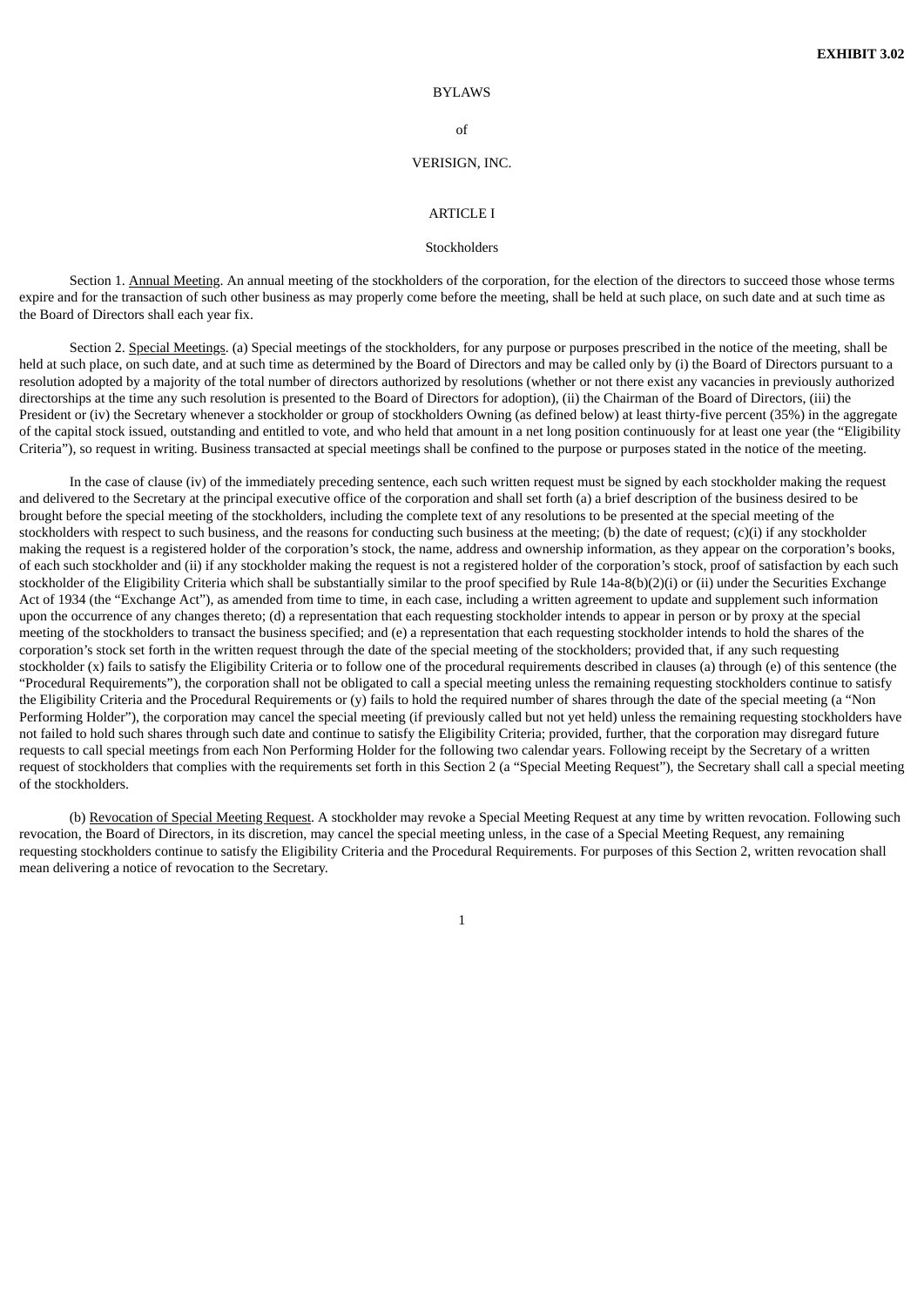(c) Limitations. The Secretary shall not call a special meeting in response to a Special Meeting Request if (i) an identical or substantially similar item (as determined by the Board of Directors, a "Similar Item") is included or will be included in the corporation's notice of meeting as an item of business to be brought before a meeting of stockholders that will be held not later than ninety (90) days after the delivery date of the Special Meeting Request (the "Delivery Date"); (ii) the Delivery Date is during the period commencing ninety (90) days prior to the date of the next annual meeting of stockholders and ending on the date of the next annual meeting of stockholders; (iii) a Similar Item was presented at any meeting of stockholders held within one hundred and eighty (180) days prior to the Delivery Date; (iv) the Special Meeting Request relates to an item of business that is not a proper subject for stockholder action under applicable law; or (v) such Special Meeting Request was made in a manner that involved a violation of Regulation 14A under the Exchange Act or other applicable law. For purposes of this Section 2, the election of directors shall be deemed to be a Similar Item with respect to all items of business involving the election or removal of directors.

For the purposes of this Section 2, a stockholder or beneficial owner is deemed to "Own" only those outstanding shares of capital stock as to which the person possesses both (A) the full voting and investment rights pertaining to the shares and (B) the full economic interest in (including the opportunity for profit and risk of loss on) such shares, except that the number of shares calculated in accordance with clauses (A) and (B) shall not include any shares (1) sold by such person in any transaction that has not been settled or closed, (2) borrowed by the person for any purposes or purchased by the person pursuant to an agreement to resell, or (3) subject to any option, warrant, forward contract, swap, contract of sale, or other derivative or similar agreement entered into by the person, whether the instrument or agreement is to be settled with shares or with cash based on the notional amount or value of outstanding shares of capital stock, if the instrument or agreement has, or is intended to have, or if exercised would have, the purpose or effect of (x) reducing in any manner, to any extent or at any time in the future, the person's full right to vote or direct the voting of the shares, and/or (y) hedging, offsetting, or altering to any degree any gain or loss arising from the full economic ownership of the shares by the person. The terms "Owned," "Owning" and other variations of the word "Own," when used with respect to a stockholder or beneficial owner, have correlative meanings. For purposes of clauses (1) through (3), the term "person" includes its affiliates. A stockholder or beneficial owner "Owns" shares held in the name of a nominee or other intermediary so long as the person retains the right to instruct how the shares are voted with respect to the election of directors and the right to direct the disposition thereof and possesses the full economic interest in the shares. The person's Ownership of shares is deemed to continue during any period in which the person has delegated any voting power by means of a proxy, power of attorney, or other instrument or arrangement that is revocable at any time by the stockholder.

Section 3. Place of Meetings. All meetings of stockholders shall be held at the principal office of the corporation unless a different place is fixed by the person or persons calling the meeting and stated in the notice of the meeting.

Section 4. Notices of Meetings and Adjourned Meetings. A written notice of each annual or special meeting of the stockholders stating the place, date, and hour thereof, shall be given by the Secretary (or the person or persons calling the meeting), not less than 10 nor more than 60 days before the date of the meeting, to each stockholder entitled to such notice, and, if mailed, shall be given by depositing it postage prepaid in the United States mail, directed to each stockholder at his or her address as it appears on the records of the corporation. Notices of all special meetings of stockholders shall state the purpose or purposes for which the meeting is called. An affidavit of the Secretary, Assistant Secretary, or transfer agent of the corporation that the notice has been given shall, in the absence of fraud, be prima facie evidence of the facts stated therein. No notice need be given to any person with whom communication is unlawful or to any person who has waived such notice in the manner permitted by Section 229 of the Delaware General Corporation Law (the "DGCL"). When a meeting is adjourned to another time and place, notice need not be given of the adjourned meeting if the time and place thereof are announced at the meeting at which the adjournment is taken except that, if the adjournment is for more than 30 days or if, after the adjournment, a new record date is fixed for the adjourned meeting, a notice of the adjourned meeting shall be given as provided in this Section 4.

Section 5. Quorum. At any meeting of the stockholders, a quorum for the transaction of business shall consist of one or more individuals appearing in person or represented by proxy and owning or representing a majority of the shares of the corporation then outstanding and entitled to vote thereat, unless or except to the extent that the presence of a larger number may be required by law (including as required from time to time by the DGCL or the Certificate of Incorporation of the corporation (the "Certificate of Incorporation")). Where a separate vote by a class or classes is required, a majority of the shares of such class or classes then outstanding and entitled to vote present in person or by proxy shall constitute a quorum entitled to take action with respect to that vote on that matter. If a quorum shall fail to attend any meeting, the chairman of the meeting or the holders of a majority of the shares of stock entitled to vote thereat who are present, in person or by proxy, may adjourn the meeting to another place, date, or time.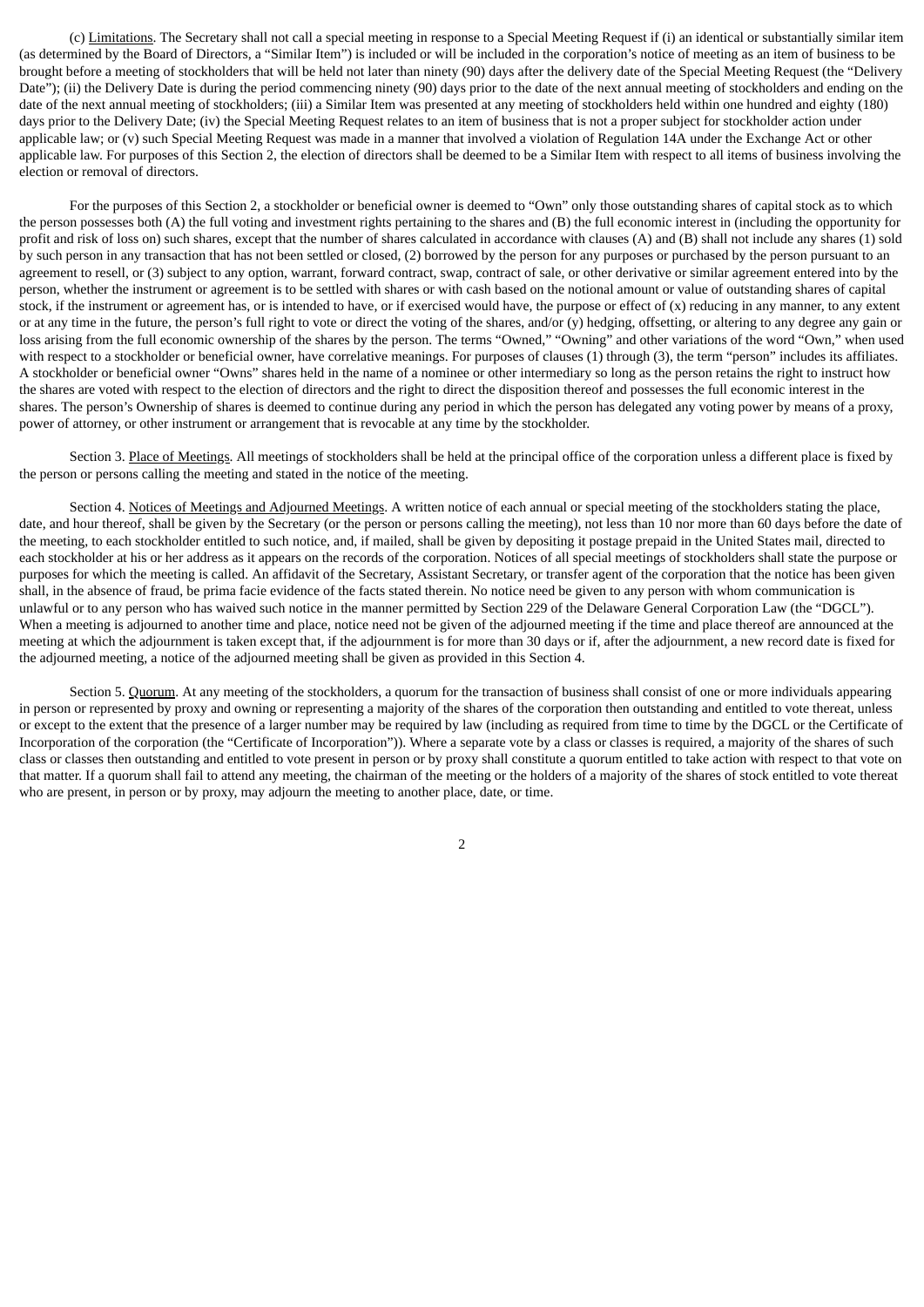Section 6. Organization. Such person as the Board of Directors may have designated or, in the absence of such a person, the President of the corporation or, in his or her absence, such person as may be chosen by the holders of a majority of the shares entitled to vote thereat who are present, in person or by proxy, shall call to order any meeting of the stockholders and act as chairman of the meeting. In the absence of the Secretary of the corporation, the secretary of the meeting shall be such person as the chairman appoints.

Section 7. Conduct of Business. The chairman of any meeting of stockholders shall determine the order of business and the procedure at the meeting, including such regulation of the manner of voting and the conduct of discussion as seems to him or her in order.

Section 8. Voting. Unless otherwise provided in the Certificate of Incorporation and subject to the provisions of Section 6 of Article IV hereof, each stockholder shall have one vote for each share of stock entitled to vote held by him or her of record according to the records of the corporation. Persons holding stock in a fiduciary capacity shall be entitled to vote the shares so held. Persons whose stock is pledged shall be entitled to vote unless the pledgor in a transfer on the books of the corporation has expressly empowered the pledgee to vote the pledged shares, in which case only the pledgee or his or her proxy shall be entitled to vote. If shares stand of record in the names of two or more persons or if two or more persons have the same fiduciary relationship respecting the shares then, unless the Secretary is given written notice to the contrary and is furnished with a copy of the instrument or order appointing them or creating the relationship wherein it is so provided to the contrary: (a) if only one votes, his or her act binds all; (b) if more than one votes, the act of the majority so voting binds all; and (c) if more than one votes and the vote is evenly split, the effect shall be as provided by law.

Section 9. Proxies. Each stockholder entitled to vote at a meeting of stockholders may authorize another person or any group of persons to act for him or her by proxy, but no such proxy shall be voted or acted upon after three years from its date, unless the proxy provides for a longer period.

#### Section 10. Action at Meeting.

(a) Voting - General. When a quorum is present at any meeting, action of the stockholders on any matter properly brought before such meeting, other than the election of directors, shall require, and may be effected by, the affirmative vote of the holders of a majority in interest of the stock present or represented by proxy and entitled to vote on the subject matter, except where a different vote is expressly required by law, the Certificate of Incorporation or these Bylaws, in which case such express provision shall govern and control.

(b) Voting - Directors. Except as provided in Section 7 of Article II of these Bylaws, each director shall be elected by the affirmative vote of the Majority of the Votes Cast (as defined herein) with respect to that director at any meeting for the election of directors at which a quorum is present, provided that if as of a date that is five business days in advance of the date the corporation files its definitive proxy statement (regardless of whether or not thereafter revised or supplemented) with the Securities and Exchange Commission ("SEC") the number of nominees exceeds the number of directors to be elected, the directors shall be elected by the vote of a plurality of the votes cast at such meeting. If the Certificate of Incorporation so provides, no ballot shall be required for the election of directors unless requested by a stockholder present or represented at the meeting and entitled to vote in the election. For purposes of this paragraph (b), the term "Majority of the Votes Cast" means, with respect to a nominee for director, that the number of shares voted "for" the election of that nominee must exceed the number of votes cast "against" that nominee.

Section 11. Stockholder Lists. The officer who has charge of the stock ledger of the corporation shall prepare and make available, at least 10 days before every meeting of stockholders, a complete list of stockholders entitled to vote at the meeting, arranged in alphabetical order, and showing the address of each stockholder and the number of shares registered in the name of each stockholder. Such list shall be open to the examination of any stockholder for any purpose germane to the meeting for a period of at least 10 days prior to the meeting during ordinary business hours, at the principal place of business of the corporation. Such list shall also be produced and kept at the time and place of the meeting during the whole time thereof, and may be inspected by any stockholder who is present. The stock ledger shall be the only evidence as to who are the stockholders entitled to examine the stock ledger, the list required by this section or the books of the corporation, or to vote in person or by proxy at any meeting of stockholders.

Section 12. Submission of Information by Director Nominees. (a) To be eligible to be a nominee for election or re-election as a director of the corporation, a person must deliver to the Secretary at the principal executive office of the corporation the following information: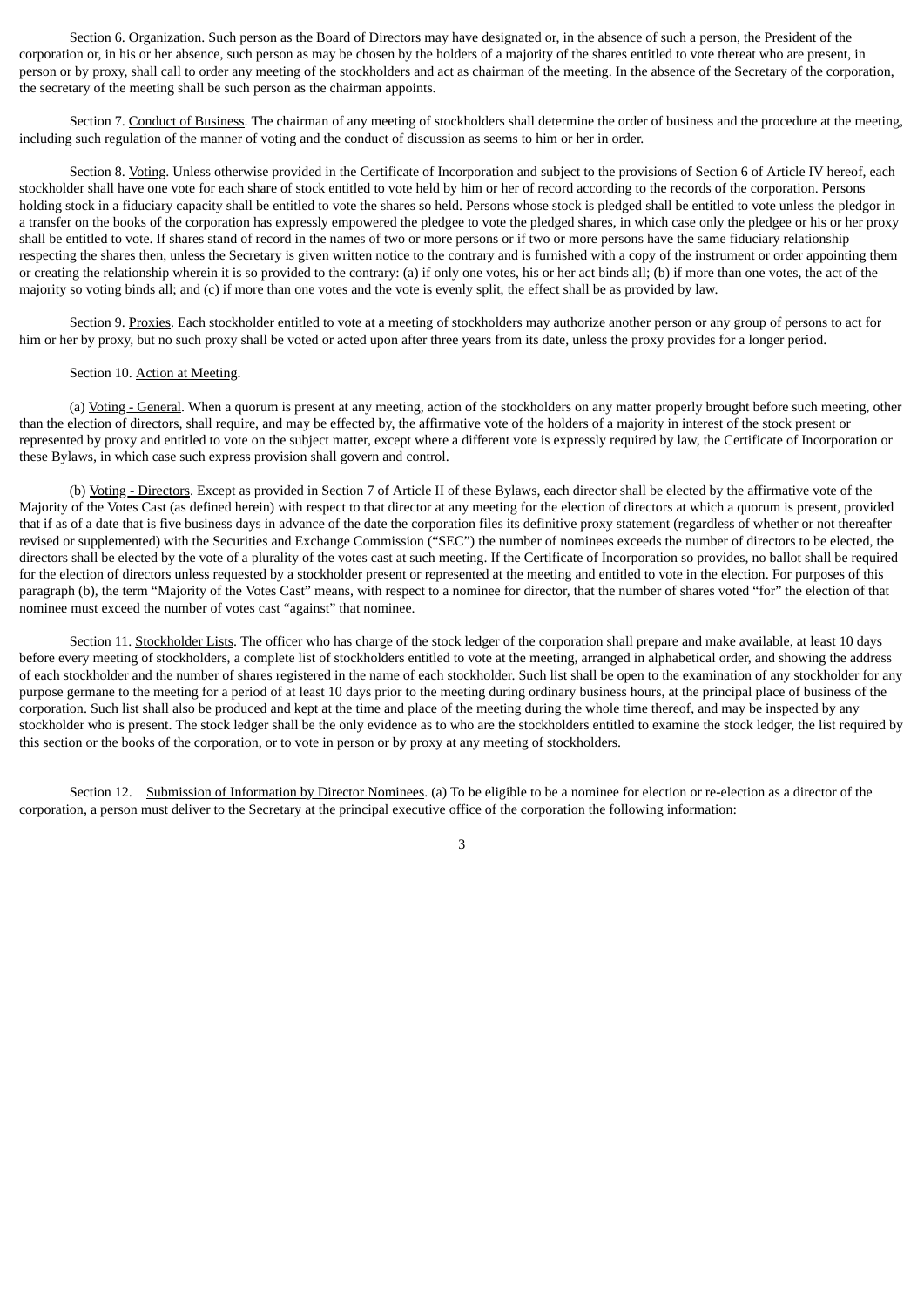(i) a written representation and agreement, which shall be signed by such person and shall represent and agree that such person: (A) consents to serving as a director if elected and (if applicable) to being named in the corporation's proxy statement and form of proxy as a nominee; (B) is not and will not become a party to any agreement, arrangement or understanding with, and has not given any commitment or assurance to, any person or entity: (1) as to how the person, if elected as a director, will act or vote on any issue or question that has not been disclosed to the corporation, or (2) that could limit or interfere with the person's ability to comply, if elected as a director, with such person's fiduciary duties under applicable law; (C) is not and will not become a party to any agreement, arrangement or understanding with any person or entity other than the corporation with respect to any direct or indirect compensation, reimbursement or indemnification in connection with service or action as a director that has not been disclosed to the corporation; and (D) if elected as a director, will comply with all of the corporation's corporate governance, conflict of interest, confidentiality, and stock ownership and trading policies and guidelines, and any other corporation policies and guidelines applicable to directors (which will be provided to such person promptly following a request therefor); and

(ii) all completed and signed questionnaires required of the corporation's directors (which will be provided to such person promptly following a request therefor).

(b) A nominee for election or re-election as a director of the corporation shall also provide to the corporation such other information as it may reasonably request. The corporation may request such additional information as necessary to permit the corporation to determine the eligibility of such person to serve as a director of the corporation, including information relevant to a determination whether such person can be considered an independent director.

(c) Notwithstanding any other provision of these Bylaws, if a stockholder has submitted notice of an intent to nominate a candidate for election or reelection as a director pursuant to Section 13 of this Article I or Section 14 of this Article I, the questionnaires described in Section 12(a)(ii) above and the additional information described in clause (b) of this Section 12 above shall be considered timely if provided to the corporation promptly upon request by the corporation, but in any event within the time period for delivery of a stockholder's notice pursuant to Section 13 of this Article I or Section 14 of this Article I, respectively, and all information provided pursuant to this Section 12 shall be deemed part of the stockholder's notice submitted pursuant to Section 13 of this Article I or Section 14 of this Article I, respectively.

#### Section 13. Notice of Stockholder Business; Nominations.

#### (a) Annual Meeting.

(i) Nominations of persons for election to the Board of Directors and the proposal of business other than nominations to be considered by the stockholders may be made at an annual meeting of stockholders only (A) pursuant to the corporation's notice of meeting (or any supplement thereto), (B) by or at the direction of the Board of Directors (C) by any stockholder of the corporation who is a stockholder of record at the time the notice provided for in this Section 13(a) is delivered to the Secretary of the corporation, who is entitled to vote at the meeting and who complies with the notice procedures set forth in this Section 13(a) or (D) by an Eligible Stockholder (as defined in clause (c) of Section 14 of this Article I) pursuant to the requirements of Section 14 of this Article I. For the avoidance of doubt, the foregoing clauses (C) and (D) shall be the exclusive means for a stockholder to make nominations or propose other business at an annual meeting of stockholders (other than a proposal included in the corporation's proxy statement pursuant to and in compliance with Rule 14a‑8 under the Exchange Act).

(ii) For nominations or other business to be properly brought before an annual meeting by a stockholder pursuant to clause (C) of the foregoing paragraph, the stockholder must have given timely notice thereof in writing to the Secretary of the corporation and, in the case of business other than nominations, such business must be a proper subject for stockholder action. To be timely, a stockholder's notice must be delivered to the Secretary at the principal executive office of the corporation not later than the close of business (as defined in clause (c)(ii) of this Section 13) on the 90th day nor earlier than the close of business on the 120th day prior to the first anniversary of the preceding year's annual meeting; provided, however, that in the event that the date of the annual meeting is more than 30 days before or more than 60 days after such anniversary date, or if no annual meeting was held in the preceding year, notice by the stockholder to be timely must be so delivered not earlier than the close of business on the 120th day prior to such annual meeting and not later than the close of business on the later of the 90th day prior to such annual meeting or the 10th day following the date on which public announcement (as defined in clause (c)(ii) of this Section 13) of the date of such meeting is first made by the corporation. In no event shall an adjournment or recess of an annual meeting, or a postponement of an annual meeting for which notice of the meeting has already been given to stockholders or with respect to which there has been a public announcement of the date of the meeting, commence a new time period (or extend any time period) for the giving of a stockholder's notice as described above. Such stockholder's notice shall set forth: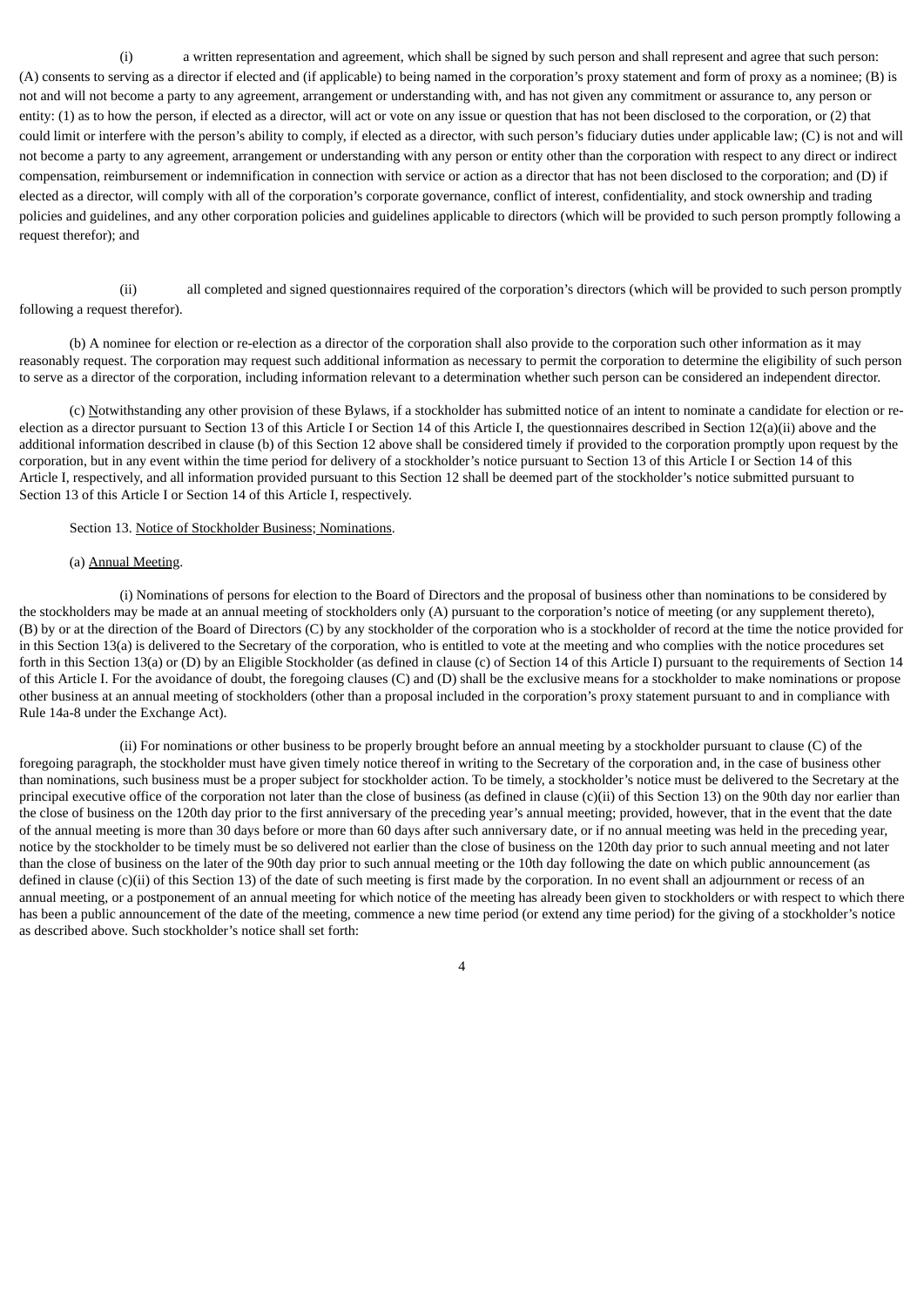(A) as to each person whom the stockholder proposes to nominate for election or re-election as a director (1) all information relating to such person that is required to be disclosed in solicitations of proxies for election of directors in an election contest, or is otherwise required, in each case pursuant to and in accordance with Regulation 14A under the Exchange Act, and (2) the information required to be submitted by nominees pursuant to clause (a)(i) of Section 12 of this Article I above;

(B) as to any other business that the stockholder proposes to bring before the meeting, a brief description of the business desired to be brought before the meeting, the text of the proposal or business (including the text of any resolutions proposed for consideration and in the event that such business includes a proposal to amend these Bylaws, the language of the proposed amendment), the reasons for conducting such business at the meeting and any substantial interest (within the meaning of Item 5 of Schedule 14A under the Exchange Act) in such business of such stockholder and the beneficial owner (within the meaning of Section 13(d) of the Exchange Act), if any, on whose behalf the proposal is made;

(C) as to the stockholder giving the notice and the beneficial owner, if any, on whose behalf the nomination is made or the other

business is proposed:

such beneficial owner,

(1) the name and address of such stockholder, as they appear on the corporation's books, and the name and address of

(2) the class or series and number of shares of stock of the corporation which are owned of record by such stockholder and such beneficial owner as of the date of the notice, and a representation that the stockholder will notify the corporation in writing within five business days after the record date for such meeting of the class or series and number of shares of stock of the corporation owned of record by the stockholder and such beneficial owner as of the record date for the meeting, and

(3) a representation that the stockholder (or a qualified representative of the stockholder) intends to appear at the meeting to make such nomination or propose such business;

(D) as to the stockholder giving the notice or, if the notice is given on behalf of a beneficial owner on whose behalf the nomination is made or the other business is proposed, as to such beneficial owner, and if such stockholder or beneficial owner is an entity, as to each director, executive, managing member or control person of such entity (any such individual or control person, a "Control Person"):

(1) the class or series and number of shares of stock of the corporation which are beneficially owned (as defined in clause (c)(ii) of this Section 13) by such stockholder or beneficial owner and by any Control Person as of the date of the notice, and a representation that the stockholder will notify the corporation in writing within five business days after the record date for such meeting of the class or series and number of shares of stock of the corporation beneficially owned by such stockholder or beneficial owner and by any Control Person as of the record date for the meeting,

(2) a description of any agreement, arrangement or understanding with respect to the nomination or other business between or among such stockholder, beneficial owner or Control Person and any other person, including without limitation any agreements that would be required to be disclosed pursuant to Item 5 or Item 6 of Exchange Act Schedule 13D (regardless of whether the requirement to file a Schedule 13D is applicable) and a representation that the stockholder will notify the corporation in writing within five business days after the record date for such meeting of any such agreement, arrangement or understanding in effect as of the record date for the meeting,

(3) a description of any agreement, arrangement or understanding (including without limitation any derivative or short positions, profit interests, options, hedging transactions, and borrowed or loaned shares) that has been entered into as of the date of the stockholder's notice by, or on behalf of, such stockholder, beneficial owner or Control Person, the effect or intent of which is to mitigate loss, manage risk or benefit from changes in the share price of any class or series of the corporation's stock, or maintain, increase or decrease the voting power of the stockholder, beneficial owner or Control Person with respect to securities of the corporation, and a representation that the stockholder will notify the corporation in writing within five business days after the record date for such meeting of any such agreement, arrangement or understanding in effect as of the record date for the meeting,

(4) a representation whether the stockholder or the beneficial owner, if any, will engage in a solicitation, within the meaning of Exchange Act Rule 14a-1(l), with respect to the nomination or other business and, if so, the name of each participant (as defined in Item 4 of Schedule 14A under the Exchange Act) in such solicitation and whether such person intends or is part of a group which intends to deliver a proxy statement and/or form of proxy to holders of at least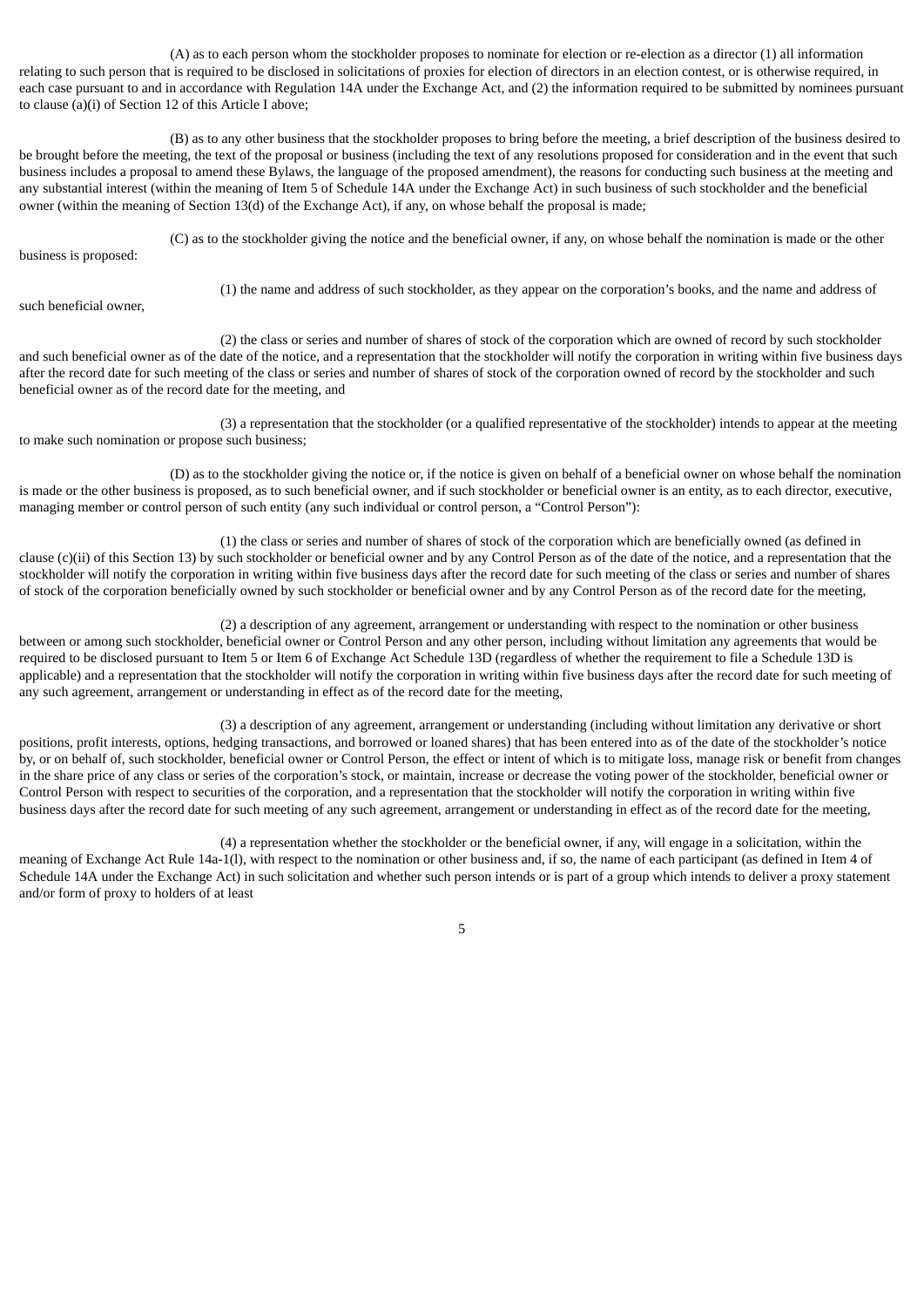fifty percent (50%) of the corporation's stock entitled to vote generally in the election of directors in the case of a nomination and to holders of at least the percentage of the corporation's stock required to approve or adopt the business to be proposed, in the case of a proposal.

(iii) Notwithstanding anything in clause (ii) of this Section 13(a) or clause (b) of this Section 13 to the contrary, if the record date for determining the stockholders entitled to vote at any meeting of stockholders is different from the record date for determining the stockholders entitled to notice of the meeting, a stockholder's notice required by this Section 13 shall set forth a representation that the stockholder will notify the corporation in writing within five business days after the record date for determining the stockholders entitled to vote at the meeting, or by the opening of business on the date of the meeting (whichever is earlier), of the information required under clauses (ii)(C)(2) and (ii)(D)(1)-(3) of this Section 13(a), and such information when provided to the corporation shall be current as of the record date for determining the stockholders entitled to vote at the meeting.

(iv) This Section 13(a) shall not apply to a proposal proposed to be made by a stockholder if the stockholder has notified the corporation of his or her intention to present the proposal at an annual or special meeting only pursuant to and in compliance with Rule 14a-8 under the Exchange Act and such proposal has been included in a proxy statement that has been prepared by the corporation to solicit proxies for such meeting.

(v) Notwithstanding anything in this Section 13(a) to the contrary, in the event that the number of directors to be elected to the Board of Directors at an annual meeting is increased and there is no public announcement by the corporation naming all of the nominees for directors or specifying the size of the increased Board of Directors made by the corporation at least 10 days prior to the last day a stockholder may deliver a notice in accordance with clause (ii) of this Section 13(a), a stockholder's notice required by this Section 13(a) shall also be considered timely, but only with respect to nominees for any new positions created by such increase, if it shall be delivered to the Secretary of the corporation at the principal executive office of the corporation not later than the close of business on the 10th day following the day on which such public announcement is first made by the corporation.

(b) Special Meeting. Only such business shall be conducted at a special meeting of stockholders as shall have been brought before the meeting pursuant to the corporation's notice of meeting. Nominations of persons for election to the Board of Directors may be made at a special meeting of stockholders at which directors are to be elected pursuant to the corporation's notice of meeting (i) by or at the direction of the Board of Directors, (ii) provided that one or more directors are to be elected at such meeting, by any stockholder of the corporation who is a stockholder of record at the time the notice provided for in this Section 13(b) is delivered to the Secretary of the corporation, who is entitled to vote at the meeting and upon such election and who delivers a written notice setting forth the information required by clause (a) of this Section 13 and provides the additional information required by clause (a) of Section 12 of this Article I above, or (iii) in the case of a stockholder-requested special meeting, by any stockholder of the corporation pursuant to clause (a)(iv) of Section 2 of this Article I. In the event the corporation calls a special meeting of stockholders for the purpose of electing one or more directors to the Board of Directors, any stockholder entitled to vote in such election of directors may nominate a person or persons (as the case may be) for election to such position(s) as specified in the corporation's notice of meeting, if the notice required by this Section 13(b) shall be delivered to the Secretary at the principal executive office of the corporation not earlier than the close of business on the 120th day prior to such special meeting and not later than the close of business on the later of the 90th day prior to such special meeting or the 10th day following the date on which public announcement of the date of the special meeting and of the nominees proposed by the Board of Directors to be elected at such meeting is first made by the corporation. In no event shall an adjournment, recess or postponement of a special meeting commence a new time period (or extend any time period) for the giving of a stockholder's notice as described above.

#### (c) General.

(i) Except as otherwise required by law, only such persons who are nominated in accordance with the procedures set forth in this Section 13 shall be eligible to be elected or re-elected at any meeting of stockholders of the corporation to serve as directors and only such other business shall be conducted at a meeting of stockholders as shall have been brought before the meeting in accordance with the procedures set forth in this Section 13. Except as otherwise required by law, each of the Chairman of the Board of Directors, the Board of Directors or the chairman of the meeting shall have the power to determine whether a nomination or any other business proposed to be brought before the meeting was made or proposed, as the case may be, in accordance with the procedures set forth in this Section 13. If any proposed nomination or other business is not in compliance with this Section 13, then except as otherwise required by law, the chairman of the meeting shall have the power to declare that such nomination shall be disregarded or that such other business shall not be transacted. Notwithstanding the foregoing provisions of this Section 13, unless otherwise required by law, or otherwise determined by the Chairman of the Board of Directors, the Board of Directors or the chairman of the meeting, if the stockholder does not provide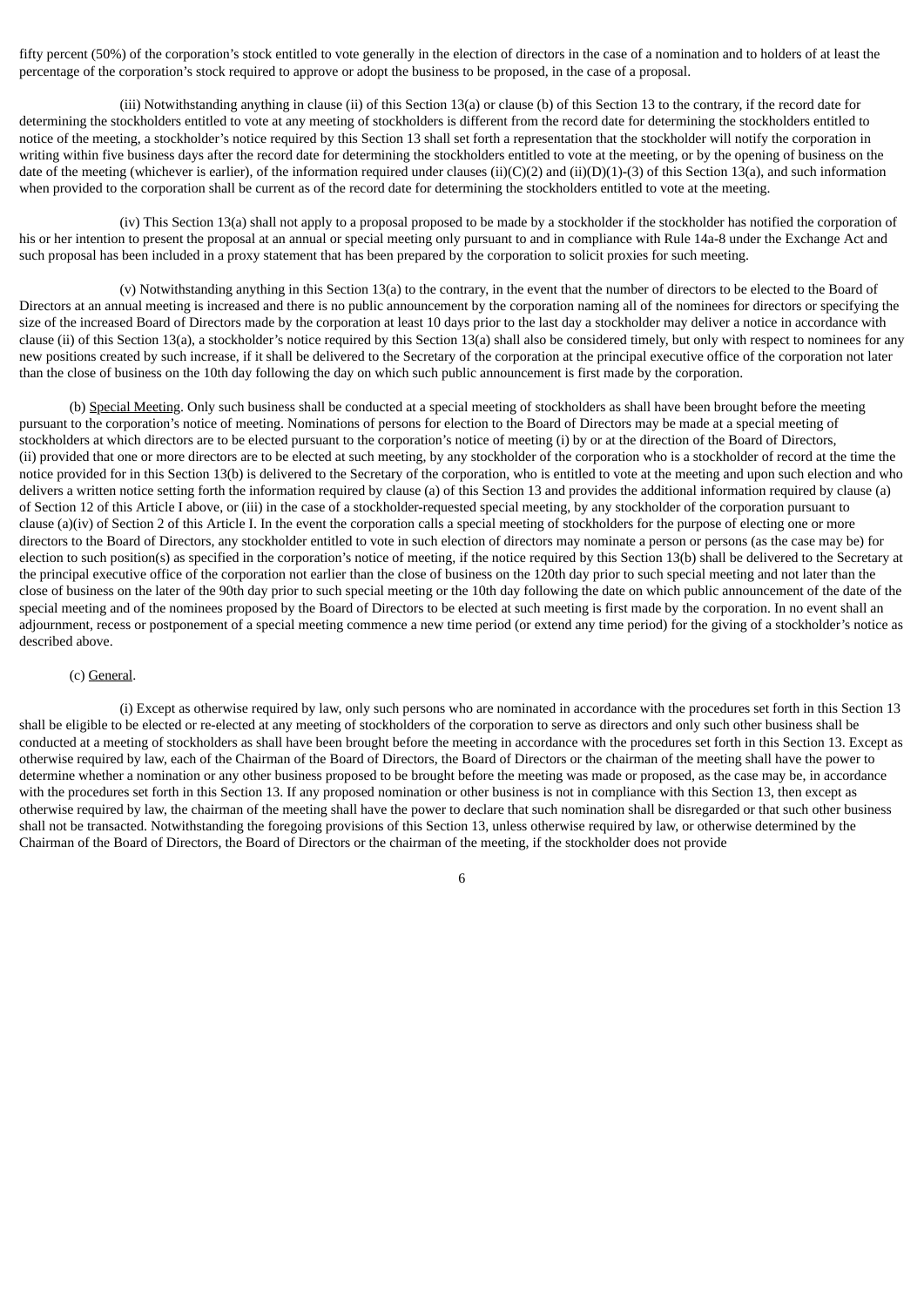the information required under Section 12 of this Article I above or clauses (a)(ii)(C)(2) and (a)(ii)(D)(1)-(3) of this Section 13 to the corporation within the time frames specified herein, or if the stockholder (or a qualified representative of the stockholder) does not appear at the annual or special meeting of stockholders of the corporation to present a nomination or other business, such nomination shall be disregarded and such other business shall not be transacted, notwithstanding that proxies in respect of such vote may have been received by the corporation. For purposes of these Bylaws, to be considered a qualified representative of a stockholder, a person must be a duly authorized officer, manager or partner of such stockholder or authorized by a writing executed by such stockholder (or a reliable reproduction or electronic transmission of the writing) delivered to the corporation prior to the making of such nomination or proposal at such meeting stating that such person is authorized to act for such stockholder as proxy at the meeting of stockholders.

(ii) For purposes of this Section 13, the "close of business" shall mean 6:00 p.m. local time at the principal executive office of the corporation on any calendar day, whether or not the day is a business day, and a "public announcement" shall mean disclosure in a press release reported by the Dow Jones News Service, Associated Press or a comparable national news service or in a document publicly filed by the corporation with the SEC pursuant to Sections 13, 14 or 15(d) of the Exchange Act. For purposes of clause (a)(ii)(D)(1) of this Section 13, shares shall be treated as "beneficially owned" by a person if the person beneficially owns such shares, directly or indirectly, for purposes of Section 13(d) of the Exchange Act and Regulations 13D and 13G thereunder or has or shares pursuant to any agreement, arrangement or understanding (whether or not in writing): (A) the right to acquire such shares (whether such right is exercisable immediately or only after the passage of time or the fulfillment of a condition or both), (B) the right to vote such shares, alone or in concert with others and/or (C) investment power with respect to such shares, including the power to dispose of, or to direct the disposition of, such shares.

Section 14. Proxy Access for Director Nominations.

(a) Subject to the terms and conditions of these Bylaws, in connection with an annual meeting of stockholders at which directors are to be elected, the corporation (i) shall include in its proxy statement and on its form of proxy the names of, and (ii) shall include in its proxy statement the "Additional Information" (as defined below) relating to, a number of nominees specified pursuant to clause (b) of this Section 14 below(the "Authorized Number") for election to the Board of Directors submitted pursuant to this Section 14 (each, a "Stockholder Nominee"), if:

(i) the Stockholder Nominee satisfies the eligibility requirements in this Section 14;

(ii) the Stockholder Nominee is identified in a timely notice (the "Stockholder Notice") that satisfies this Section 14 and is delivered by a stockholder that qualifies as, or is acting on behalf of, an Eligible Stockholder (as defined below);

(iii) the Eligible Stockholder satisfies the requirements in this Section 14 and expressly elects at the time of the delivery of the Stockholder Notice to have the Stockholder Nominee included in the corporation's proxy materials; and

(iv) the additional requirements of these Bylaws are met.

(b) The maximum number of Stockholder Nominees appearing in the corporation's proxy materials with respect to an annual meeting of stockholders (the "Authorized Number") shall not exceed the greater of (i) two or (ii) twenty percent (20%) of the number of directors in office as of the last day on which a Stockholder Notice may be delivered pursuant to this Section 14 with respect to the annual meeting, or if such amount is not a whole number, the closest whole number (rounding down) below twenty percent (20%); provided that the Authorized Number shall be reduced (i) by any Stockholder Nominee whose name was submitted for inclusion in the corporation's proxy materials pursuant to this Section 14 but whom the Board of Directors decides to nominate as a Board of Directors nominee, and (ii) by any nominees who were previously elected to the Board of Directors as Stockholder Nominees at any of the preceding two annual meetings and who are nominated for election at the annual meeting by the Board of Directors as a Board of Directors nominee. In the event that one or more vacancies for any reason occurs after the date of the Stockholder Notice but before the annual meeting and the Board of Directors resolves to reduce the size of the Board of Directors in connection therewith, the Authorized Number shall be calculated based on the number of directors in office as so reduced.

(c) To qualify as an "Eligible Stockholder," a stockholder or a group as described in this Section 14(c) must:

(i) Own and have Owned (as defined below), continuously for at least three years as of the date of the Stockholder Notice, a number of shares (as adjusted to account for any stock dividend, stock split, subdivision, combination, reclassification or recapitalization of the shares of capital stock issued, outstanding and entitled to vote generally in the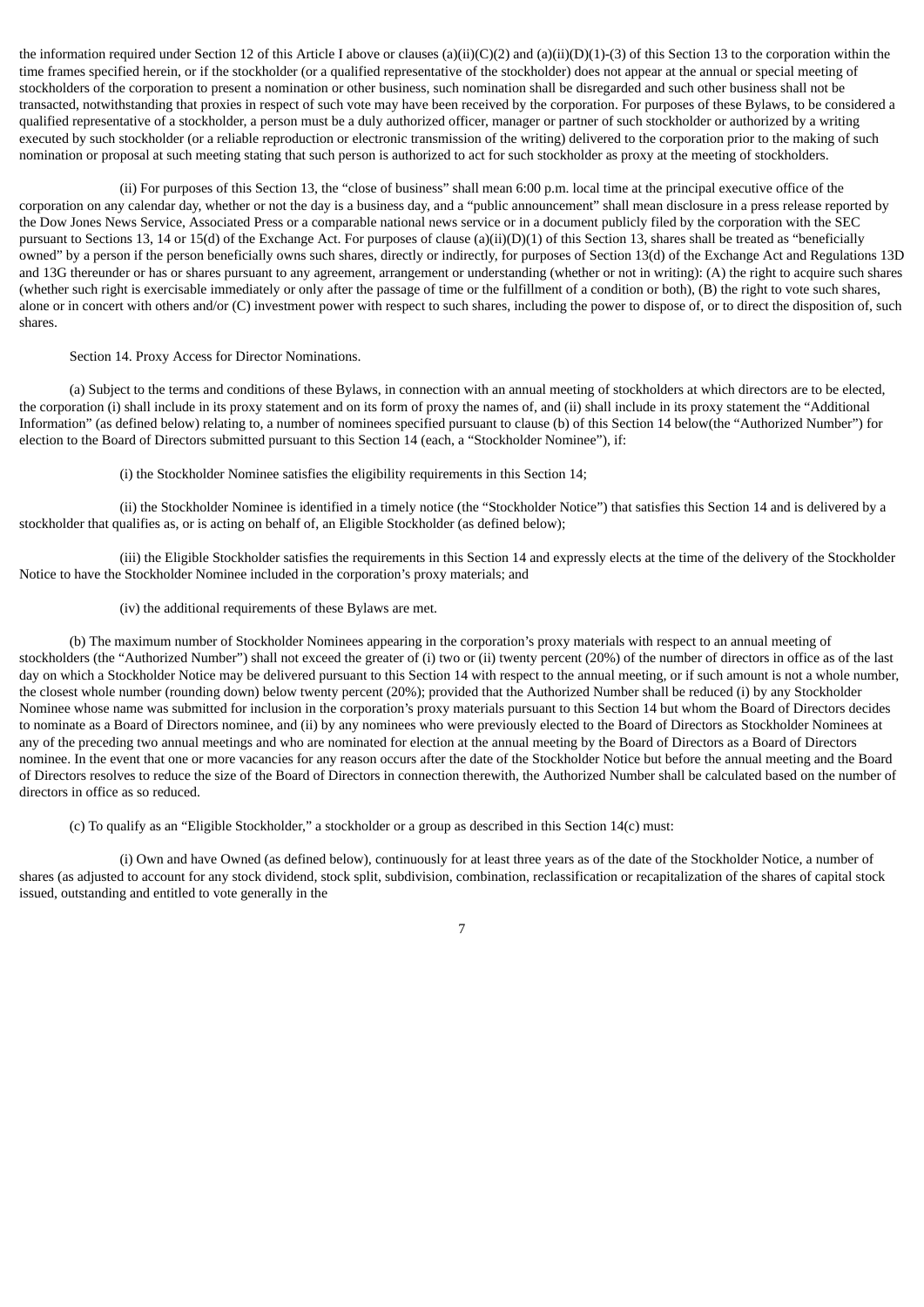election of directors (for purposes of this Section 14, "Voting Capital Stock")) that represents at least three percent (3%) of the outstanding shares of Voting Capital Stock as of the date of the Stockholder Notice (the "Required Shares"); and

(ii) thereafter continue to Own the Required Shares through such annual meeting of stockholders.

For purposes of satisfying the ownership requirements of this Section 14(c), a group of not more than twenty (20) stockholders and/or beneficial owners may aggregate the number of shares of Voting Capital Stock that each group member has individually Owned continuously for at least three years as of the date of the Stockholder Notice if all other requirements and obligations for an Eligible Stockholder set forth in this Section 14 are satisfied by and as to each stockholder or beneficial owner comprising the group whose shares are aggregated. No shares may be attributed to more than one Eligible Stockholder, and no stockholder or beneficial owner, alone or together with any of its affiliates, may individually or as a member of a group qualify as or constitute more than one Eligible Stockholder under this Section 14. A group of any two or more funds shall be treated as only one stockholder or beneficial owner for this purpose if they are (A) under common management and investment control or (B) under common management and funded primarily by a single employer. For the purposes of this Section 14, the term "affiliate" or "affiliates" shall have the meanings ascribed thereto under the rules and regulations promulgated under the Exchange Act.

(d) For purposes of this Section 14:

(i) The terms "Own," "Owned," "Owning" and other variations of the word "Own" when used with respect to a stockholder or beneficial owner shall have the same meanings as defined in Section 2 of this Article I.

(ii) A stockholder or beneficial owner's Ownership of shares shall be deemed to continue during any period in which the person has loaned the shares if the person has the power to recall the loaned shares on not more than five business days' notice.

(e) For purposes of this Section 14, the "Additional Information" referred to in clause (a) of this Section 14 that the corporation will include in its proxy statement is:

(i) the information set forth in the Schedule 14N provided with the Stockholder Notice concerning each Stockholder Nominee and the Eligible Stockholder that is required to be disclosed in the corporation's proxy statement by the applicable requirements of the Exchange Act and the rules and regulations thereunder; and

(ii) if the Eligible Stockholder so elects, a written statement of the Eligible Stockholder (or, in the case of a group, a written statement of the group), not to exceed 500 words, in support of its Stockholder Nominee(s), which must be provided at the same time as the Stockholder Notice for inclusion in the corporation's proxy statement for the annual meeting (the "Statement").

Notwithstanding anything to the contrary contained in this Section 14, the corporation may omit from its proxy materials any information or Statement that it, in good faith, believes is untrue in any material respect (or omits a material fact necessary in order to make the statements made, in light of the circumstances under which they are made, not misleading) or would violate any applicable law, rule, regulation or listing standard. Nothing in this Section 14 shall limit the corporation's ability to solicit against and include in its proxy materials its own statements relating to any Eligible Stockholder or Stockholder Nominee.

(f) The Stockholder Notice shall set forth all information, representations and agreements required under clause (a)(ii) of Section 13 of this Article I above, including the information required with respect to (i) any nominee for election as a director, (ii) any stockholder giving notice of an intent to nominate a candidate for election, and (iii) any stockholder, beneficial owner or other person on whose behalf the nomination is made under this Section 14. In addition, such Stockholder Notice shall include:

(i) a copy of the Schedule 14N that has been or concurrently is filed with the SEC under the Exchange Act;

(ii) a written statement of the Eligible Stockholder (and in the case of a group, the written statement of each stockholder or beneficial owner whose shares are aggregated for purposes of constituting an Eligible Stockholder), which statement(s) shall also be included in the Schedule 14N filed with the SEC: (A) setting forth and certifying to the number of shares of Voting Capital Stock the Eligible Stockholder Owns and has Owned (as defined in clause (d) of this Section 14) continuously for at least three years as of the date of the Stockholder Notice, and (B) agreeing to continue to Own such shares through the annual meeting;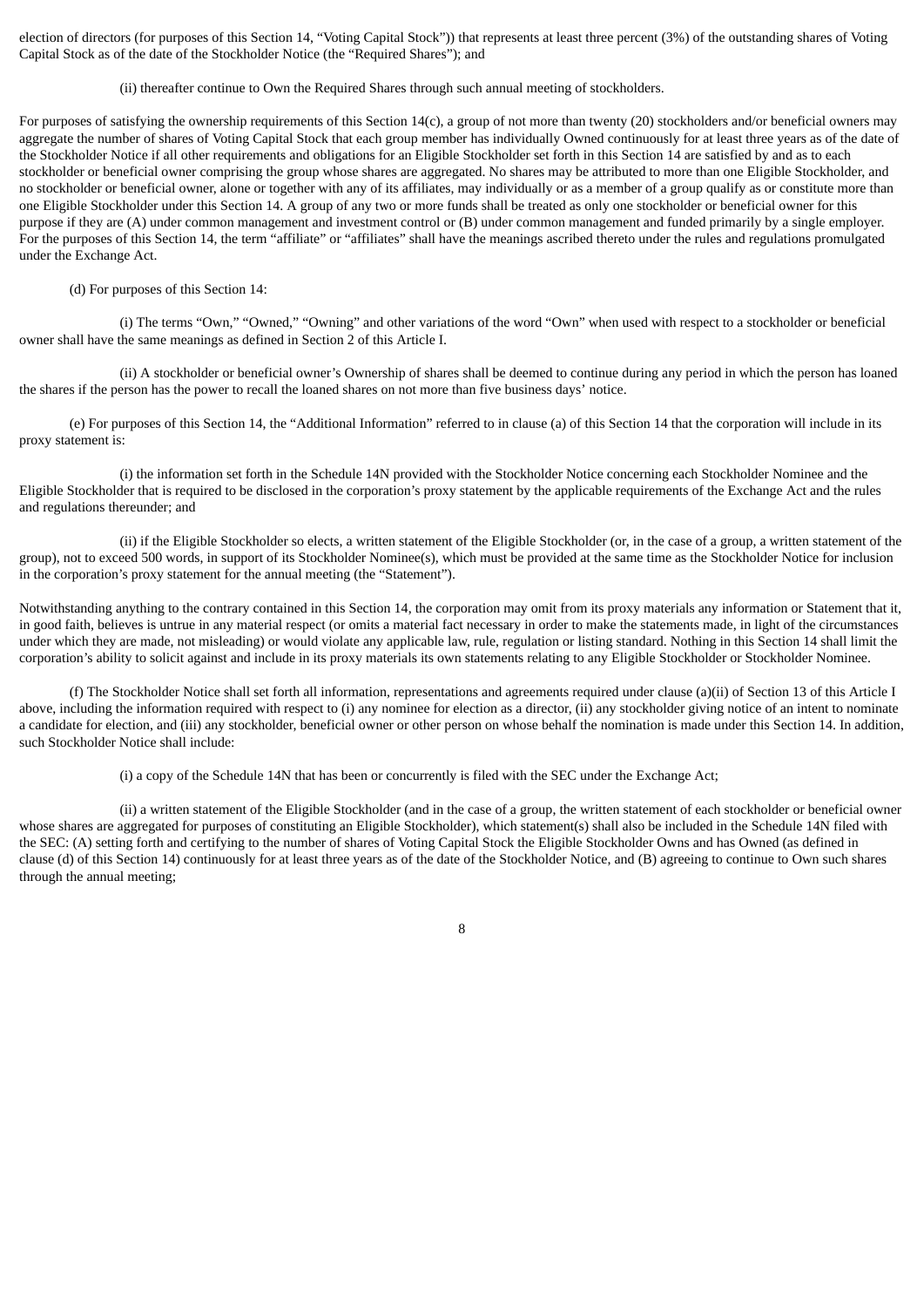(iii) the written agreement of the Eligible Stockholder (and in the case of a group, the written agreement of each stockholder or beneficial owner whose shares are aggregated for purposes of constituting an Eligible Stockholder) addressed to the corporation, setting forth the following additional agreements, representations, and warranties:

(A) it shall provide (1) within five business days after the date of the Stockholder Notice, one or more written statements from the record holder(s) of the Required Shares and from each intermediary through which the Required Shares are or have been held, in each case during the requisite three-year holding period, specifying the number of shares that the Eligible Stockholder Owns, and has Owned continuously in compliance with this Section 14, (2) within five business days after the record date for the annual meeting both the information required under clause (a)(ii)(D)(1) of Section 13 of this Article I and notification in writing verifying the Eligible Stockholder's continuous Ownership of the Required Shares, in each case, as of such date, and (3) immediate notice to the corporation if the Eligible Stockholder ceases to own any of the Required Shares prior to the annual meeting;

(B) it (1) acquired the Required Shares in the ordinary course of business and not with the intent to change or influence control at the corporation, and does not presently have this intent, (2) has not nominated and shall not nominate for election to the Board of Directors at the annual meeting any person other than the Stockholder Nominee(s) being nominated pursuant to this Section 14, (3) has not engaged and shall not engage in, and has not been and shall not be a participant (as defined in Item 4 of Exchange Act Schedule 14A) in, a solicitation within the meaning of Exchange Act Rule 14a-1(l), in support of the election of any individual as a director at the annual meeting other than its Stockholder Nominee or a nominee of the Board of Directors, and (4) shall not distribute to any stockholder any form of proxy for the annual meeting other than the form distributed by the corporation; and

(C) it will (1) assume all liability stemming from any legal or regulatory violation arising out of the Eligible Stockholder's communications with the stockholders of the corporation or out of the information that the Eligible Stockholder provided to the corporation, (2) indemnify and hold harmless the corporation and each of its directors, officers and employees individually against any liability, loss or damages in connection with any threatened or pending action, suit or proceeding, whether legal, administrative or investigative, against the corporation or any of its directors, officers or employees arising out of the nomination or solicitation process pursuant to this Section 14, (3) comply with all laws, rules, regulations and listing standards applicable to its nomination or any solicitation in connection with the annual meeting, (4) file with the SEC any solicitation or other communication by or on behalf of the Eligible Stockholder relating to the corporation's annual meeting of stockholders, one or more of the corporation's directors or director nominees or any Stockholder Nominee, regardless of whether the filing is required under Exchange Act Regulation 14A, or whether any exemption from filing is available for such materials under Regulation 14A under the Exchange Act, and (5) at the request of the corporation, promptly, but in any event within five business days after such request, (or by the day prior to the day of the annual meeting, if earlier) provide to the corporation such additional information as reasonably requested by the corporation; and

(iv) in the case of a nomination by a group, the designation by all group members of one group member that is authorized to act on behalf of all members of the group with respect to the nomination and matters related thereto, including withdrawal of the nomination and the written agreement, representation, and warranty of the Eligible Stockholder that it shall provide within five business days after the date of the Stockholder Notice, documentation reasonably satisfactory to the corporation demonstrating that the number of stockholders and/or beneficial owners within such group does not exceed twenty (20), including whether a group of funds qualifies as one stockholder or beneficial owner within the meaning of clause (c) of this Section 14.

All information provided pursuant to this Section 14(f) shall be deemed part of the Stockholder Notice for purposes of this Section 14.

(g) To be timely under this Section 14, the Stockholder Notice must be delivered by a stockholder to the Secretary of the corporation at the principal executive office of the corporation not later than the close of business (as defined in clause (c)(ii) of Section 13 of this Article I) on the 120th day nor earlier than the close of business on the 150th day prior to the first anniversary of the date or approximate date (as stated in the corporation's proxy materials) the definitive proxy statement was first released to stockholders in connection with the preceding year's annual meeting of stockholders; provided, however, that in the event the annual meeting is more than 30 days before or after the anniversary of the previous year's annual meeting, or if no annual meeting was held in the preceding year, to be timely, the Stockholder Notice must be so delivered not earlier than the close of business on the 150th day prior to such annual meeting and not later than the close of business on the later of the 120th day prior to such annual meeting or the 10th day following the day on which public announcement (as defined in clause (c)(ii) of Section 13 of this Article I) of the date of such meeting is first made by the corporation. In no event shall an adjournment or recess of an annual meeting, or a postponement of an annual meeting for which notice has been given or with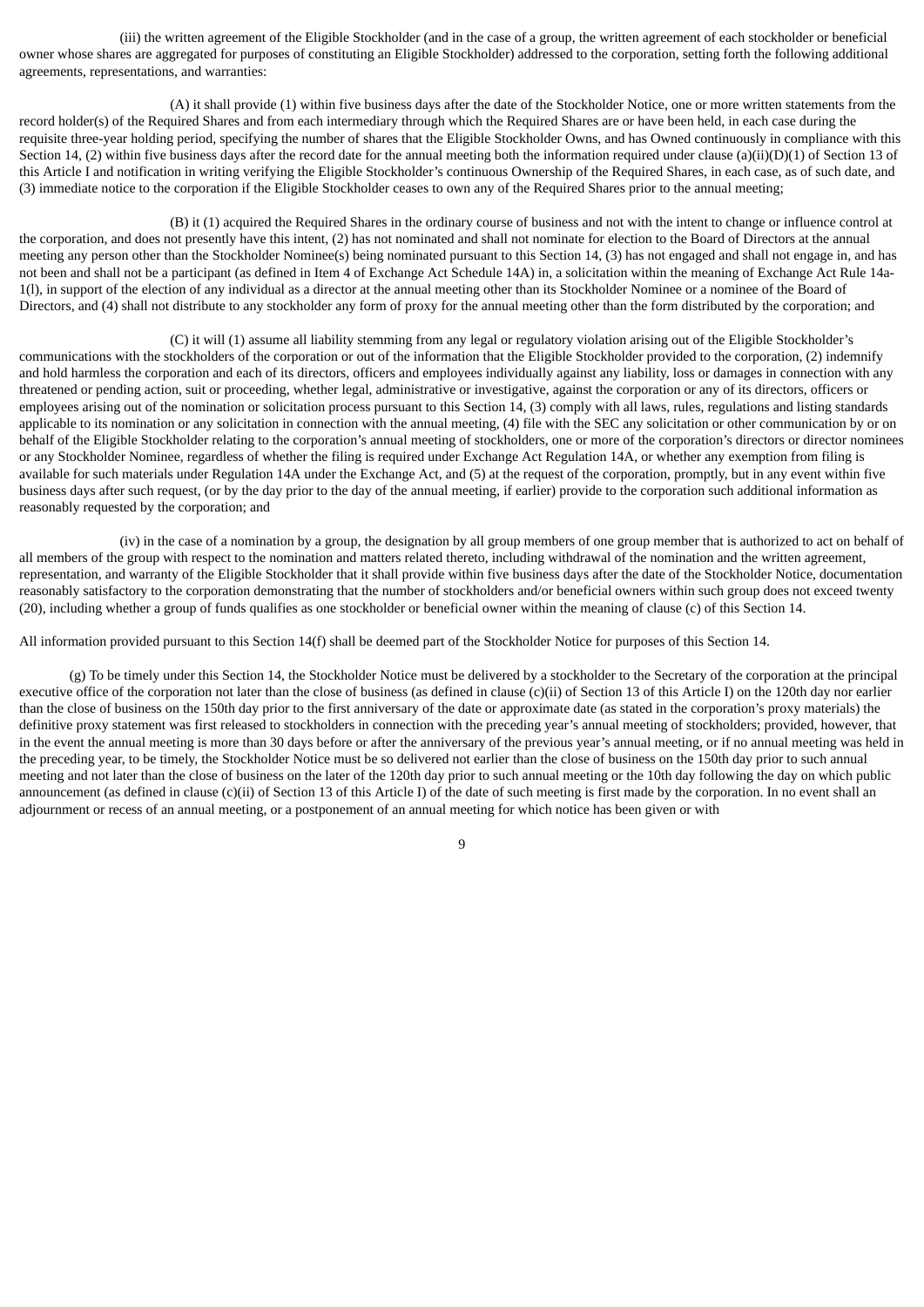respect to which there has been a public announcement of the date of the meeting, commence a new time period (or extend any time period) for the giving of the Stockholder Notice as described above.

(h) Within the time period for delivery of the Stockholder Notice, for each Stockholder Nominee, all written and signed representations and agreements and all completed and signed questionnaires required pursuant to clause (a) of Section 12 of this Article I, including consent to being named in the corporation's proxy statement and form of proxy as a nominee, shall be delivered to the Secretary of the corporation at the principal executive office of the corporation. The Stockholder Nominee must promptly, but in any event within five business days after such request, provide to the corporation such other information as it may reasonably request. The corporation may request such additional information as necessary to permit the Board of Directors to determine if each Stockholder Nominee satisfies the requirements of this Section 14.

(i) In the event that any information or communications provided by the Eligible Stockholder or any Stockholder Nominees to the corporation or its stockholders is not, when provided, or thereafter ceases to be, true, correct and complete in all material respects (including omitting a material fact necessary to make the statements made, in light of the circumstances under which they were made, not misleading), such Eligible Stockholder or Stockholder Nominee, as the case may be, shall promptly notify the Secretary and provide the information that is required to make such information or communication true, correct, complete and not misleading; it being understood that providing any such notification shall not be deemed to cure any defect or limit the corporation's right to omit a Stockholder Nominee from its proxy materials as provided in this Section 14.

(j) Notwithstanding anything to the contrary contained in this Section 14, the corporation may omit from its proxy materials any Stockholder Nominee, and such nomination shall be disregarded and no vote on such Stockholder Nominee shall occur, notwithstanding that proxies in respect of such vote may have been received by the corporation, if:

(i) the Eligible Stockholder or Stockholder Nominee breaches any of its agreements, representations, or warranties set forth in the Stockholder Notice (or otherwise submitted pursuant to this Section 14), any of the information in the Stockholder Notice (or otherwise submitted pursuant to this Section 14) was not, when provided, true, correct and complete, or the Eligible Stockholder or applicable Stockholder Nominee otherwise fails to comply with its obligations pursuant to these Bylaws, including, but not limited to, its obligations under this Section 14;

(ii) the Stockholder Nominee (A) is not independent under any applicable listing standards, any applicable rules of the SEC, and any publicly disclosed standards used by the Board of Directors in determining and disclosing the independence of the corporation's directors, (B) is or has been, within the past three years, an officer or director of a competitor, as defined in Section 8 of the Clayton Antitrust Act of 1914, as amended, (C) is a named subject of a pending criminal proceeding (excluding traffic violations and other minor offenses) or has been convicted in a criminal proceeding (excluding traffic violations and other minor offenses) within the past 10 years or (D) is subject to any order of the type specified in Rule 506(d) of Regulation D promulgated under the Securities Act of 1933, as amended;

(iii) the corporation has received a notice (whether or not subsequently withdrawn) that a stockholder intends to nominate any candidate for election to the Board of Directors pursuant to the advance notice requirements for stockholder nominees for director in clause (a)(i)(C) of Section 13 of this Article I; or

(iv) the election of the Stockholder Nominee to the Board of Directors would cause the corporation to violate the Certificate of Incorporation of the corporation, these Bylaws, any applicable law, rule, regulation or listing standard.

(k) An Eligible Stockholder submitting more than one Stockholder Nominee for inclusion in the corporation's proxy materials pursuant to this Section 14 shall rank such Stockholder Nominees based on the order that the Eligible Stockholder desires such Stockholder Nominees to be selected for inclusion in the corporation's proxy materials and include such assigned rank in its Stockholder Notice submitted to the corporation. In the event that the number of Stockholder Nominees submitted by Eligible Stockholders pursuant to this Section 14 exceeds the Authorized Number, the Stockholder Nominees to be included in the corporation's proxy materials shall be determined in accordance with the following provisions: one Stockholder Nominee who satisfies the eligibility requirements in this Section 14 shall be selected from each Eligible Stockholder for inclusion in the corporation's proxy materials until the Authorized Number is reached, going in order of the amount (largest to smallest) of shares of the corporation each Eligible Stockholder disclosed as Owned in its Stockholder Notice submitted to the corporation and going in the order of rank (highest to lowest) assigned to each Stockholder Nominee by such Eligible Stockholder. If the Authorized Number is not reached after one Stockholder Nominee who satisfies the eligibility requirements in this Section 14 has been selected from each Eligible Stockholder, this selection process shall continue as many times as necessary, following the same order each time, until the Authorized Number is reached. Following such determination, if any Stockholder Nominee who satisfies the eligibility requirements in this Section 14 thereafter is

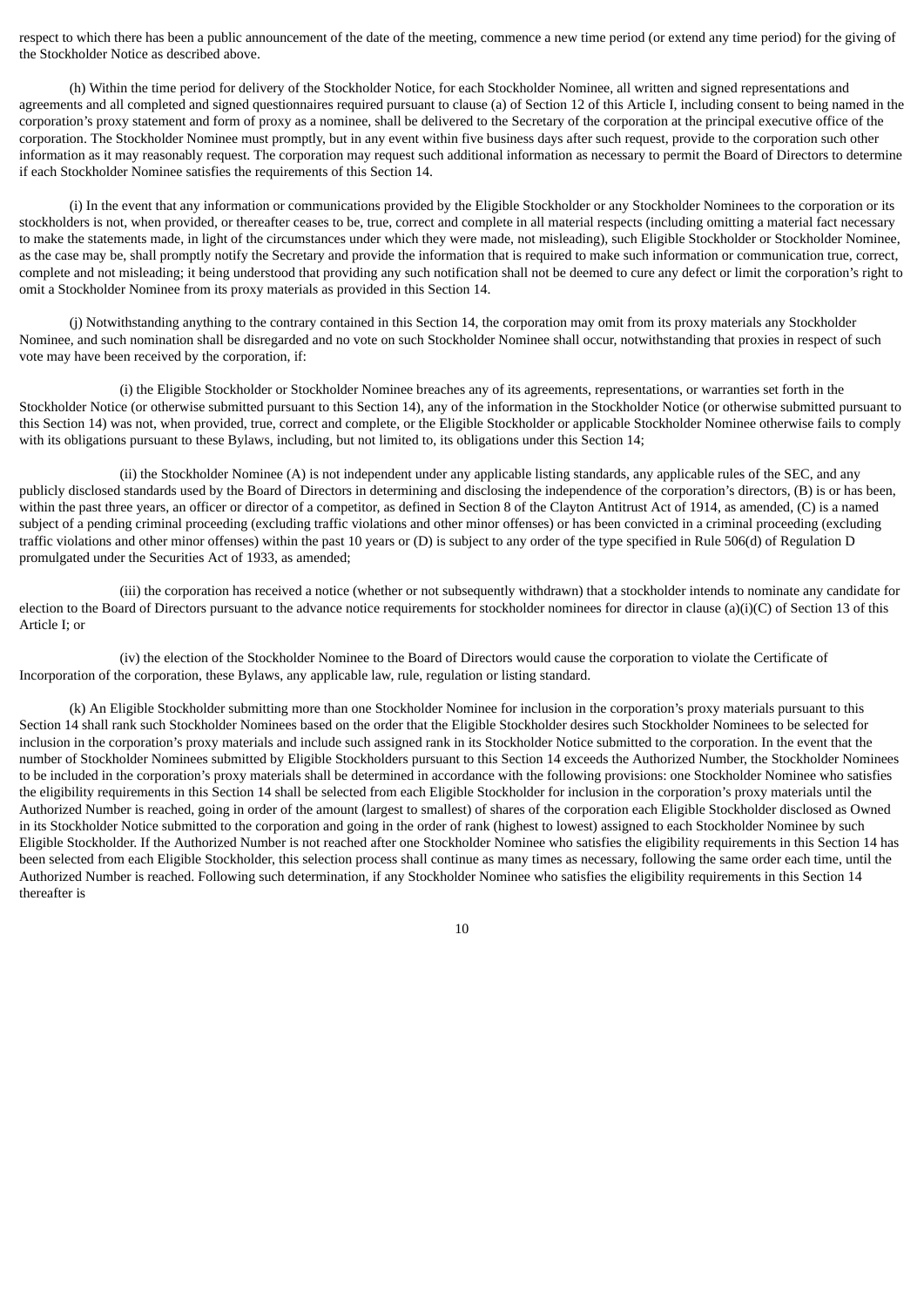nominated by the Board of Directors, thereafter is not included in the corporation's proxy materials or thereafter is not submitted for director election for any reason (including the Eligible Stockholder's or Stockholder Nominee's failure to comply with this Section 14), no other nominee or nominees shall be included in the corporation's proxy materials or otherwise submitted for election as a director at the applicable annual meeting in substitution for such Stockholder Nominee.

(l) Any Stockholder Nominee who is included in the corporation's proxy materials for a particular annual meeting of stockholders but withdraws from or becomes ineligible or unavailable for election at the annual meeting for any reason, including for the failure to comply with any provision of these Bylaws (provided that in no event shall any such withdrawal, ineligibility or unavailability commence a new time period (or extend any time period) for the giving of a Stockholder Notice), shall be ineligible to be a Stockholder Nominee pursuant to this Section 14 for the next two annual meetings.

(m) Notwithstanding the foregoing provisions of this Section 14, unless otherwise required by law or otherwise determined by the Chairman of the Board of Directors, the Board of Directors or the chairman of the meeting, if the stockholder delivering the Stockholder Notice (or a qualified representative of the stockholder, as defined in clause  $(c)(i)$  of Section 13 of this Article I) does not appear at the annual meeting of stockholders of the corporation to present its Stockholder Nominee or Stockholder Nominees, such nomination or nominations shall be disregarded, notwithstanding that proxies in respect of the election of the Stockholder Nominee or Stockholder Nominees may have been received by the corporation. Without limiting the Board of Directors' power and authority to interpret any other provisions of these Bylaws, the Board of Directors (and any other person or body authorized by the Board of Directors) shall have the power and authority to interpret this Section 14 and to make any and all determinations necessary or advisable to apply this Section 14 to any persons, facts or circumstances, in each case, acting in good faith. This Section 14 shall be the exclusive method for stockholders to include nominees for director election in the corporation's proxy materials.

#### ARTICLE II

#### **Directors**

Section 1. Powers. The business and affairs of the corporation shall be managed by or under the direction of the Board of Directors, which may exercise all such powers of the corporation and do all such lawful acts and things as are not by law or these Bylaws directed or required to be exercised or done by the stockholders.

Section 2. Number of Directors. The Board of Directors shall consist of one or more members. The number of directors shall be no less than six (6) and no more than nine (9), the number thereof to be fixed from time to time by resolution of the Board of Directors.

Section 3. Election and Tenure. Each director shall be elected by the vote specified in clause (b) of Section 10 of Article I or as provided in Section 7 of this Article II. Each director shall serve until his or her successor is elected and qualified, or until his or her earlier resignation or removal.

Section 4. Qualification. No director need be a stockholder.

Section 5. Removal. Any director or the entire Board of Directors may be removed with or without cause, by the holders of a majority of the shares then entitled to vote at an election of the directors except as otherwise provided by law.

Section 6. Resignation. Any director of the corporation may resign at any time by giving written notice to the Board of Directors, to the Chairman of the Board of Directors, if any, to the President, or to the Secretary, and any member of a committee may resign therefrom at any time by giving notice as aforesaid or to the chairman or secretary of such committee. Any such resignation shall take effect at the time (or upon the happening of an event) specified therein, or, if the time (or event) be not specified, upon receipt thereof; and unless otherwise specified therein, the acceptance of such resignation shall not be necessary to make it effective.

Section 7. Vacancies and Newly Created Directorships. Vacancies and newly created directorships resulting from any increase in the authorized number of directors may be filled (a) by the stockholders at any meeting, (b) by a majority of the directors then in office, although less than a quorum, or (c) by a sole remaining director. Whenever the holders of any class or classes of stock or series thereof are entitled to elect one or more Directors by the Certificate of Incorporation, vacancies and newly created directorships of such class or classes or series may be filled by a majority of the Directors elected by such class, classes or series then in office or by the sole remaining director so elected. When one or more directors shall resign from the Board of Directors, effective at a future date, a majority of directors who are entitled to act on the filling of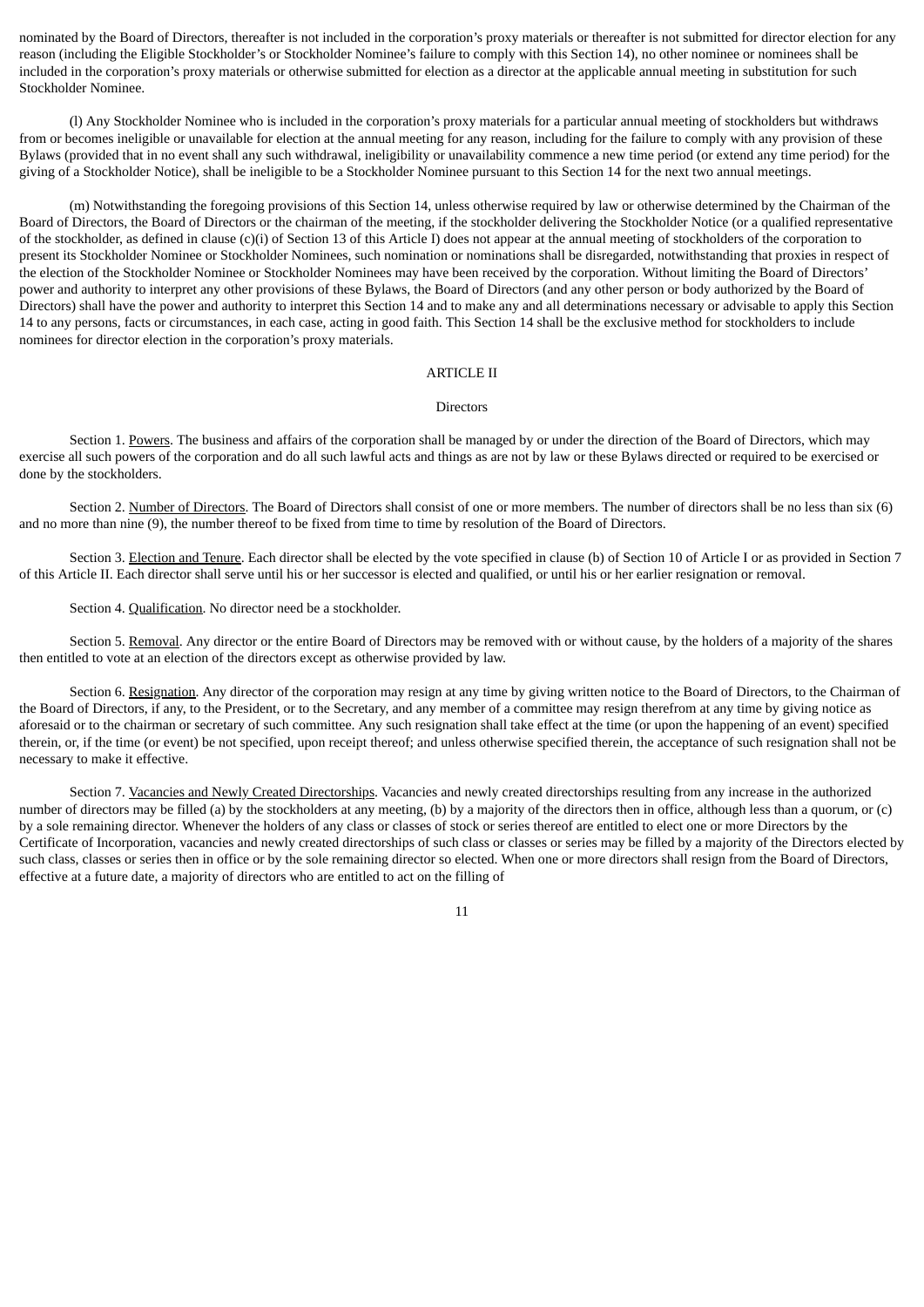such vacancy or vacancies and who are then in office, including those who have so resigned, shall have power to fill such vacancy or vacancies by vote to take effect when such resignation or resignations shall become effective.

Section 8. Annual Meeting. The first meeting of each newly elected Board of Directors may be held without notice immediately after an annual meeting of stockholders (or a special meeting of stockholders held in lieu of an annual meeting) at the same place as that at which such meeting of stockholders was held; or such first meeting may be held at such place and time as shall be fixed by the consent in writing of all the directors, or may be called in the manner hereinafter provided with respect to the call of special meetings.

Section 9. Regular Meetings. Regular meetings of the directors may be held at such times and places as shall from time to time be fixed by resolution of the Board of Directors, and no notice need be given of regular meetings held at times and places so fixed, provided, however, that any resolution relating to the holding of regular meetings shall remain in force only until the next annual meeting of stockholders and that, if at any meeting of Directors at which a resolution is adopted fixing the times or place or places for any regular meetings any Director is absent, no meeting shall be held pursuant to such resolution without notice to or waiver by such absent Director pursuant to Section 11 of this Article II.

Section 10. Special Meetings. Special meetings of the directors may be called by the Chairman of the Board of Directors, if any, the President, or by at least one- third of the directors then in office (rounded up to the nearest whole number), and shall be held at the place and on the date and hour designated in the call thereof.

Section 11. Notices. Notices of any special meeting of the directors shall be given to each director by the Secretary or an Assistant Secretary (a) by mailing to him or her, postage prepaid, and addressed to him or her at his or her address as registered on the books of the corporation, or if not so registered at his or her last known home or business address, a written notice of such meeting at least 4 days before the meeting, (b) by delivering such notice by hand or by telegram, telecopy, telex, facsimile or electronic transmission (including without limitation e-mail) to him or her at least 48 hours before the meeting, or (c) by giving such notice in person or by telephone at least 48 hours in advance of the meeting. Any notice given personally or by telephone, telegram, telecopy, telex, facsimile or electronic transmission (including without limitation e-mail) may be communicated either to the director or to a person at the office of the director who the person giving the notice has reason to believe will promptly communicate it to the director. In the absence of the Secretary or an Assistant Secretary, such notice may be given by the officer or one of the directors calling the meeting. Notice need not be given to any director who has waived notice in accordance with Section 229 of the DGCL. A notice or waiver of notice of a meeting of the directors need not specify the business to be transacted at or the purpose of the meeting.

Section 12. Quorum. At any meeting of the directors, a majority of the authorized number of directors shall constitute a quorum for the transaction of business. If a quorum shall not be present at any meeting of the Board of Directors, a majority of those present (or, if not more than two directors are present, any director present) may adjourn the meeting from time to time to another place, date or time, without notice other than announcement at the meeting prior to adjournment, until a quorum shall be present.

Section 13. Participation in Meetings by Conference Telephone. One or more members of the Board of Directors, or any committee thereof, may participate in a meeting of such Board of Directors or committee by means of conference telephone or other communications equipment by means of which all persons participating in the meeting can hear each other, and participation in a meeting pursuant to this Section 13 shall constitute presence in person at such meeting.

Section 14. Conduct of Business; Action by Written Consent. At any meeting of the Board of Directors at which a quorum is present, business shall be transacted in such order and manner as the Board of Directors may from time to time determine, and all matters shall be determined by the vote of a majority of the directors present, except as otherwise provided in these Bylaws or required by law. Without limiting the manner by which a consent of directors may be given under Section 141(f) of the DGCL, action may be taken by the Board of Directors, or any committee thereof, without a meeting if all members of the Board of Directors or committee, as the case may be, consent thereto in writing, and the writing or writings are filed with the records of proceedings of the Board of Directors or committee.

Section 15. Place of Meetings. The Board of Directors may hold its meetings, and have an office or offices, within or without the State of Delaware.

Section 16. Compensation. The Board of Directors shall have the authority to fix stated salaries for directors for their service in such capacity and to provide for payment of a fixed sum and expenses of attendance, if any, for attendance at each regular or special meeting of the Board of Directors. The Board of Directors shall also have the authority to provide for payment of a fixed sum and expenses of attendance, if any, payable to members of committees for attending committee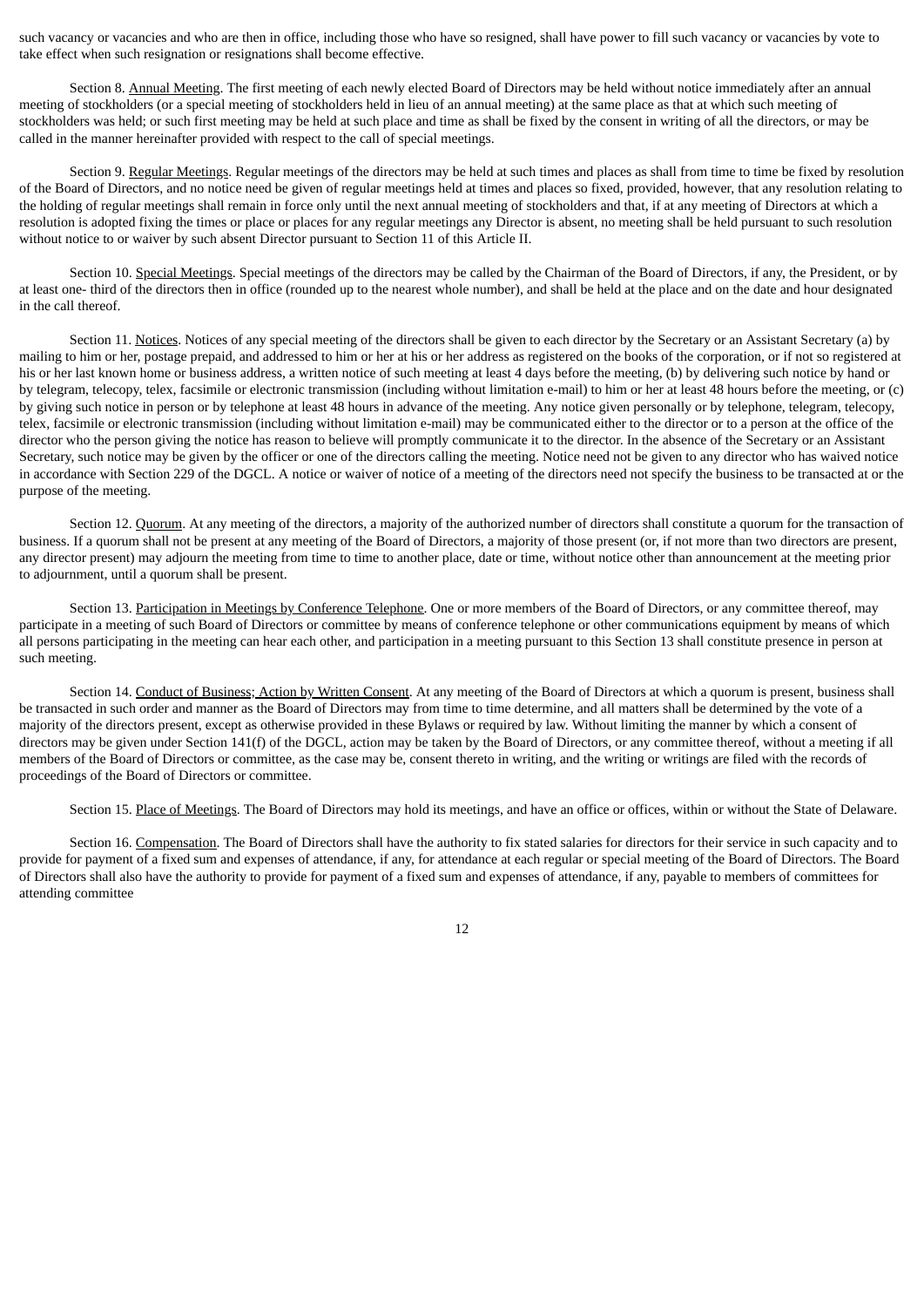meetings. Nothing herein contained shall preclude any director from serving the corporation in any other capacity and receiving compensation for such services.

Section 17. Committees. (a) The Board of Directors, by resolution passed by a majority of the number of directors required at the time to constitute a full Board of Directors as fixed in or determined pursuant to these Bylaws as then in effect, may from time to time designate one or more committees, each committee to consist of one or more of the directors of the corporation. The Board of Directors may designate one or more directors as alternate members of any committee, who may replace any absent or disqualified member at any meeting of the committee. In the absence or disqualification of a member of a committee, the member or members thereof present at any meeting and not disqualified from voting, whether or not he or she or they constitute a quorum, may unanimously appoint another member of the Board of Directors to act at the meeting in the place of any such absent or disqualified member. Any such committee, to the extent provided in the resolution of the Board of Directors, shall have and may exercise all the powers and authority of the Board of Directors in the management of the business and affairs of the corporation, and may authorize the seal of the corporation to be affixed to all papers which may require it; but no such committee shall have such power or authority in reference to amending the Certificate of Incorporation (except that a committee may, to the extent authorized in the resolution or resolutions providing for the issuance of shares of stock adopted by the Board of Directors as provided in Subsection (a) of Section 151 of the DGCL, fix the designations and any preferences or rights of such shares relating to dividends, redemption, dissolution, any distribution of assets of the corporation or conversion into, or the exchange of such shares for, shares of any other class or classes or any other series of the same or any other class or classes of stock of the corporation or fix the number of shares in a series of stock or authorize the increase or decrease in the shares of any series), adopting an agreement of merger or consolidation under Sections 251, 252, 254, 255, 256, 257, 258, 263, or 264 of the DGCL, recommending to the stockholders the sale, lease or exchange of all or substantially all of the corporation's property or assets, recommending to the stockholders a dissolution of the corporation or a revocation of a dissolution, or amending the Bylaws of the corporation. Such a committee may, to the extent expressly provided in the resolution of the Board of Directors, have the power or authority to declare a dividend or to authorize the issuance of stock or to adopt a certificate of ownership and merger pursuant to Section 253 of the DGCL.

(b) At any meeting of any committee or subcommittee of a committee, a majority of the directors then serving on such committee of the Board of Directors or subcommittee of a committee shall constitute a quorum for the transaction of business by the committee or subcommittee, unless the Certificate of Incorporation, these Bylaws, a resolution of the Board of Directors or a resolution of a committee that created the subcommittee requires a greater or lesser number, provided that in no case shall a quorum be less than 1/3 of the directors then serving on the committee or subcommittee. The vote of the majority of the members of a committee or subcommittee present at a meeting at which a quorum is present shall be the act of the committee or subcommittee, unless the Certificate of Incorporation, these Bylaws, a resolution of the Board of Directors or a resolution of a committee that created the subcommittee requires a greater number.

(c) Each committee, except as otherwise provided by resolution of the Board of Directors, shall fix the time and place of its meetings within or without the State of Delaware, shall adopt its own rules and procedures, and shall keep a record of its acts and proceedings and report the same from time to time to the Board of Directors.

(d) Unless otherwise provided in the Certificate of Incorporation, these Bylaws or the resolution of the Board of Directors designating the committee, a committee may create one or more subcommittees, each subcommittee to consist of one or more members of the committee, and delegate to a subcommittee any or all of the powers and authority of the committee.

#### ARTICLE III

#### **Officers**

Section 1. Officers and Their Election. The officers of the corporation shall be a Chief Executive Officer, a President, a Secretary, a Chief Financial Officer and such Vice Presidents, Assistant Secretaries, Assistant Chief Financial Officers and other officers as the Board of Directors may from time to time determine and elect or appoint. The Board of Directors may appoint one of its members to the office of Chairman of the Board of Directors and another of its members to the office of Vice-Chairman of the Board of Directors and from time to time define the powers and duties of these and other officers, employees or agents of the corporation notwithstanding any other provisions of these Bylaws. All officers shall be elected by the Board of Directors and shall serve at the will of the Board of Directors. Any officer may, but need not, be a director. Two or more offices may be held by the same person. All officers shall perform such duties and have such powers as the Board of Directors shall designate by resolution, or in the absence of such resolution, as set forth in these Bylaws. The Board of Directors may from time to time delegate the powers or duties of any officer to any other officers or agents, notwithstanding the foregoing provisions of this Article III.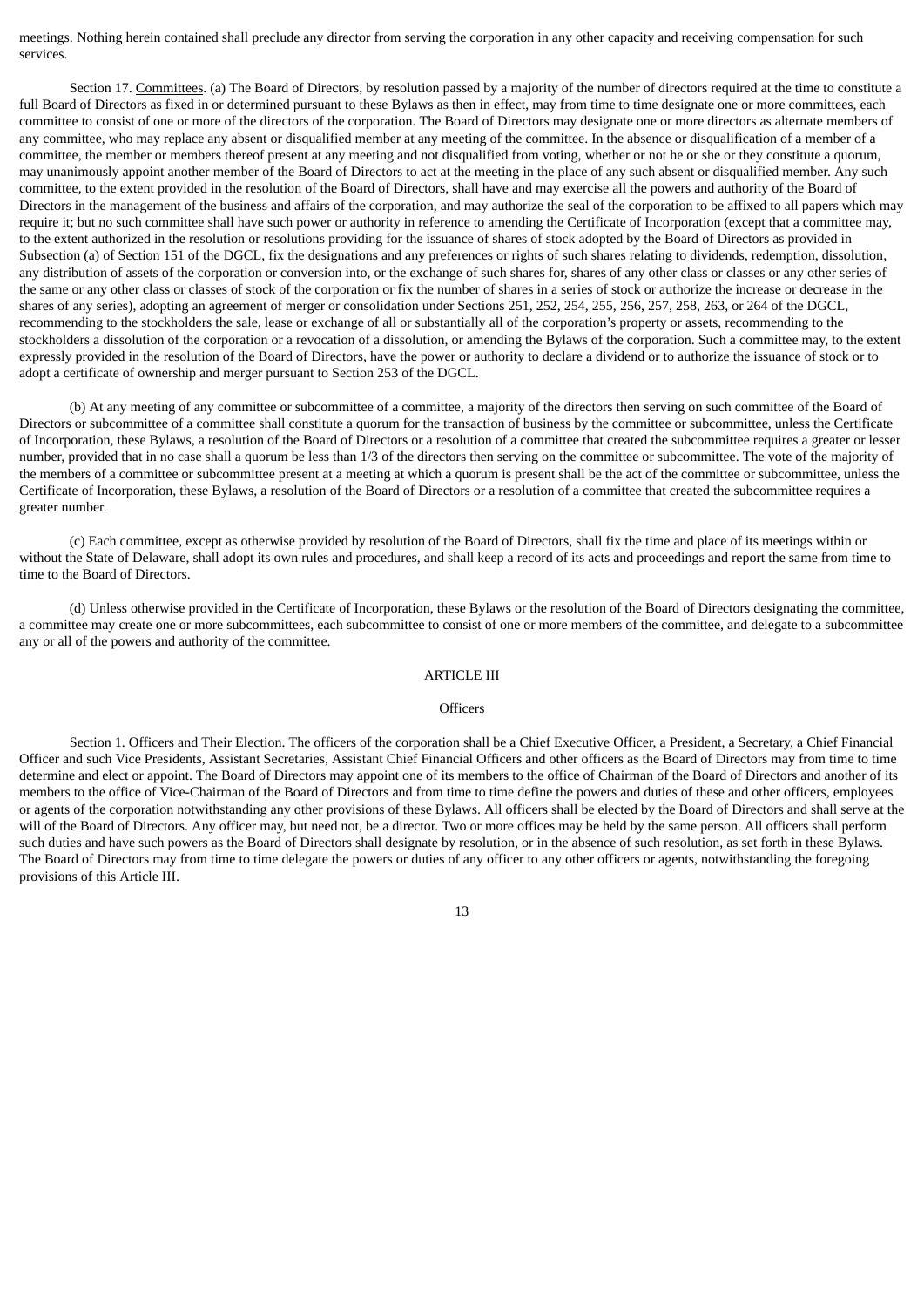Section 2. Term of Office. The Chief Executive Officer, the President, the Chief Financial Officer and the Secretary shall hold office until his or her successor is elected and qualified or until his or her earlier resignation or removal.

Section 3. Vacancies. Any vacancy at any time existing in any office may be filled by the Board of Directors.

Section 4. Chairman of the Board of Directors. The Board of Directors may, in its discretion, elect a Chairman of the Board of Directors from among its members. He or she may be the Chief Executive Officer of the corporation if so designated by the Board of Directors, and he or she shall preside at all meetings of the Board of Directors at which he or she is present and shall exercise and perform such other powers and duties as may from time to time be assigned to him or her by the Board of Directors or prescribed by the Bylaws.

Section 5. Chief Executive Officer. The Board of Directors may elect a Chief Executive Officer of the corporation who may also be the Chairman of the Board of Directors or President of the corporation or both. It shall be his or her duty and he or she shall have the power to see that all orders and resolutions of the Board of Directors are carried into effect. He or she shall from time to time report to the Board of Directors all matters within his or her knowledge which the interests of the corporation may require to be brought to its notice.

Section 6. President. If there is no Chief Executive Officer, the President shall be the chief executive officer of the corporation except as the Board of Directors may otherwise provide. The President shall perform such duties and have such powers additional to the foregoing as the Board of Directors shall designate.

Section 7. <u>Vice Presidents</u>. In the absence or disability of the President, his or her powers and duties shall be performed by the vice president, if only one, or, if more than one, by the one designated for the purpose by the Board of Directors. Each vice president shall perform such duties and have such powers additional to the foregoing as the Board of Directors shall designate.

Section 8. Chief Financial Officer. The Chief Financial Officer shall be the treasurer of the corporation and shall keep full and accurate accounts of receipts and disbursements in books belonging to the corporation and shall deposit all monies and other valuable effects in the name and to the credit of the corporation in such depositories as shall be designated by the Board of Directors or in the absence of such designation in such depositories as he or she shall from time to time deem proper. The Chief Financial Officer (or any Assistant Chief Financial Officer) shall sign all stock certificates as treasurer of the corporation. He or she shall disburse the funds of the corporation as shall be ordered by the Board of Directors, taking proper vouchers for such disbursements. He or she shall promptly render to the Chief Executive Officer and to the Board of Directors such statements of his or her transactions and accounts as the Chief Executive Officer and Board of Directors respectively may from time to time require. The Chief Financial Officer shall perform such duties and have such powers additional to the foregoing as the Board of Directors may designate.

Section 9. Assistant Chief Financial Officers. In the absence or disability of the Chief Financial Officer, his or her powers and duties shall be performed by the Assistant Chief Financial Officer, if only one, or if more than one, by the one designated for the purpose by the Board of Directors. Each Assistant Chief Financial Officer shall perform such duties and have such powers additional to the foregoing as the Board of Directors shall designate.

Section 10. Secretary. The Secretary shall issue notices of all meetings of stockholders, of the Board of Directors and of committees thereof where notices of such meetings are required by law or these Bylaws. He or she shall record the proceedings of the meetings of the stockholders and of the Board of Directors and shall be responsible for the custody thereof in a book to be kept for that purpose. He or she shall also record the proceedings of the committees of the Board of Directors unless such committees appoint their own respective secretaries. Unless the Board of Directors shall appoint a transfer agent and/or registrar, the Secretary shall be charged with the duty of keeping, or causing to be kept, accurate records of all stock outstanding, stock certificates issued and stock transfers. He or she shall sign such instruments as require his or her signature. The Secretary shall have custody of the corporate seal and shall affix and attest such seal on all documents whose execution under seal is duly authorized. In his or her absence at any meeting, an Assistant Secretary or the Secretary pro tempore shall perform his or her duties thereat. He or she shall perform such duties and have such powers additional to the foregoing as the Board of Directors shall designate.

Section 11. Assistant Secretaries. In the absence or disability of the Secretary, his or her powers and duties shall be performed by the Assistant Secretary, if only one, or, if more than one, by the one designated for the purpose by the Board of Directors. Each Assistant Secretary shall perform such duties and have such powers additional to the foregoing as the Board of Directors shall designate.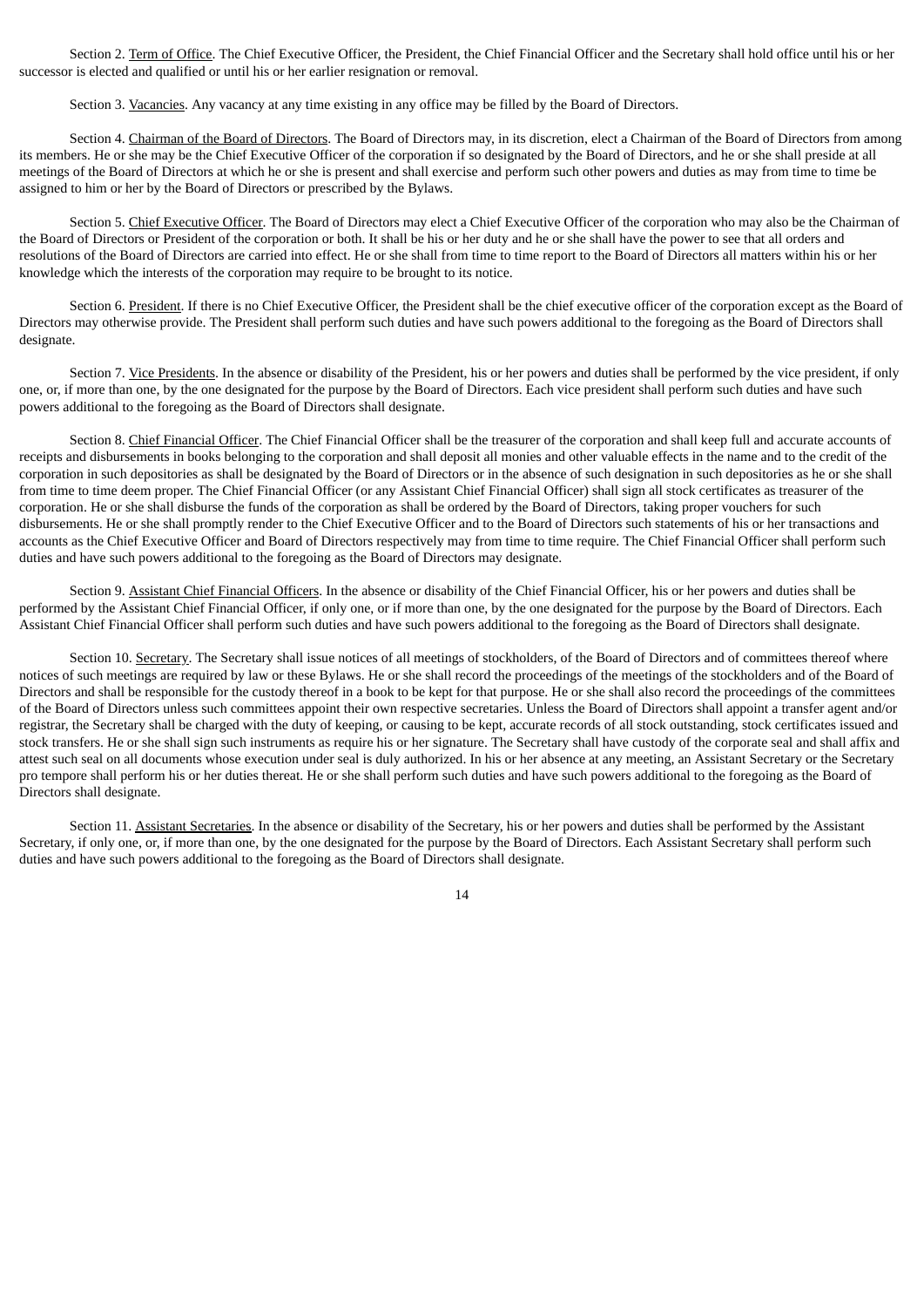Section 12. Salaries. The salaries and other compensation of officers, agents and employees shall be fixed from time to time by or under authority from the Board of Directors. No officer shall be prevented from receiving a salary or other compensation by reason of the fact that he or she is also a director of the corporation.

Section 13. Removal. The Board of Directors may remove any officer, either with or without cause, at any time.

Section 14. Bond. The corporation may secure the fidelity of any or all of its officers or agents by bond or otherwise.

Section 15. Resignations. Any officer of the corporation may resign at any time by giving written notice to the Board of Directors, to the Chairman of the Board of Directors, if any, to the Chief Executive Officer or to the Secretary of the corporation. Any such resignation shall take effect at the time specified therein, or, if the time be not specified, upon receipt thereof; and unless otherwise specified therein, the acceptance of such resignation shall not be necessary to make it effective.

#### ARTICLE IV

#### Capital Stock

Section 1. Stock Certificates; Uncertificated Shares. The shares of capital stock of the corporation shall be represented by certificates, provided that the Board of Directors may provide by resolution or resolutions that some or all of any or all classes or series of its stock may be uncertificated shares. Any such resolution shall not apply to shares represented by a certificate until such certificate is surrendered to the corporation (or the transfer agent or registrar, as the case may be). Notwithstanding the adoption of such a resolution, every holder of stock represented by certificates and upon request every holder of uncertificated shares shall be entitled to have a certificate signed by, or in the name of, the corporation by the Chairman or Vice-Chairman of the Board of Directors or the President or a Vice President, and by the Chief Financial Officer (in his or her capacity as treasurer) or an Assistant Chief Financial Officer (in his or her capacity as assistant treasurer), or the Secretary or an Assistant Secretary, certifying the number of shares owned by him or her in the corporation. Any or all of the signatures on the certificate may be a facsimile. In case any officer, transfer agent, or registrar who has signed or whose facsimile signature has been placed upon a certificate shall have ceased to be such officer, transfer agent or registrar before the certificate is issued, such certificate may nevertheless be issued by the corporation with the same effect as if he or she were such officer, transfer agent or registrar at the date of issue.

Section 2. Classes of Stock. If the corporation shall be authorized to issue more than one class of stock or more than one series of any class, the face or back of each certificate issued by the corporation to represent such class or series shall either (a) set forth in full or summarize the powers, designations, preferences and relative, participating, optional or other special rights of each class of stock or series thereof and the qualifications, limitations or restrictions thereof, or (b) contain a statement that the corporation will furnish a statement of the same without charge to each stockholder who so requests. Within a reasonable time after the issuance or transfer of uncertificated shares, the corporation shall send to the registered holder thereof such written notice as may be required by law as to the information required by law to be set forth or stated on stock certificates.

Section 3. Transfer of Stock. Shares of stock shall be transferable only upon the books of the corporation pursuant to applicable law and such rules and regulations as the Board of Directors shall from time to time prescribe. The Board of Directors may at any time or from time to time appoint a transfer agent or agents or a registrar or registrars for the transfer or registration of shares of stock. Except where a certificate, or uncertificated shares, are issued in accordance with Section 5 of Article IV of these Bylaws, one or more outstanding certificates representing in the aggregate the number of shares involved shall be surrendered for cancellation before a new certificate, or uncertificated shares, are issued representing such shares.

Section 4. Holders of Record. Prior to due presentment for registration of transfer the corporation may treat the holder of record of a share of its stock as the complete owner thereof exclusively entitled to vote, to receive notifications and otherwise entitled to all the rights and powers of a complete owner thereof, notwithstanding notice to the contrary.

Section 5. Stock Certificates. The Board of Directors may direct that a new stock certificate or certificates, or uncertificated shares, be issued in place of any certificate or certificates theretofore issued by the corporation alleged to have been lost, stolen, or destroyed upon the making of an affidavit of that fact by the person claiming the certificate of stock to be lost, stolen or destroyed. When authorizing such issue of a new certificate or certificates, or uncertificated shares, the Board of Directors may, in its discretion and as a condition precedent to the issuance thereof, require the owner of such lost, stolen or destroyed certificate or certificates or his or her legal representative, to give the corporation a bond sufficient to indemnify it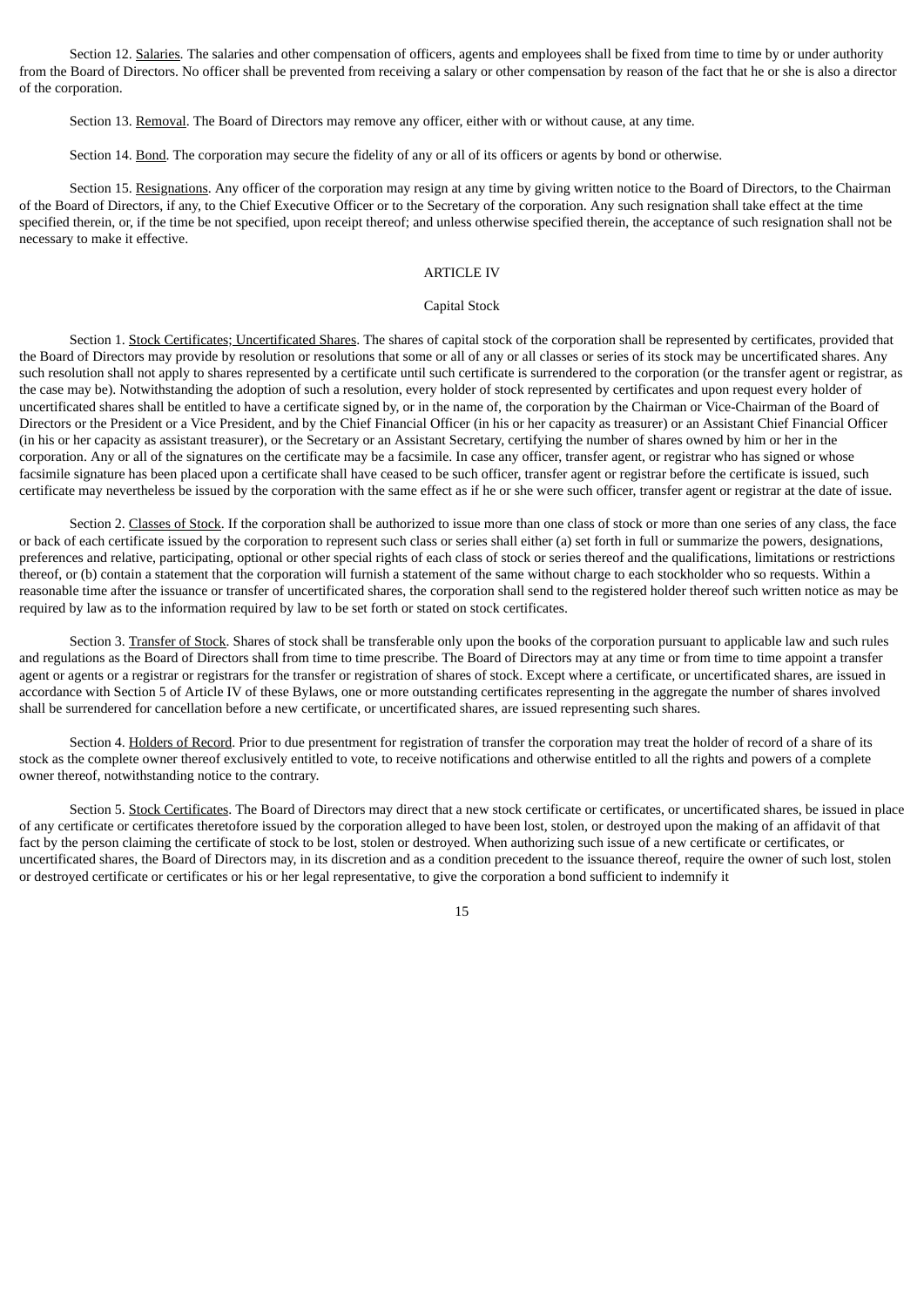against any claim that may be made against the corporation on account of the alleged loss, theft, or destruction, of such certificates or the issuance of such new certificate or certificates, or uncertificated shares.

Section 6. Record Date. In order that the corporation may determine the stockholders entitled to notice of or to vote at any meeting of stockholders, or to receive payment of any dividend or other distribution or allotment of any rights or to exercise any rights in respect of any change, conversion or exchange of stock or for the purpose of any other lawful action other than stockholder action by written consent, the Board of Directors may fix a record date, which record date shall not precede the date on which the resolution fixing the record date is adopted and which record date shall not be more than 60 nor less than 10 days before the date of any meeting of stockholders, nor more than 60 days prior to the time for such other action as hereinbefore described; provided, however, that if no record date is fixed by the Board of Directors, the record date for determining stockholders entitled to notice of or to vote at a meeting of stockholders shall be at the close of business on the day next preceding the day on which notice is given or, if notice is waived, at the close of business on the day next preceding the day on which the meeting is held, and, for determining stockholders entitled to receive payment of any dividend or other distribution or allotment of rights or to exercise any rights of change, conversion or exchange of stock or for any other purpose, the record date shall be at the close of business on the day on which the Board of Directors adopts a resolution relating thereto. A determination of stockholders of record entitled to notice of or to vote at a meeting of stockholders shall apply to any adjournment of the meeting; provided, however, that the Board of Directors may fix a new record date for the adjourned meeting.

#### ARTICLE V

#### Miscellaneous Provisions

Section 1. Interested Directors and Officers. (a) No contract or transaction between the corporation and one or more of its directors or officers, or between the corporation and any other corporation, partnership, association, or other organization in which one or more of its directors or officers are directors or officers, or have a financial interest, shall be void or voidable solely for this reason, or solely because the director or officer is present at or participates in the meeting of the Board of Directors or committee thereof which authorizes the contract or transaction, or solely because his or her or their votes are counted for such purpose, if:

(i) the material facts as to his or her relationship or interest and as to the contract or transaction are disclosed or are known to the Board of Directors or the committee, and the Board of Directors or committee in good faith authorizes the contract or transaction by the affirmative vote of a majority of the disinterested directors, even though the number of disinterested directors is less than a quorum; or

(ii) the material facts as to his or her relationship or interest and as to the contract or transaction are disclosed or are known to the stockholders entitled to vote thereon, and the contract or transaction is specifically approved in good faith by vote of the stockholders; or

(iii) the contract or transaction is fair as to the corporation as of the time it is authorized, approved or ratified, by the Board of Directors, a committee thereof, or the shareholders.

(b) Common or interested directors may be counted in determining the presence of a quorum at a meeting of the Board of Directors or of a committee which authorizes the contract or transaction.

#### Section 2. Indemnification.

(a) Right to Indemnification. The corporation shall indemnify and hold harmless each person who was or is made a party or is threatened to be made a party to or is otherwise involved in any action, suit or proceeding, whether civil, criminal, administrative or investigative (hereinafter a "proceeding"), by reason of the fact that he or she is or was a director or an officer of the corporation or is or was serving at the request of the corporation as a director, officer, employee or agent of another corporation or of a partnership, joint venture, trust or other enterprise, including service with respect to an employee benefit plan (hereinafter an "indemnitee"), whether the basis of such proceeding is alleged action in an official capacity as a director, officer, employee or agent or in any other capacity while serving as a director or officer, to the fullest extent authorized by law, as the same exists or may hereafter be amended (but, in the case of any such amendment, only to the extent that such amendment permits the corporation to provide broader indemnification rights than such law permitted the corporation to provide prior to such amendment), against all expense, liability and loss (including attorneys' fees, judgments, fines, ERISA excise taxes or penalties and amounts paid in settlement) reasonably incurred or suffered by such indemnitee in connection therewith; provided, however, that except as provided in Subsection (c) of this Section with respect to proceedings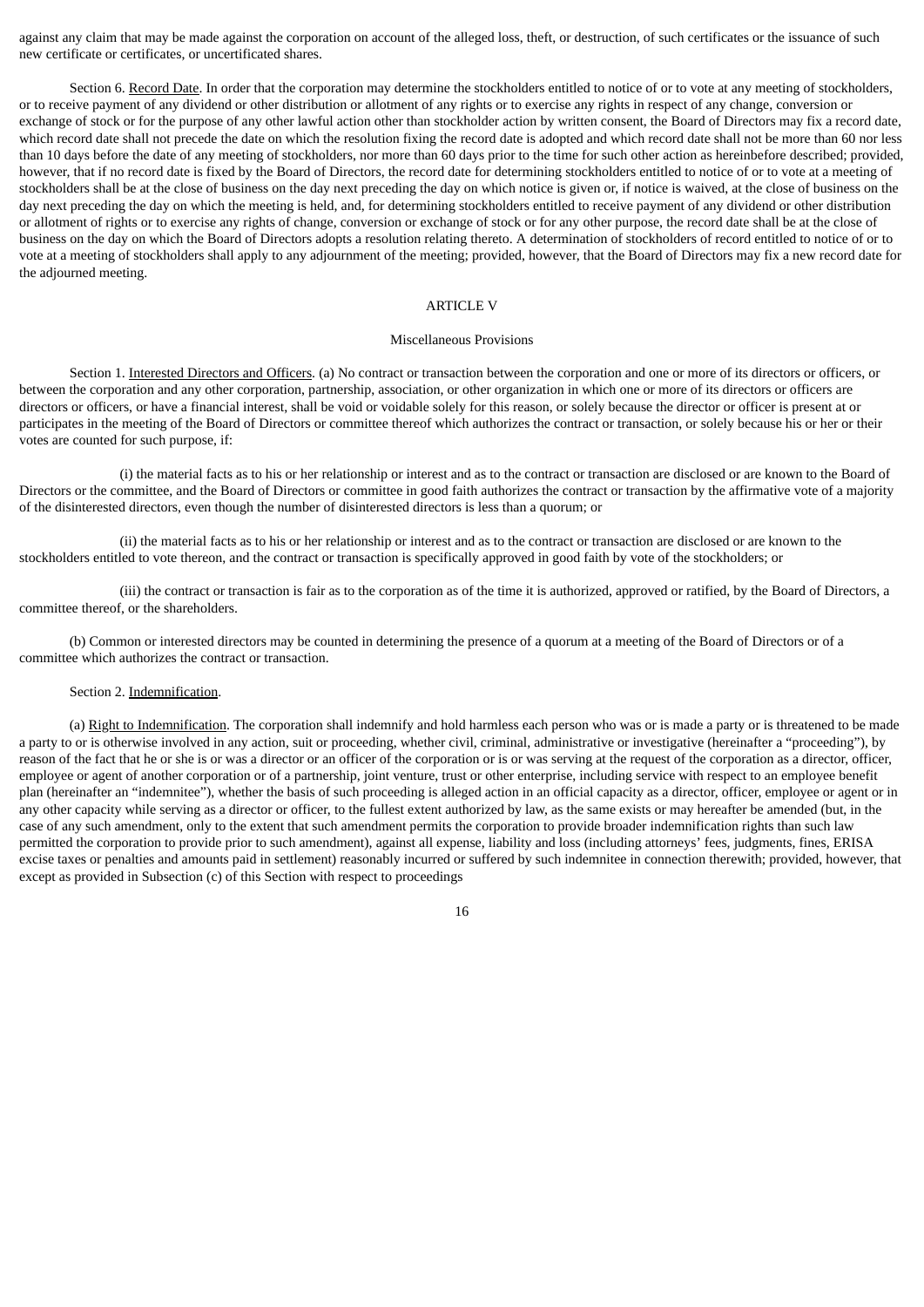to enforce rights to indemnification, the corporation shall indemnify any such indemnitee in connection with a proceeding (or part thereof) initiated by such indemnitee only if such proceeding (or part thereof) was authorized by the Board of Directors of the corporation; and provided further that as to any matter disposed of by a compromise payment by such person, pursuant to a consent decree or otherwise, no indemnification either for said payment or for any other expenses shall be provided unless such compromise and indemnification therefor shall be appropriated:

(i) by a majority vote of a quorum consisting of disinterested directors;

(ii) if such a quorum cannot be obtained, then by a majority vote of a committee of the Board of Directors consisting of all the disinterested

#### directors;

(iii) if there are not two or more disinterested directors in office, then by a majority of the directors then in office, provided they have obtained a written finding by special independent legal counsel appointed by a majority of the directors to the effect that, based upon a reasonable investigation of the relevant facts as described in such opinion, the person to be indemnified appears to have acted in good faith in the reasonable belief that his or her action was in the best interests of the corporation (or, to the extent that such matter relates to service with respect to an employee benefit plan, in the best interests of the participants or beneficiaries of such employee benefit plan);

(iv) by the holders of a majority of the shares of stock entitled to vote for the election of directors, which majority may include interested directors and officers; or

(v) by a court of competent jurisdiction.

An "interested" director or officer is one against whom in such capacity the proceeding in question or other proceeding on the same or similar grounds is then pending. The termination of any action, suit or proceeding by judgment, order, settlement, conviction, or upon a plea of nolo contendere or its equivalent, shall not, of itself, create a presumption that the person did not act in good faith and in a manner which he or she reasonably believed to be in or not opposed to the best interests of the corporation, and, with respect to any criminal action or proceeding, had reasonable cause to believe that his or her conduct was unlawful.

(b) Right to Advancement of Expenses. The right to indemnification conferred in Subsection (a) of this Section shall include the right to be paid by the corporation the expenses incurred in defending any such proceeding in advance of its final disposition (hereinafter an "advancement of expenses"); provided, however, that if the DGCL requires, an advancement of expenses incurred by an indemnitee in his or her capacity as a director or officer (and not in any other capacity in which service was or is rendered by such indemnitee, including, without limitation, service to an employee benefit plan) shall be made only upon delivery to the corporation of an undertaking (hereinafter an "undertaking"), by or on behalf of such indemnitee, to repay all amounts so advanced if it shall ultimately be determined by final judicial decision from which there is no further right to appeal (hereinafter a "final adjudication") that such indemnitee is not entitled to be indemnified for such expenses under this Section or otherwise, which undertaking may be accepted without reference to the financial ability of such person to make repayment.

(c) Right of Indemnitee to Bring Suit. If a claim under Subsection (a) or (b) of this Section is not paid in full by the corporation within 60 days after a written claim has been received by the corporation, except in the case of a claim for an advancement of expenses, in which case the applicable period shall be 20 days, the indemnitee may at any time there after bring suit against the corporation to recover the unpaid amount of the claim. If successful in whole or in part in any such suit, or in a suit brought by the corporation to recover an advancement of expenses pursuant to the terms of an undertaking, the indemnitee shall be entitled to be paid also the expense of prosecuting or defending such suit. In (i) any suit brought by the indemnitee to enforce a right to indemnification hereunder (but not in a suit brought by the indemnitee to enforce a right to an advancement of expenses) it shall be a defense that, and (ii) any suit by the corporation to recover an advancement of expenses pursuant to the terms of an undertaking the corporation shall be entitled to recover such expenses upon a final adjudication that, the indemnitee has not met any applicable standard for indemnification set forth in the DGCL. Neither the failure of the corporation (including its Board of Directors, independent legal counsel, or its stockholders) to have made a determination prior to the commencement of such suit that indemnification of the indemnitee is proper in the circumstances because the indemnitee has met the applicable standard of conduct set forth in the DGCL, nor an actual determination by the corporation (including its Board of Directors, independent legal counsel, or its stockholders) that the indemnitee has not met such applicable standard of conduct, shall create a presumption that the indemnitee has not met the applicable standard of conduct or, in the case of such a suit brought by the indemnitee, be a defense to such suit. In any suit brought by the indemnitee to enforce a right to indemnification or to an advancement of expenses hereunder, or by the corporation to recover an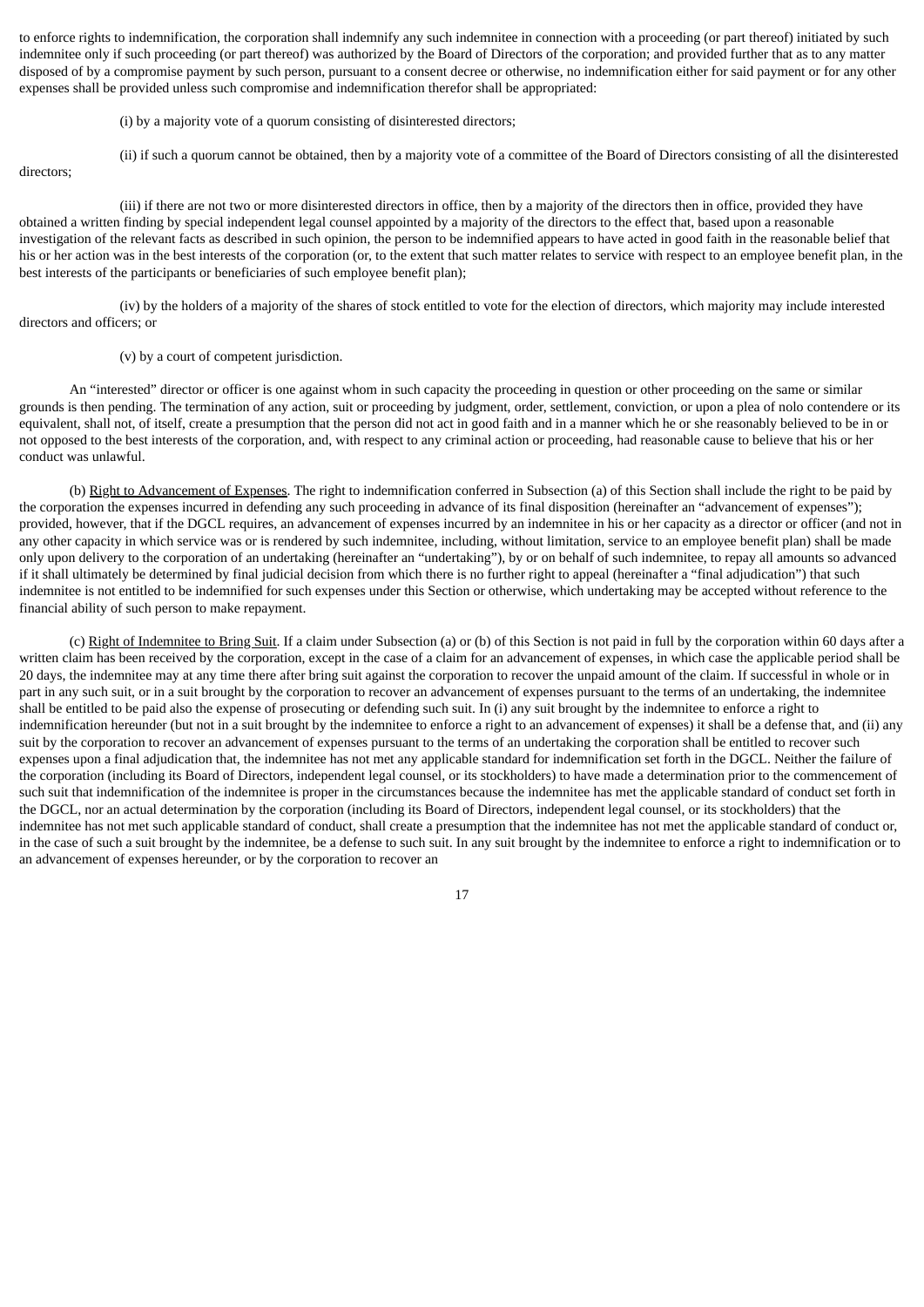advancement of expenses pursuant to the terms of an undertaking, the burden of proving that the indemnitee is not entitled to be indemnified, or to such advancement of expenses, under this Section or otherwise shall be on the corporation.

(d) Non-exclusivity of Rights. The rights to indemnification and to the advancement of expenses conferred in this Section shall not be exclusive of any other right which any person may have or hereafter acquire under any statute, certificate of incorporation, bylaw, agreement, vote of disinterested directors or otherwise. The corporation's indemnification under this Section 2 of any person who is or was a director or officer of the corporation, or is or was serving, at the request of the corporation, as a director, officer, employee or agent of another corporation, partnership, joint venture, trust or other enterprise, shall be reduced by any amounts such person receives as indemnification (i) under any policy of insurance purchased and maintained on his or her behalf by the corporation, (ii) from such other corporation, partnership, joint venture, trust or other enterprise, or (iii) under any other applicable indemnification provision.

(e) Joint Representation. If both the corporation and any person to be indemnified are parties to an action, suit or proceeding (other than an action or suit by or in the right of the corporation to procure a judgment in its favor), counsel representing the corporation therein may also represent such indemnified person (unless such dual representation would involve such counsel in a conflict of interest in violation of applicable principles of professional ethics), and the corporation shall pay all fees and expenses of such counsel incurred during the period of dual representation other than those, if any, as would not have been incurred if counsel were representing only the corporation; and any allocation made in good faith by such counsel of fees and disbursements payable under this paragraph by the corporation versus fees and disbursements payable by any such indemnified person shall be final and binding upon the corporation and such indemnified person.

(f) Indemnification of Employees and Agents of the Corporation</u>. Except to the extent that rights to indemnification and advancement of expenses of employees or agents of the corporation may be required by any statute, the Certificate of Incorporation, this Section or any other bylaw, agreement, vote of disinterested directors or otherwise, the corporation may, to the extent authorized from time to time by the Board of Directors, grant rights to indemnification and to the advancement of expenses to any employee or agent of the corporation to the fullest extent of the provisions of this Section with respect to the indemnification and advancement of expenses of directors and officers of the corporation.

(g) Insurance. The corporation may maintain insurance, at its expense, to protect itself and any director, officer, employee or agent of the corporation or another corporation, partnership, joint venture, trust or other enterprise against any expense, liability or loss, whether or not the corporation would have the power to indemnify such person against such expense, liability or loss under the DGCL (as currently in effect or hereafter amended), the Certificate of Incorporation or these Bylaws.

(h) Nature of Indemnification Right; Modification of Repeal of Indemnification. Each person who is or becomes a director or officer as described in subsection (a) of this Section 2 shall be deemed to have served or to have continued to serve in such capacity in reliance upon the indemnity provided for in this Section 2. All rights to indemnification (and the advancement of expenses) under this Section 2 shall be deemed to be provided by a contract between the corporation and the person who serves as a director or officer of the corporation at any time while these Bylaws and other relevant provisions of the DGCL and other applicable law, if any, are in effect. Such rights shall continue as to an indemnitee who has ceased to be a director, officer, employee or agent and shall inure to the benefit of the indemnitee's heirs, executors and administrators. Any modification or repeal of this Section 2 shall not adversely affect any right or protection existing under this Section 2 at the time of such modification or repeal.

Section 3. Stock in Other Corporations. Subject to any limitations that may be imposed by the Board of Directors, the President or any person or persons authorized by the Board of Directors may, in the name and on behalf of the corporation, (a) call meetings of the holders of stock or other securities of any corporation or other organization, stock or other securities of which are held by this corporation, (b) act, or appoint any other person or persons (with or without powers of substitution) to act in the name and on behalf of the corporation, or (c) express consent or dissent, as a holder of such securities, to corporate or other action by such other corporation or organization.

Section 4. Checks, Notes, Drafts and Other Instruments. Checks, notes drafts and other instruments for the payment of money drawn or endorsed in the name of the corporation may be signed by any officer or officers or person or persons authorized by the Board of Directors to sign the same. No officer or person shall sign any such instrument as aforesaid unless authorized by the Board of Directors to do so.

Section 5. Corporate Seal. The seal of the corporation shall be circular in form, bearing the name of the corporation, the word "Delaware", and the year of incorporation, and the same may be used by causing it or a facsimile thereof to be impressed or affixed or in any other manner reproduced.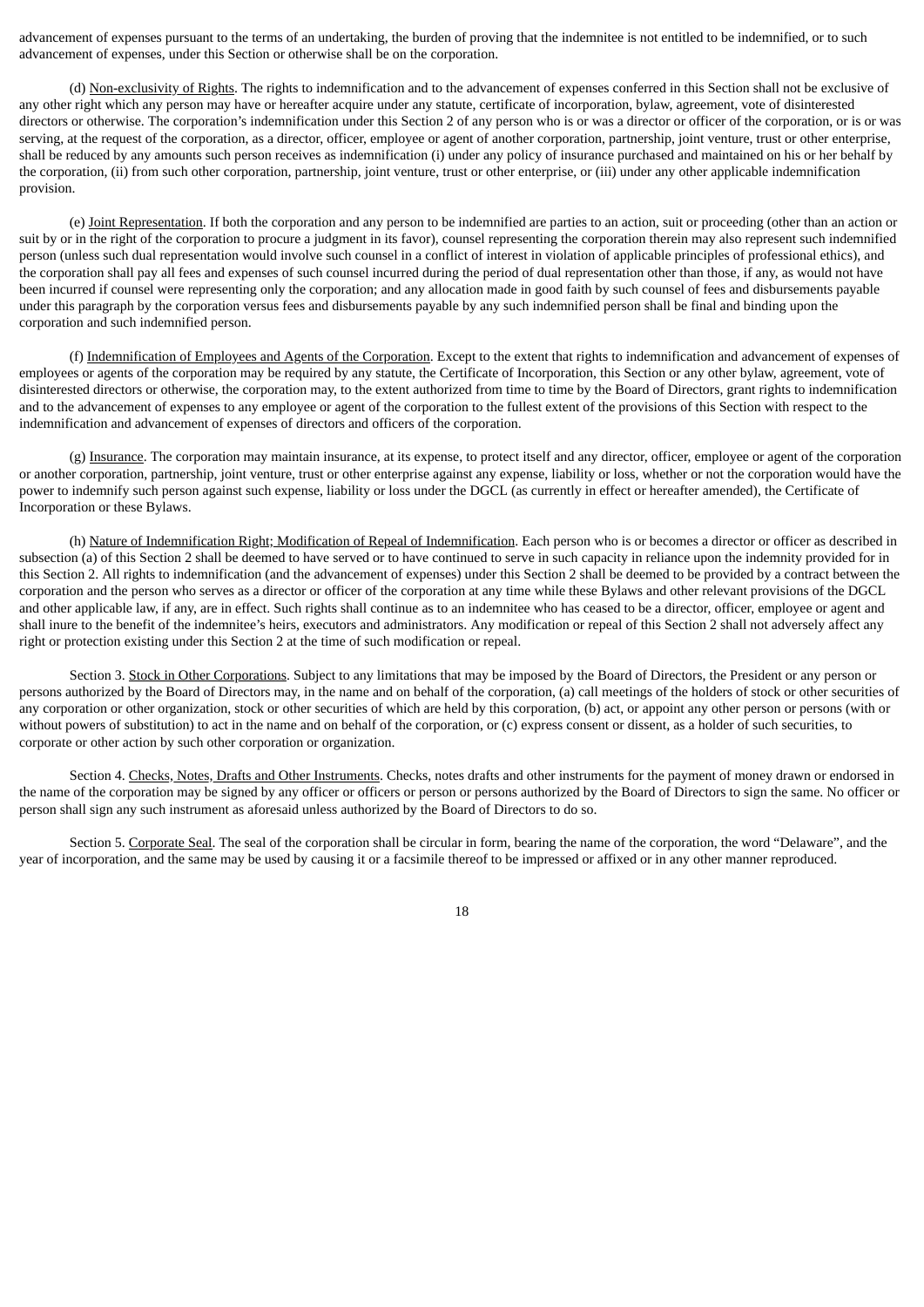Section 6. Books and Records. The books, accounts and records of the corporation, except as may be otherwise required by law, may be kept outside of the State of Delaware, at such place or places as the Board of Directors may from time to time appoint. Except as may otherwise be provided by law, the Board of Directors shall determine whether and to what extent the books, accounts, records and documents of the corporation, or any of them, shall be open to the inspection of the stockholders.

Section 7. Severability. If any term or provision of the Bylaws, or the application thereof to any person or circumstances or period of time, shall to any extent be invalid or unenforceable, the remainder of the Bylaws shall be valid and enforced to the fullest extent permitted by law.

Section 8. Interpretations. Words importing persons include firms, associations and corporations, all words importing the singular number include the plural number and vice versa, and all words importing the masculine gender include the feminine gender.

Section 9. Amendments. The Board of Directors is expressly empowered to adopt, amend or repeal these Bylaws; provided that the Board of Directors shall not have the power to alter, amend or repeal any bylaw adopted by the stockholders that by its terms may be altered, amended or repealed only by the stockholders. The stockholders also have the power to adopt, amend or repeal the Bylaws of the corporation.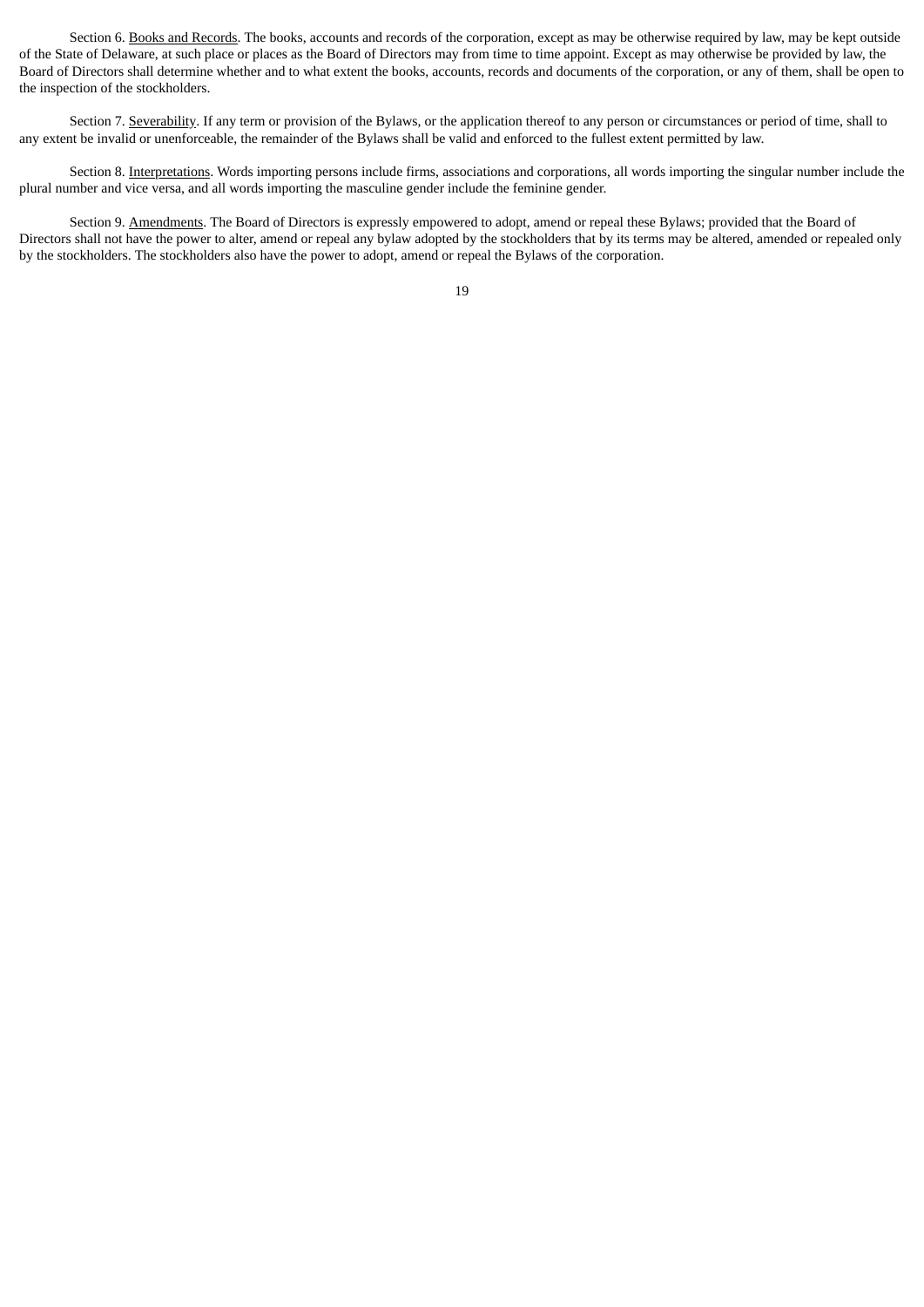## **CERTIFICATION OF PRINCIPAL EXECUTIVE OFFICER PURSUANT TO EXCHANGE ACT RULE 13a-14(a)/15d-14(a) AS ADOPTED PURSUANT TO SECTION 302 OF THE SARBANES-OXLEY ACT OF 2002**

I, D. James Bidzos, certify that:

1. I have reviewed this quarterly report on Form 10-Q of VeriSign, Inc.;

2. Based on my knowledge, this report does not contain any untrue statement of a material fact or omit to state a material fact necessary to make the statements made, in light of the circumstances under which such statements were made, not misleading with respect to the period covered by this report;

3. Based on my knowledge, the financial statements, and other financial information included in this report, fairly present in all material respects the financial condition, results of operations and cash flows of the registrant as of, and for, the periods presented in this report;

4. The registrant's other certifying officer(s) and I are responsible for establishing and maintaining disclosure controls and procedures (as defined in Exchange Act Rules 13a-15(e) and 15d-15(e)) and internal control over financial reporting (as defined in Exchange Act Rules 13a-15(f) and 15d-15(f)) for the registrant and have:

a) Designed such disclosure controls and procedures, or caused such disclosure controls and procedures to be designed under our supervision, to ensure that material information relating to the registrant, including its consolidated subsidiaries, is made known to us by others within those entities, particularly during the period in which this report is being prepared;

b) Designed such internal control over financial reporting, or caused such internal control over financial reporting to be designed under our supervision, to provide reasonable assurance regarding the reliability of financial reporting and the preparation of financial statements for external purposes in accordance with generally accepted accounting principles;

c) Evaluated the effectiveness of the registrant's disclosure controls and procedures and presented in this report our conclusions about the effectiveness of the disclosure controls and procedures, as of the end of the period covered by this report based on such evaluation; and

d) Disclosed in this report any change in the registrant's internal control over financial reporting that occurred during the registrant's most recent fiscal quarter (the registrant's fourth fiscal quarter in the case of an annual report) that has materially affected, or is reasonably likely to materially affect, the registrant's internal control over financial reporting; and

5. The registrant's other certifying officer(s) and I have disclosed, based on our most recent evaluation of internal control over financial reporting, to the registrant's auditors and the audit committee of the registrant's board of directors (or persons performing the equivalent functions):

a) All significant deficiencies and material weaknesses in the design or operation of internal control over financial reporting which are reasonably likely to adversely affect the registrant's ability to record, process, summarize and report financial information; and

b) Any fraud, whether or not material, that involves management or other employees who have a significant role in the registrant's internal control over financial reporting.

Date: July 28, 2016 **By:** /S/ D. JAMES BIDZOS **By:** /S/ D. JAMES BIDZOS

**D. James Bidzos** *Chief Executive Officer*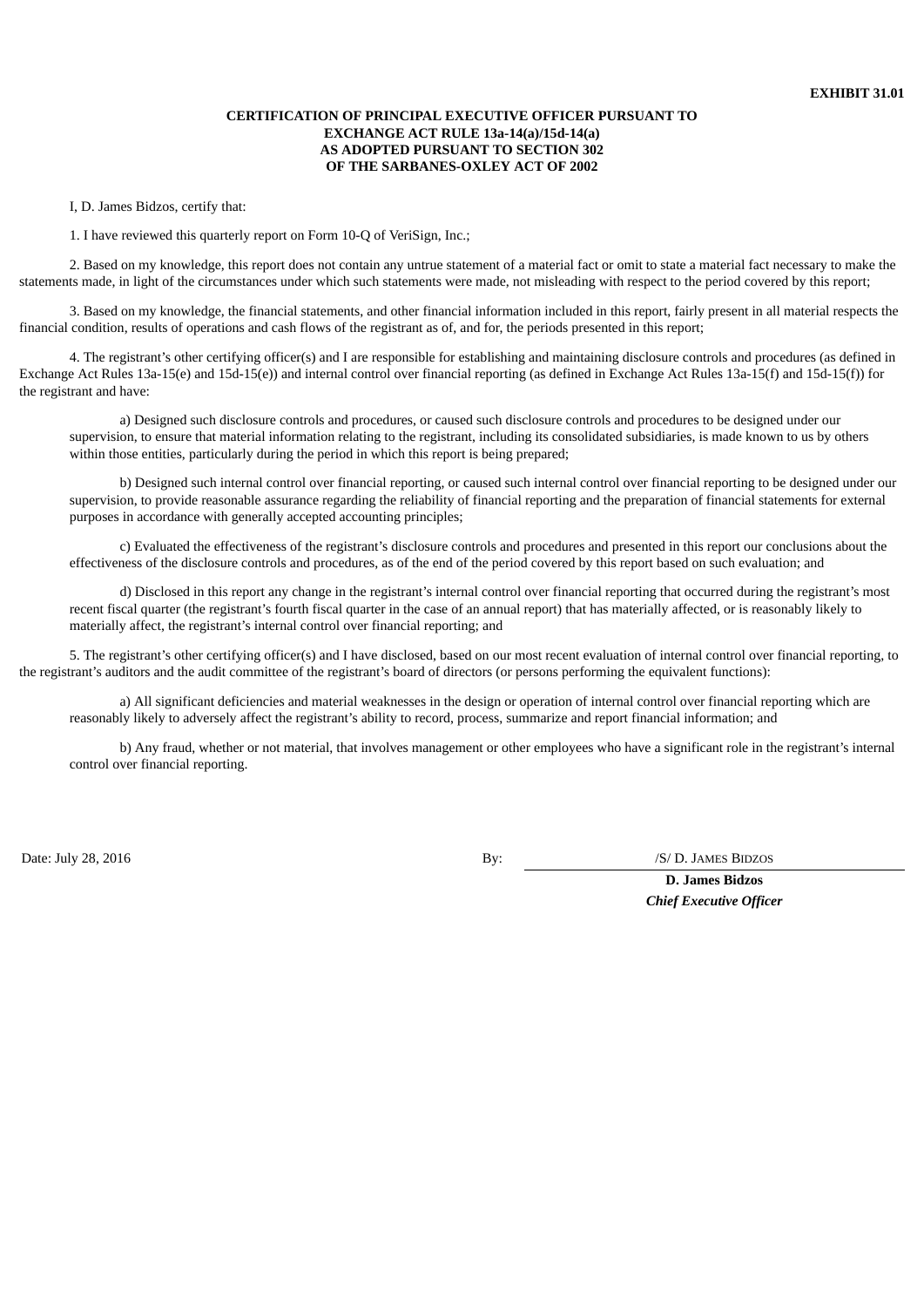## **CERTIFICATION OF PRINCIPAL FINANCIAL OFFICER PURSUANT TO EXCHANGE ACT RULE 13a-14(a)/15d-14(a) AS ADOPTED PURSUANT TO SECTION 302 OF THE SARBANES-OXLEY ACT OF 2002**

I, George E. Kilguss, III, certify that:

1. I have reviewed this quarterly report on Form 10-Q of VeriSign, Inc.;

2. Based on my knowledge, this report does not contain any untrue statement of a material fact or omit to state a material fact necessary to make the statements made, in light of the circumstances under which such statements were made, not misleading with respect to the period covered by this report;

3. Based on my knowledge, the financial statements, and other financial information included in this report, fairly present in all material respects the financial condition, results of operations and cash flows of the registrant as of, and for, the periods presented in this report;

4. The registrant's other certifying officer(s) and I are responsible for establishing and maintaining disclosure controls and procedures (as defined in Exchange Act Rules 13a-15(e) and 15d-15(e)) and internal control over financial reporting (as defined in Exchange Act Rules 13a-15(f) and 15d-15(f)) for the registrant and have:

a) Designed such disclosure controls and procedures, or caused such disclosure controls and procedures to be designed under our supervision, to ensure that material information relating to the registrant, including its consolidated subsidiaries, is made known to us by others within those entities, particularly during the period in which this report is being prepared;

b) Designed such internal control over financial reporting, or caused such internal control over financial reporting to be designed under our supervision, to provide reasonable assurance regarding the reliability of financial reporting and the preparation of financial statements for external purposes in accordance with generally accepted accounting principles;

c) Evaluated the effectiveness of the registrant's disclosure controls and procedures and presented in this report our conclusions about the effectiveness of the disclosure controls and procedures, as of the end of the period covered by this report based on such evaluation; and

d) Disclosed in this report any change in the registrant's internal control over financial reporting that occurred during the registrant's most recent fiscal quarter (the registrant's fourth fiscal quarter in the case of an annual report) that has materially affected, or is reasonably likely to materially affect, the registrant's internal control over financial reporting; and

5. The registrant's other certifying officer(s) and I have disclosed, based on our most recent evaluation of internal control over financial reporting, to the registrant's auditors and the audit committee of the registrant's board of directors (or persons performing the equivalent functions):

a) All significant deficiencies and material weaknesses in the design or operation of internal control over financial reporting which are reasonably likely to adversely affect the registrant's ability to record, process, summarize and report financial information; and

b) Any fraud, whether or not material, that involves management or other employees who have a significant role in the registrant's internal control over financial reporting.

Date: July 28, 2016 **By:** *By: By: S/ GEORGE E. KILGUSS, III* 

**George E. Kilguss, III** *Chief Financial Officer*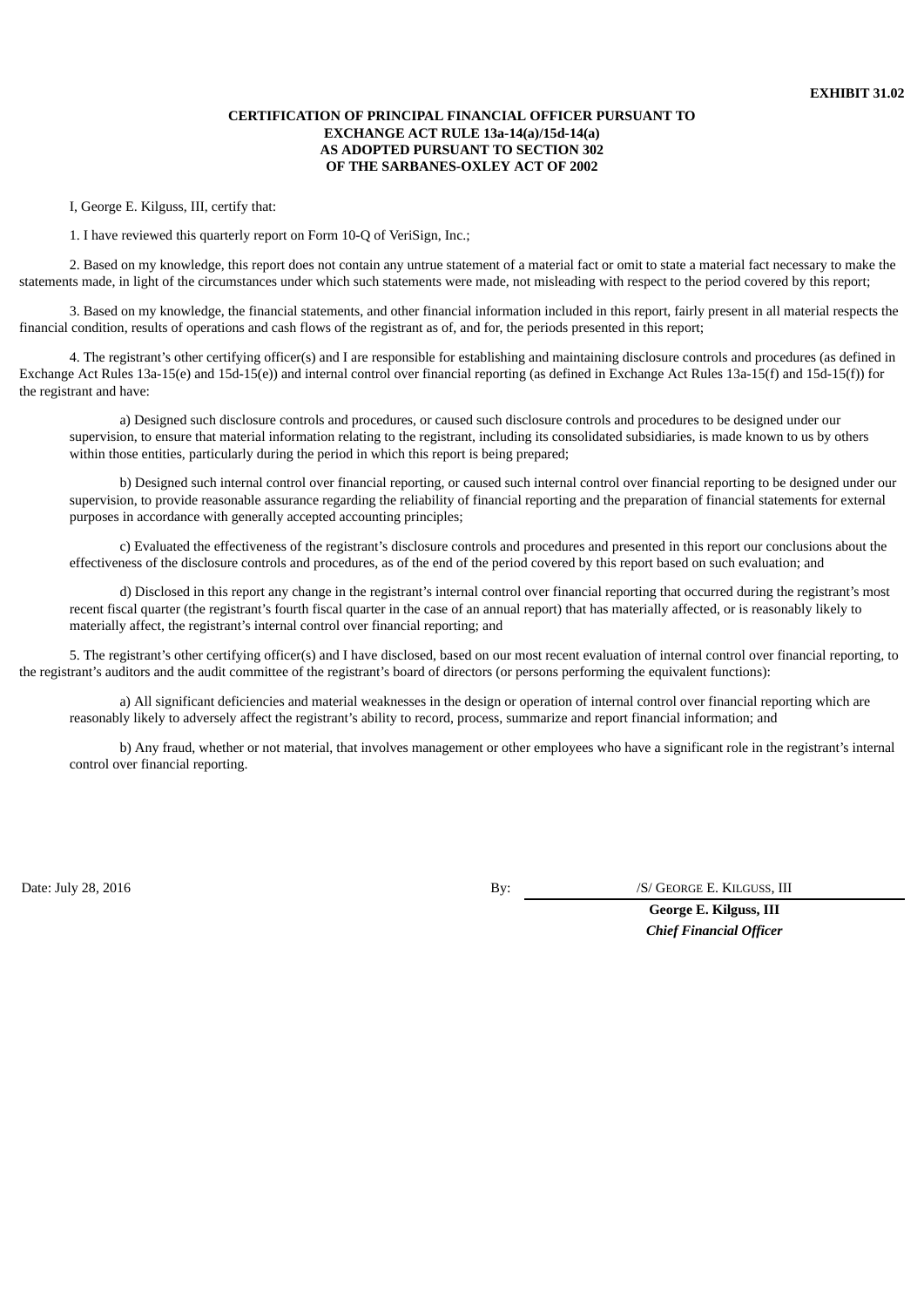## **CERTIFICATION OF PRINCIPAL EXECUTIVE OFFICER PURSUANT TO 18 U.S.C. SECTION 1350 AS ADOPTED PURSUANT TO SECTION 906 OF THE SARBANES-OXLEY ACT OF 2002**

I, D. James Bidzos, Chief Executive Officer of VeriSign, Inc. (the "Company"), do hereby certify, pursuant to 18 U.S.C. Section 1350, as adopted pursuant to Section 906 of the Sarbanes-Oxley Act of 2002, that, to my knowledge:

1. the Quarterly Report on Form 10-Q of the Company for the fiscal quarter ended June 30, 2016, as filed with the Securities and Exchange Commission (the "Report"), fully complies with the requirements of Section 13(a) or 15(d) of the Securities Exchange Act of 1934; and

2. the information contained in the Report fairly presents, in all material respects, the financial condition and results of operations of the Company.

Date: July 28, 2016 /S/ D. JAMES BIDZOS

**D. James Bidzos** *Chief Executive Officer*